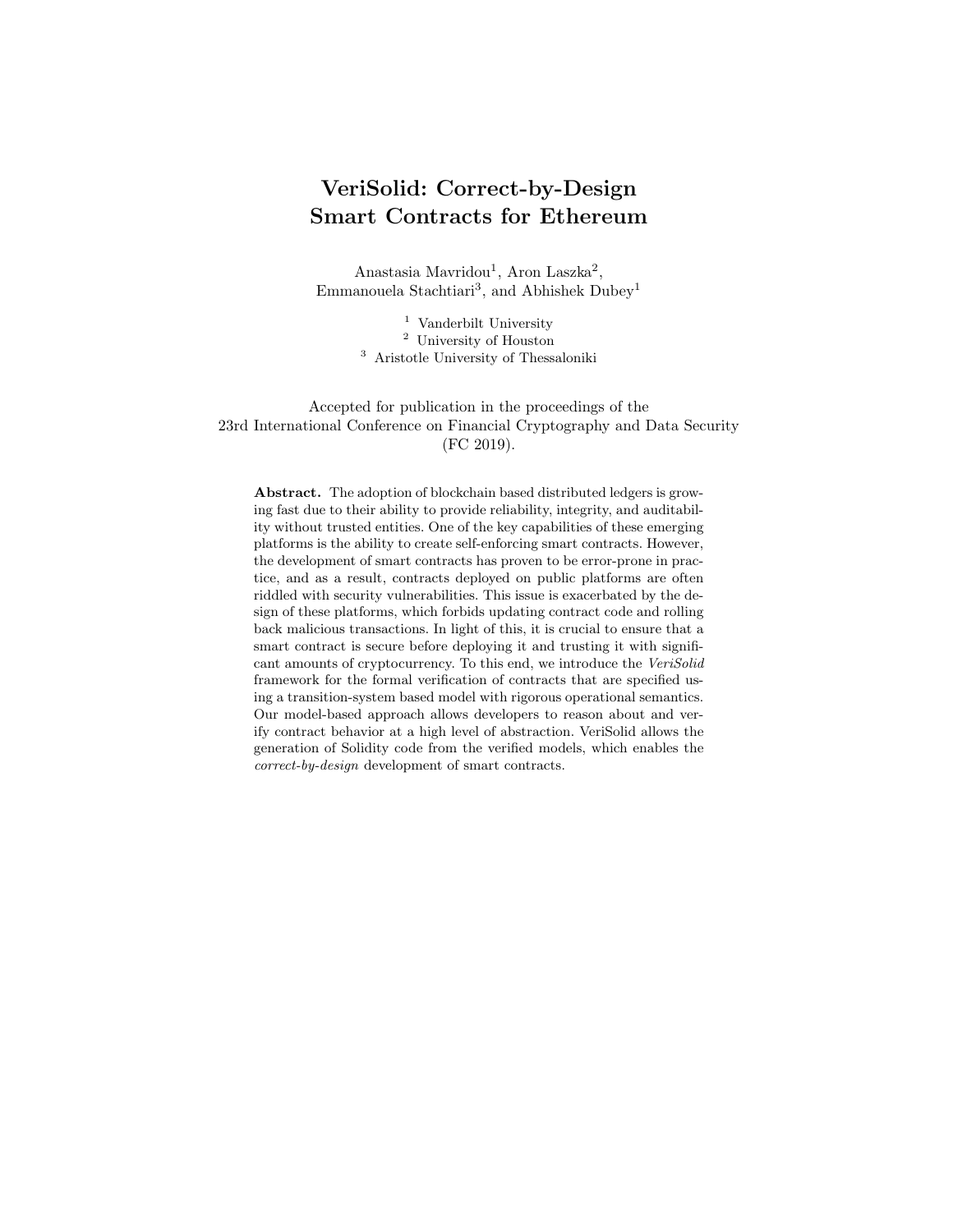# Table of Contents

| 1              |                                                               | $\sqrt{3}$     |
|----------------|---------------------------------------------------------------|----------------|
| $\overline{2}$ | VeriSolid: Design and Verification WorkFlow                   | $\bf 5$        |
| 3              | Developer Input: Transition Systems and Properties            | $\overline{7}$ |
|                | Smart Contracts as Transition Systems<br>3.1                  | $\overline{7}$ |
|                | 3.2<br>Formal Definition of a Smart Contract                  | 8              |
|                | 3.3<br>Smart-Contract Operational Semantics                   | 9              |
|                | Safety, Liveness, and Deadlock Freedom<br>3.4                 | 10             |
| 4              | Augmented Transition System Transformation                    | 12             |
|                | 4.1                                                           | 13             |
| 5              |                                                               | 13             |
|                | 5.1                                                           | 15             |
|                | 5.2                                                           | 16             |
| 6              |                                                               | 17             |
| 7              |                                                               | 18             |
| A              |                                                               | 23             |
|                | A.1                                                           | 23             |
|                | Operational Semantics of the Transition System<br>A.2         | 24             |
|                | Operational Semantics of Supported Solidity Statements<br>A.3 | 26             |
| B.             | Templates and CTL for Property Specification                  | 28             |
|                | B.1                                                           | 28             |
|                | Templates and Corresponding CTL formulas<br>B.2               | 29             |
| С              |                                                               | 30             |
|                | C.1                                                           | 30             |
|                | C.2<br>Examples of Common Solidity Vulnerabilities            | 31             |
|                | Modeling and Verification with BIP and nuXmv<br>C.3           | 31             |
| D              | Augmentation Algorithms and Equivalence Proof                 | 32             |
|                | D.1                                                           | 32             |
|                | Augmentation Transformation<br>D.2                            | 32             |
|                | D.3                                                           | 35             |
| Е              |                                                               | 37             |
| F              |                                                               | 40             |
|                | Complete Augmented Model<br>F.1                               | 40             |
|                | F.2                                                           | 40             |
| G              |                                                               | $43\,$         |
|                | G.1                                                           | 43             |
|                | G.2                                                           | 43             |
|                | G.3                                                           | 44             |
| H              |                                                               | 46             |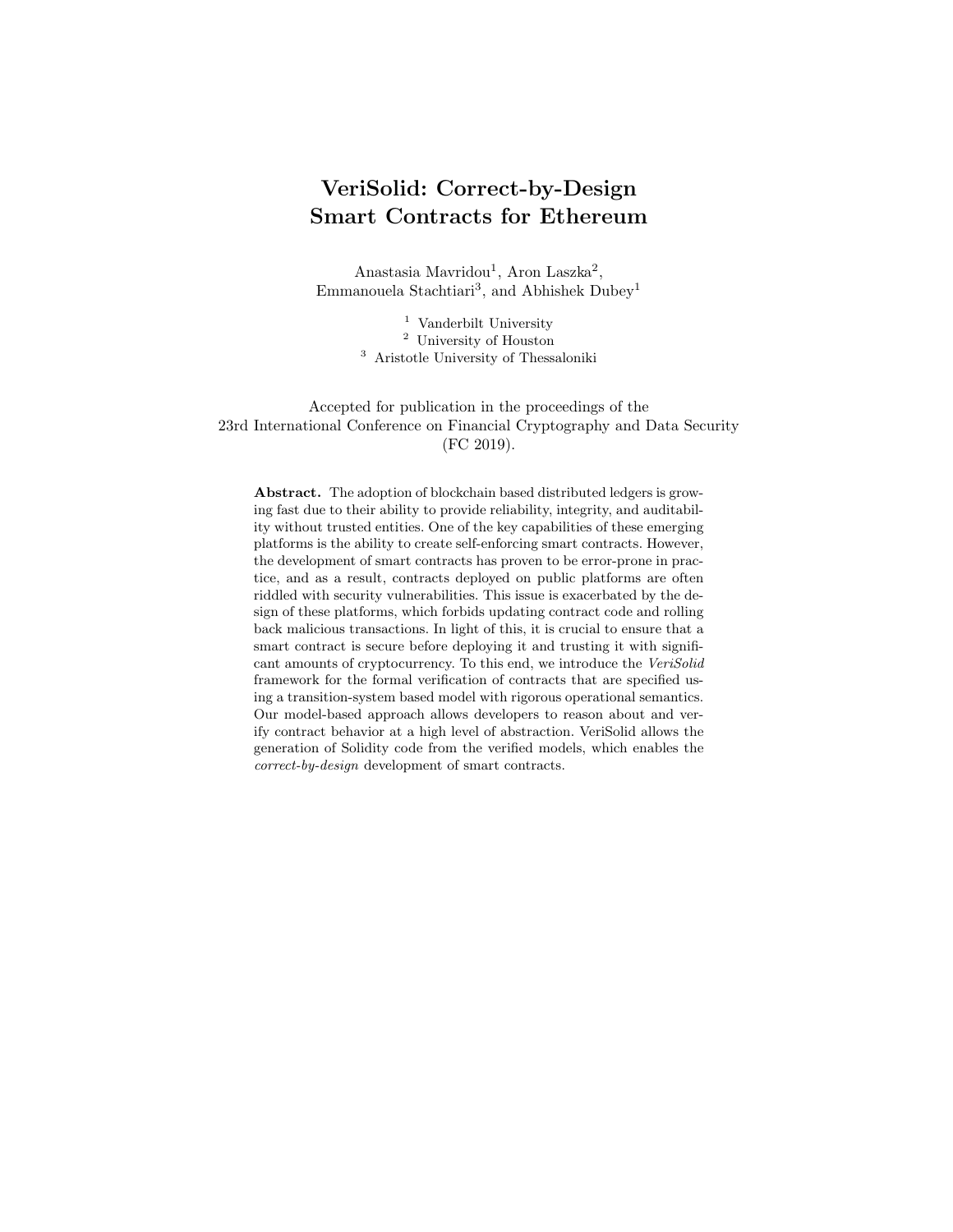### 1 Introduction

The adoption of blockchain based platforms is rising rapidly. Their popularity is explained by their ability to maintain a distributed public ledger, providing reliability, integrity, and auditability without a trusted entity. Early blockchain platforms, e.g., Bitcoin, focused solely on creating cryptocurrencies and payment systems. However, more recent platforms, e.g., Ethereum, also act as distributed computing platforms [50,52] and enable the creation of smart contracts, i.e., software code that runs on the platform and automatically executes and enforces the terms of a contract [12]. Since smart contracts can perform any computation<sup>4</sup>, they allow the development of decentralized applications, whose execution is safeguarded by the security properties of the underlying platform. Due to their unique advantages, blockchain based platforms are envisioned to have a wide range of applications, ranging from financial to the Internet-of-Things [11].

However, the trustworthiness of the platform guarantees only that a smart contract is executed correctly, not that the code of the contract is correct. In fact, a large number of contracts deployed in practice suffer from software vulnerabilities, which are often introduced due to the semantic gap between the assumptions that contract writers make about the underlying execution semantics and the actual semantics of smart contracts [29]. A recent automated analysis of 19,336 contracts deployed on the public Ethereum blockchain found that 8,333 contracts suffered from at least one security issue [29]. While not all of these issues lead to security vulnerabilities, many of them enable stealing digital assets, such as cryptocurrencies. Smart-contract vulnerabilities have resulted in serious security incidents, such as the "DAO attack," in which \$50 million worth of cryptocurrency was stolen [16], and the 2017 hack of the multisignature Parity Wallet library [36], which lost \$280 million worth of cryptocurrency.

The risk posed by smart-contract vulnerabilities is exacerbated by the typical design of blockchain based platforms, which does not allow the code of a contract to be updated (e.g., to fix a vulnerability) or a malicious transaction to be reverted. Developers may circumvent the immutability of code by separating the "backend" code of a contract into a library contract that is referenced and used by a "frontend" contract, and updating the backend code by deploying a new instance of the library and updating the reference held by the frontend. However, the mutability of contract terms introduces security and trust issues (e.g., there might be no guarantee that a mutable contract will enforce any of its original terms). In extreme circumstances, it is also possible to revert a transaction by performing a hard fork of the blockchain. However, a hard fork requires consensus among the stakeholders of the entire platform, undermines the trustworthiness of the entire platform, and may introduce security issues (e.g., replay attacks between the original and forked chains).

In light of this, it is crucial to ensure that a smart contract is secure before deploying it and trusting it with significant amounts of cryptocurrency. Three

<sup>4</sup> While the virtual machine executing a contract may be Turing-complete, the amount of computation that it can perform is actually limited in practice.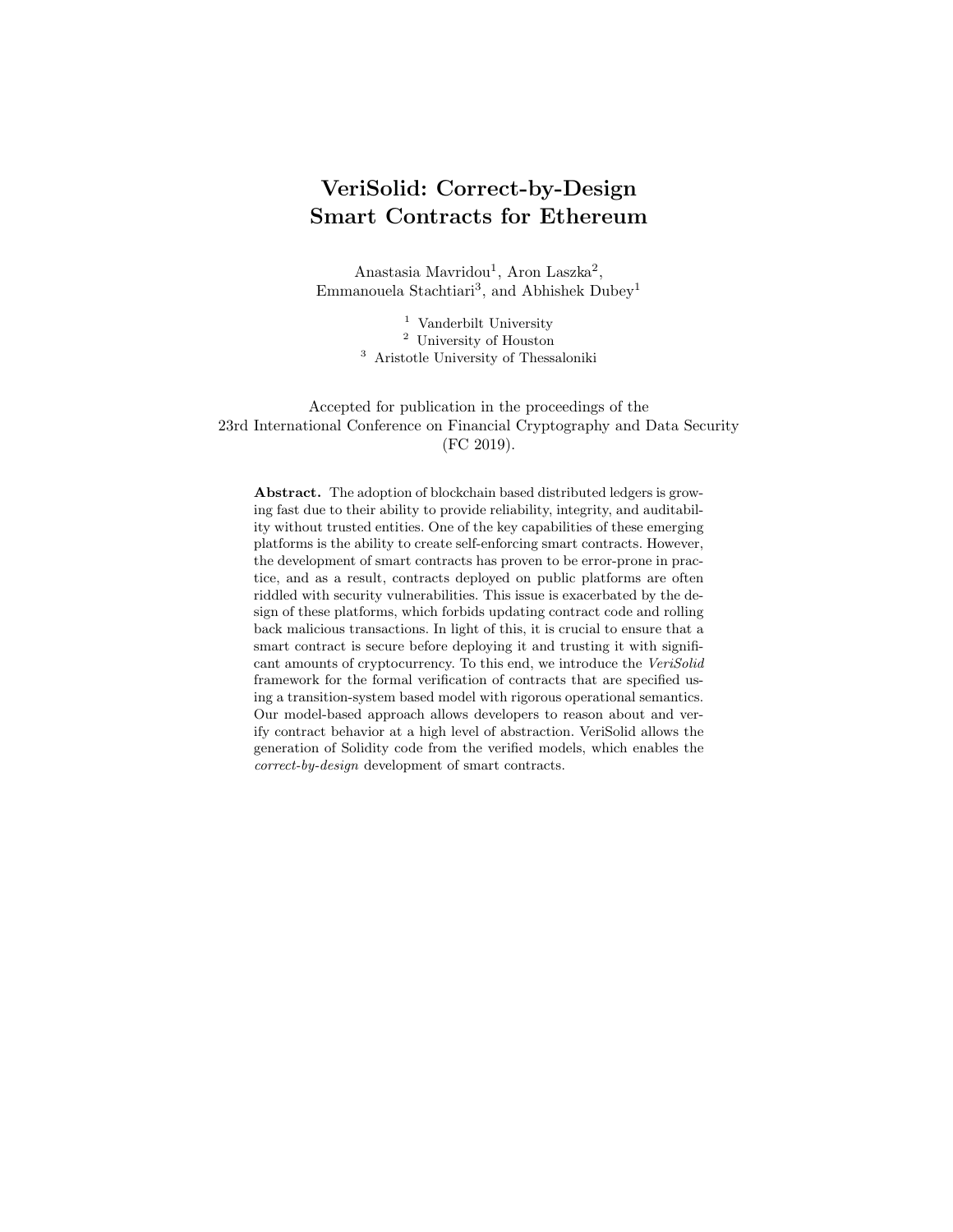main approaches have been considered for securing smart contracts, including secure programming practices and patterns (e.g., Checks–Effects–Interactions pattern [47]), automated vulnerability-discovery tools (e.g., Oyente [29,49]), and formal verification of correctness (e.g., [23,19]). Following secure programming practices and using common patterns can decrease the occurrence of vulnerabilities. However, their effectiveness is limited for multiple reasons. First, they rely on a programmer following and implementing them, which is error prone due to human nature. Second, they can prevent a set of typical vulnerabilities, but they are not effective against vulnerabilities that are atypical or belong to types which have not been identified yet. Third, they cannot provide formal security and safety guarantees. Similarly, automated vulnerability-discovery tools consider generic properties that usually do not capture contract-specific requirements and thus, are effective in detecting typical errors but ineffective in detecting atypical vulnerabilities. These tools typically require security properties and patterns to be specified at a low level (usually bytecode) by security experts. Additionally, automated vulnerability-discovery tools are not precise; they often produce false positives.

On the contrary, formal verification tools are based on formal operational semantics and provide strong verification guarantees. They enable the formal specification and verification of properties and can detect both typical and atypical vulnerabilities that could lead to the violation of some security property. However, these tools are harder to automate.

Our approach falls in the category of formal verification tools, but it also provides an end-to-end design framework, which combined with a code generator, allows the correctness-by-design development of Ethereum smart contracts. We focus on providing usable tools for helping developers to eliminate errors early at design time by raising the abstraction level and employing graphical representations. Our approach does not produce false positives for safety properties and deadlock-freedom.

In principle, a contract vulnerability is a programming error that enables an attacker to use a contract in a way that was not intended by the developer. To detect vulnerabilities that do not fall into common types, developers must specify the intended behavior of a contract. Our framework enables developers to specify intended behavior in the form of liveness, deadlock-freedom, and safety properties, which capture important security concerns and vulnerabilities. One of the key advantages of our model-based verification approach is that it allows developers to specify desired properties with respect to high-level models instead of, e.g., bytecode. Our tool can then automatically verify whether the behavior of the contract satisfies these properties. If a contract does not satisfy some of these properties, our tool notifies the developers, explaining the execution sequence that leads to the property violation. The sequence can help the developer to identify and correct the design errors that lead to the erroneous behavior. Since the verification output provides guarantees to the developer regarding the actual execution semantics of the contract, it helps eliminating the semantic gap. Additionally, our verification and code generation approach fits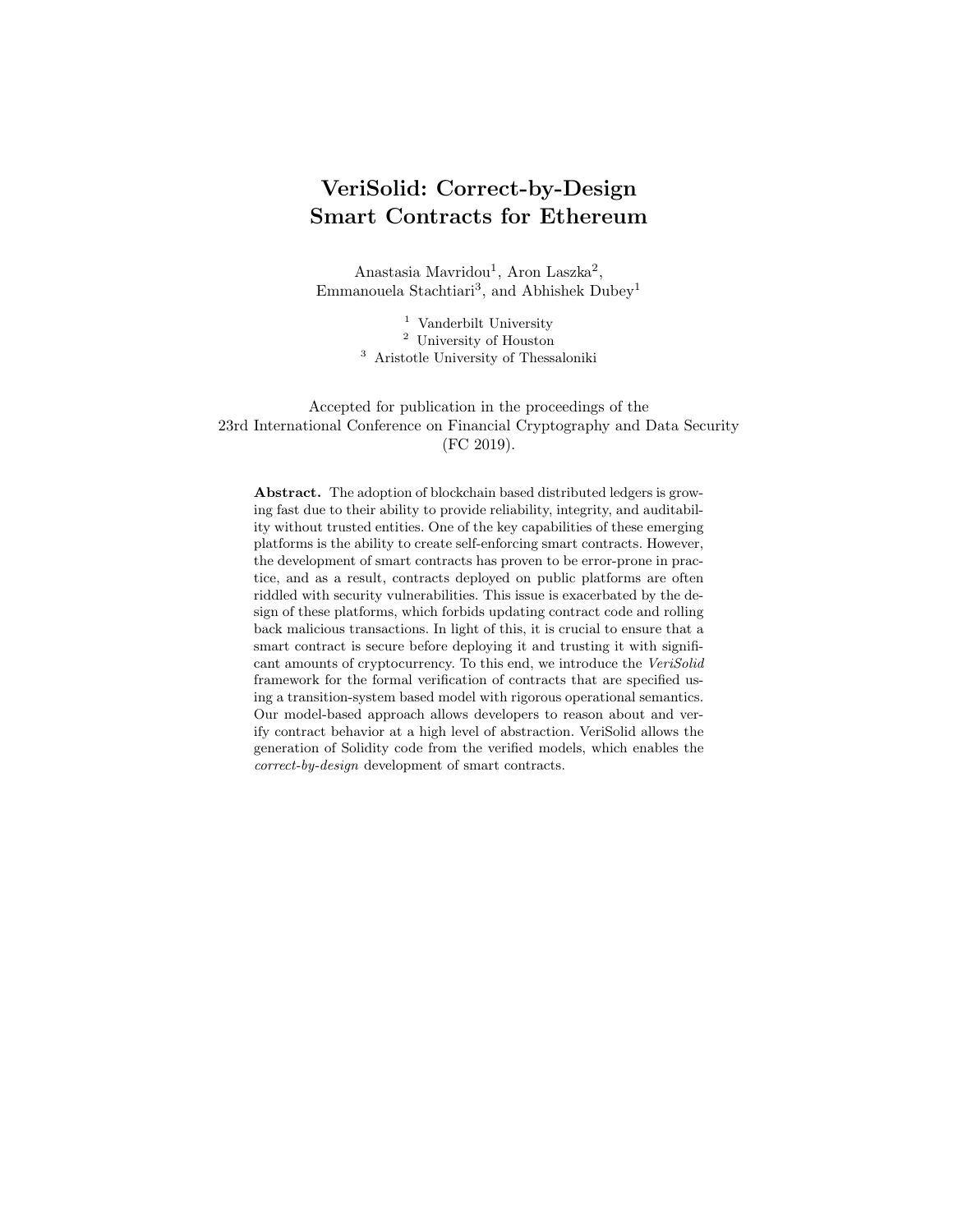smart contracts well because contract code cannot be updated after deployment. Thus, code generation needs to be performed only once before deployment.

Contributions We build on the FSolidM [32,33] framework, which provides a graphical editor for specifying Ethereum smart contracts as transitions systems and a *Solidity* code generator.<sup>5</sup> We present the *VeriSolid* framework, which introduces formal verification capabilities, thereby providing an approach for correct-by-design development of smart contracts. Our contributions are:

- We extend the syntax of FSolidM models (Definition 1), provide formal operational semantics (FSolidM has no formal operational semantics) for our model (Section 3.3) and for supported Solidity statements (Appendix A.3), and extend the Solidity code generator (Appendix E).
- We design and implement developer-friendly natural-language like templates for specifying safety and liveness properties (Section 3.4).
- The developer input of VeriSolid is a transition system, in which each transition action is specified using Solidity code. We provide an automatic transformation from the initial system into an augmented transition system, which extends the initial system with the control flow of the Solidity action of each transition (Section 4). We prove that the initial and augmented transition systems are observationally equivalent (Section 4.1); thus, the verified properties of the augmented model are also guaranteed in the initial model.
- We use an overapproximation approach for the meaningful and efficient verification of smart-contract models (Section 5). We integrate verification tools (i.e., nuXmv and BIP) and present verification results.

## 2 VeriSolid: Design and Verification WorkFlow

VeriSolid is an open-source<sup>6</sup> and web-based framework that is built on top of WebGME [30] and FSolidM [32,33]. VeriSolid allows the collaborative development of Ethereum contracts with built-in version control, which enables branching, merging, and history viewing. Figure 1 shows the steps of the VeriSolid design flow. Mandatory steps are represented by solid arrows, while optional steps are represented by dashed arrows. In step  $(1)$ , the developer input is given, which consists of:

- A contract specification containing 1) a graphically specified transition system and 2) variable declarations, actions, and guards specified in Solidity.
- A list of properties to be verified, which can be expressed using predefined natural-language like templates.

Figure 2 shows the web-based graphical editor of VeriSolid.

The verification loop starts at the next step. Optionally, step  $(2)$  is automatically executed if the verification of the specified properties requires the generation of an augmented contract model<sup>7</sup>. Next, in step  $(3)$ , the Behavior-

<sup>5</sup> Solidity is the high-level language for developing Ethereum contracts. Solidity code can be compiled into bytecode, which can be executed on the Ethereum platform.

 $^6$  <https://github.com/anmavrid/smart-contracts>

<sup>7</sup> We give the definition of an augmented smart contract in Section 4.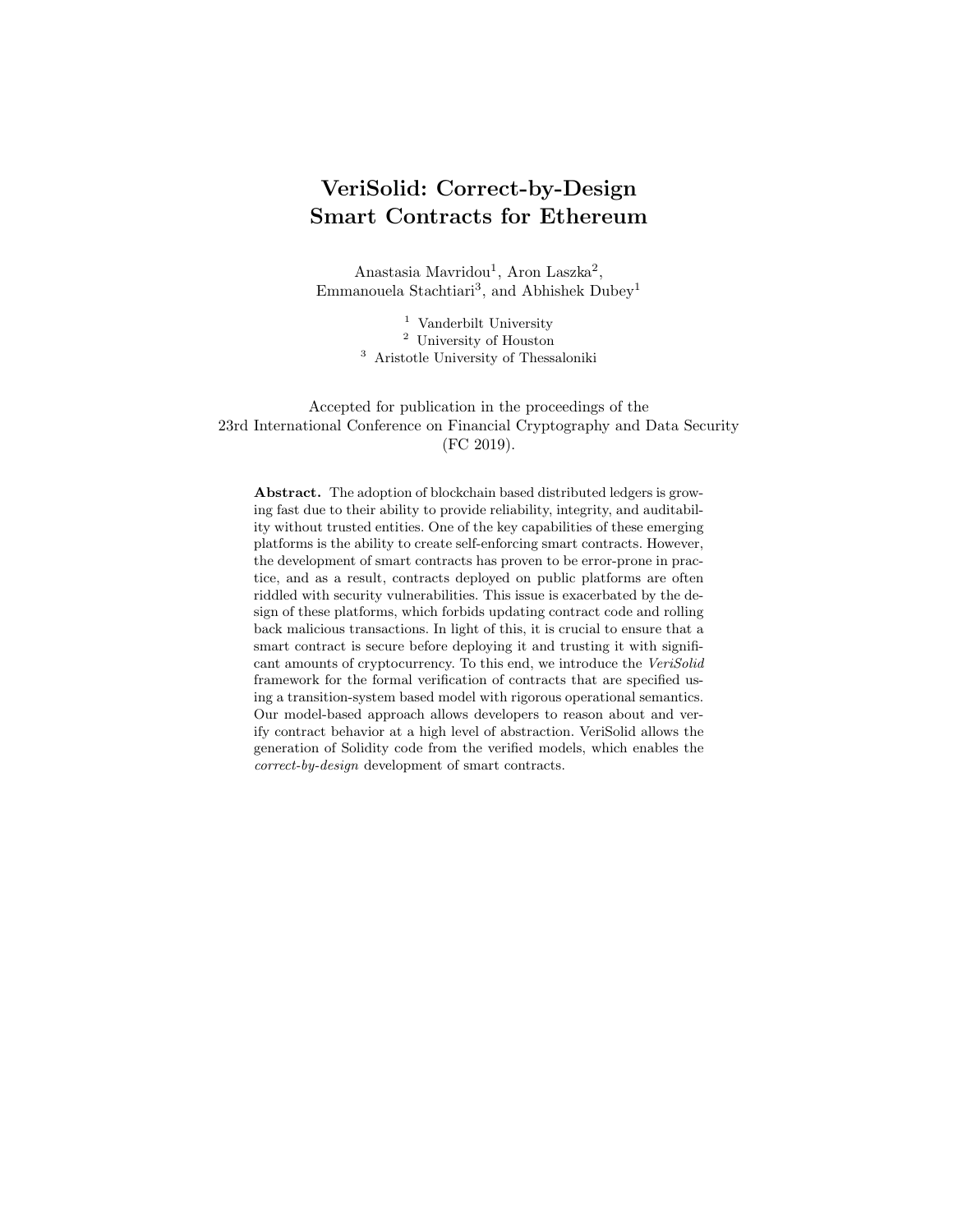

Fig. 1. Design and verification workflow.



Fig. 2. WebGME based graphical editor.

Interaction-Priority (BIP) model of the contract (augmented or not) is automatically generated. Similarly, in step  $(4)$ , the specified properties are automatically translated to Computational Tree Logic (CTL). The model can then be verified for deadlock freedom or other properties using tools from the BIP tool-chain [6] or nuXmv  $[9]$  (step  $(5)$ ). If the required properties are not satisfied by the model (depending on the output of the verification tools), the specification can be refined by the developer (step  $(6)$ ) and analyzed anew. Finally, when the devel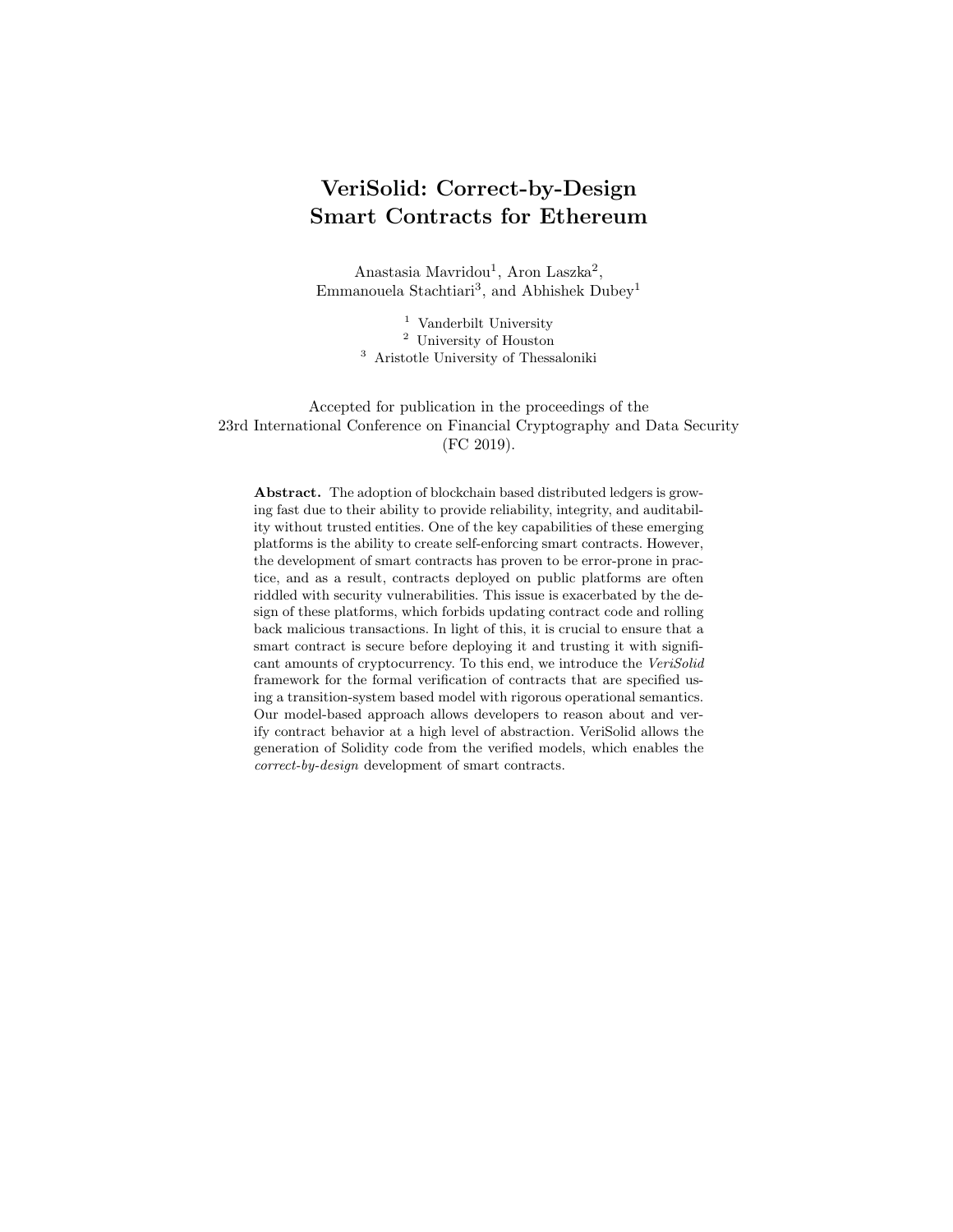opers are satisfied with the design, i.e., all specified properties are satisfied, the equivalent Solidity code of the contract is automatically generated in step  $(7)$ . The following sections describe the steps from Figure 1 in detail. Due to space limitations, we present the Solidity code generation (step  $(7)$ ) in Appendix E.

# 3 Developer Input: Transition Systems and Properties

### 3.1 Smart Contracts as Transition Systems

To illustrate how to represent smart contracts as transition systems, we use the Blind Auction example from prior work [32], which is based on an example from the Solidity documentation [44].

In a blind auction, each bidder first makes a deposit and submits a blinded bid, which is a hash of its actual bid, and then reveals its actual bid after all bidders have committed to their bids. After revealing, each bid is considered valid if it is higher than the accompanying deposit, and the bidder with the highest valid bid is declared winner. A blind auction contract has four main states:

- 1. AcceptingBlindedBids: bidders submit blinded bids and make deposits;
- 2. RevealingBids: bidders reveal their actual bids by submitting them to the contract, and the contract checks for each bid that its hash is equal to the blinded bid and that it is less than or equal to the deposit made earlier;
- 3. Finished: winning bidder (i.e., the bidder with the highest valid bid) withdraws the difference between her deposit and her bid; other bidders withdraw their entire deposits;
- 4. Canceled: all bidders withdraw their deposits (without declaring a winner).



Fig. 3. Blind auction example as a transition system.

This example illustrates that smart contracts have states (e.g., Finished). Further, contracts provide functions, which allow other entities (e.g., users or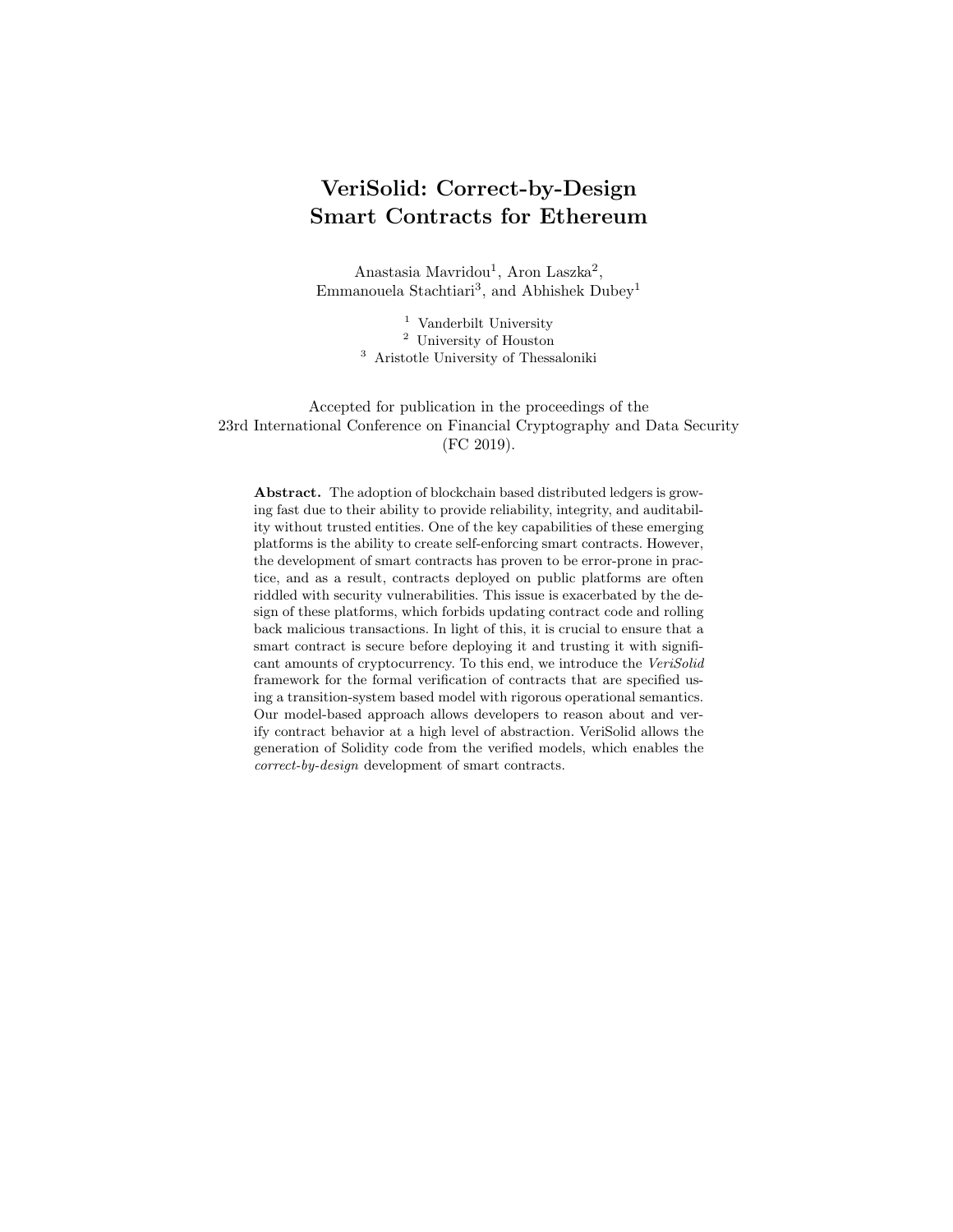contracts) to invoke actions and change the states of the contracts. Hence, we can represent a smart contract naturally as a transition system [45], which comprises a set of states and a set of transitions between those states. Invoking a transition forces the contract to execute the action of the transition if the guard condition of the transition is satisfied. Since such states and transitions have intuitive meanings for developers, representing contracts as transition systems provides an adequate level of abstraction for reasoning about their behavior.

Figure 3 shows the blind auction example in the form of a transition system. For ease of presentation, we abbreviate AcceptingBlindedBids, RevealingBids, Finished, and Canceled to ABB, RB, F, and C, respectively. The initial state of the transition system is ABB. To differentiate between transition names and guards, we use square brackets for the latter. Each transition (e.g., close, withdraw) corresponds to an action that a user may perform during the auction. For example, a bidding user may execute transition reveal in state RB to reveal its blinded bid. As another example, a user may execute transition finish in state RB, which ends the revealing phase and declares the winner, if the guard condition now >= creationTime + 10 days is true. A user can submit a blinded bid using transition bid, close the bidding phase using transition close, and withdraw her deposit (minus her bid if she won) using transitions unbid and withdraw. Finally, the user who created the auction may cancel it using transitions cancelABB and cancelRB. For clarity of presentation, we omitted from Figure 3 the specific actions that the transitions take (e.g., transition bid executes—among others—the following statement: pendingReturns[msg.sender] += msg.value;).

### 3.2 Formal Definition of a Smart Contract

We formally define a contract as a transition system. To do that, we consider a subset of Solidity statements, which are described in detail in Appendix A.1. We chose this subset of Solidity statements because it includes all the essential control structures: loops, selection, and return statements. Thus, it is a Turingcomplete subset, and can be extended in a straightforward manner to capture all other Solidity statements. Our Solidity code notation is summarized in Table 1.

| Symbol | Meaning                                           |
|--------|---------------------------------------------------|
|        | set of Solidity types                             |
|        | set of valid Solidity identifiers                 |
| D      | set of Solidity event and custom-type definitions |
| F.     | set of Solidity expressions                       |
| C      | set of Solidity expressions without side effects  |
| S      | set of supported Solidity statements              |

Table 1. Summary of Notation for Solidity Code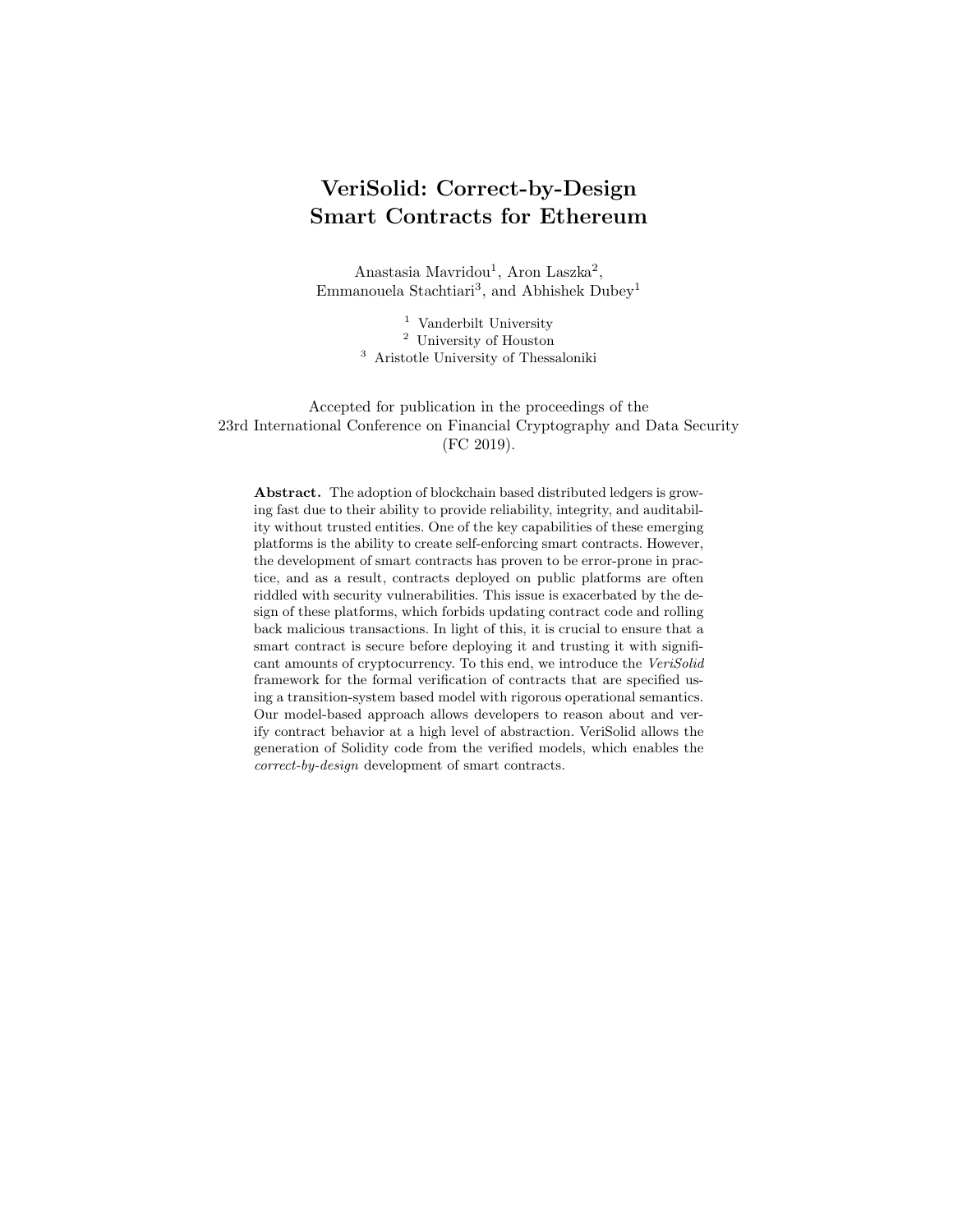**Definition 1.** A transition-system initial smart contract is a tuple  $(D, S, S_F, \ldots)$  $s_0, a_0, a_F, V, T$ , where

- $D \subset D$  is a set of custom event and type definitions;
- $− S ⊂ ∣ is a finite set of states;$
- $S_F \subset S$  is a set of final states;
- $s_0 \in S$ ,  $a_0 \in S$  are the initial state and action;
- $a_F \in S$  is the fallback action;
- $-V \subset \vert \times \vert$  contract variables (i.e., variable names and types);
- $T \subset \mathbb{R}^n \times S \times 2^{1 \times T} \times C \times (T \cup \emptyset) \times S \times S$  is a transition relation, where each  $transition \in T \ includes:$ 
	- transition name  $t^{name} \in I$ ;
	- source state  $t^{from} \in S$ ;
	- parameter variables (i.e., arguments)  $t^{input} \subseteq$  |  $\times$  T;
	- transition guard  $g_t \in \mathbb{C}$ ;
	- return type  $t^{output} \in (\top \cup \emptyset);$
	- *action*  $a_t \in S$ ;
	- destination state  $t^{to} \in S$ .

The initial action  $a_0$  represents the constructor of the smart contract. A contract can have at most one constructor. In the case that the initial action  $a_0$  is empty (i.e., there is no constructor),  $a_0$  may be omitted from the transition system. A constructor is graphically represented in VeriSolid as an incoming arrow to the initial state. The fallback action  $a_F$  represents the fallback function of the contract. Similar to the constructor, a contract can have at most one fallback function. Solidity fallback functions are further discussed in Appendix C.1.

Lack of the Re-entrancy Vulnerability VeriSolid allows specifying contracts such that the re-entrancy vulnerability is prevented by design. In particular, after a transition begins but before the execution of the transition action, the contract changes its state to a temporary one (see Appendix E). This prevents re-entrancy since none of the contract functions<sup>8</sup> can be called in this state. One might question this design decision since re-entrancy is not always harmful. However, we consider that it can pose significant challenges for providing security. First, supporting re-entrancy substantially increases the complexity of verification. Our framework allows the efficient verification—within seconds—of a broad range of properties, which is essential for iterative development. Second, re-entrancy often leads to vulnerabilities since it significantly complicates contract behavior. We believe that prohibiting re-entrancy is a small price to pay for security.

### 3.3 Smart-Contract Operational Semantics

We define the operational semantics of our transition-system based smart contracts in the form of Structural Operational Semantics (SOS) rules [41]. We let  $\Psi$  denote the state of the ledger, which includes account balances, values of state

<sup>8</sup> Our framework implements transitions as functions, see Appendix E.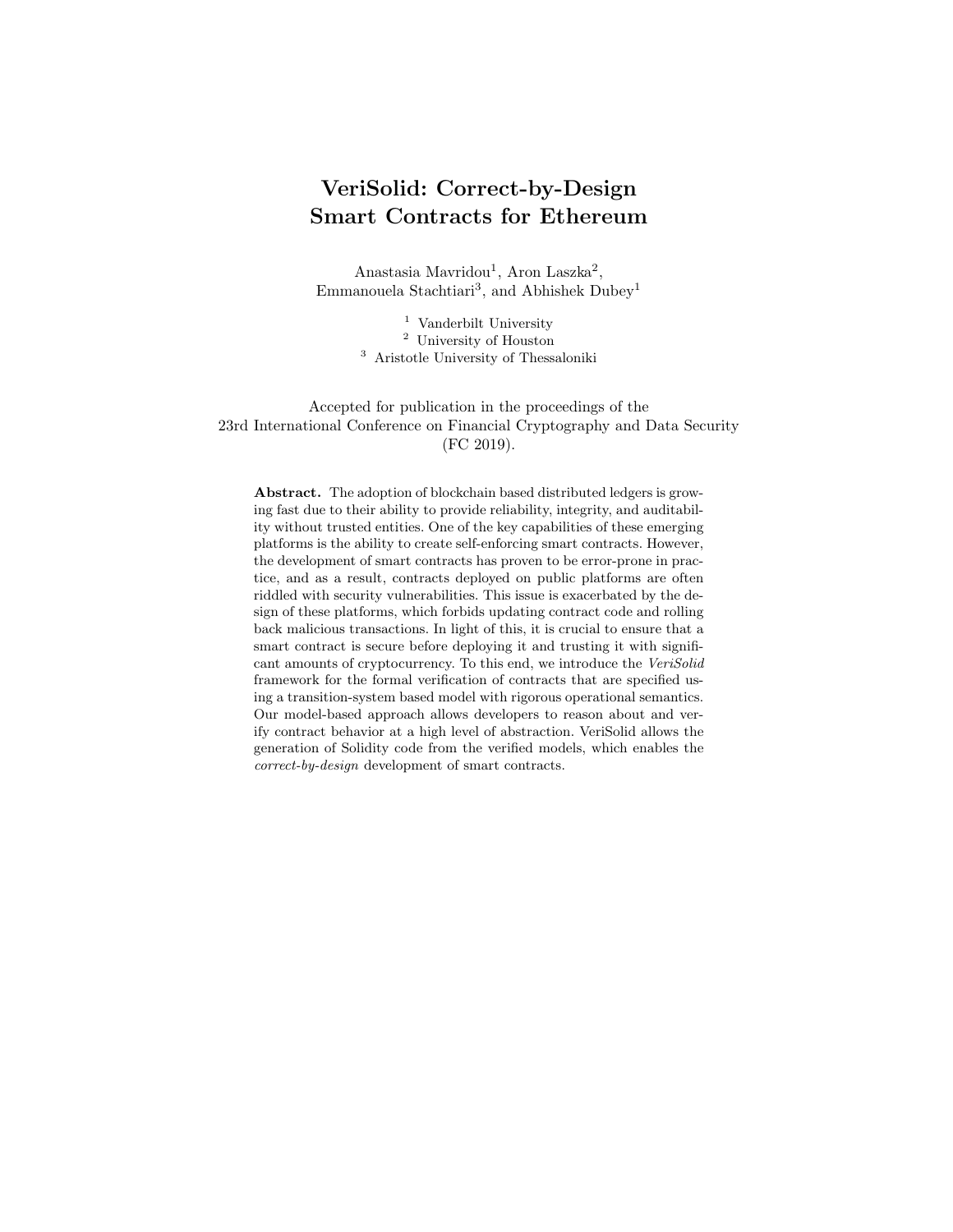variables in all contracts, number and timestamp of the last block, etc. During the execution of a transition, the execution state  $\sigma = {\Psi, M}$  also includes the memory and stack state  $M$ . To handle return statements and exceptions, we also introduce an execution status, which is  $E$  when an exception has been raised,  $R[v]$  when a return statement has been executed with value v (i.e., return v), and N otherwise. Finally, we let  $Eval(\sigma, Exp) \rightarrow \langle (\hat{\sigma}, x), v \rangle$  signify that the evaluation of a Solidity expression Exp in execution state  $\sigma$  yields value v and—as a side effect—changes the execution state to  $\hat{\sigma}$  and the execution status to  $x$ .<sup>9</sup>

A transition is triggered by providing a transition (i.e., function)  $name \in I$ and a list of parameter values  $v_1, v_2, \ldots$  The normal execution of a transition without returning any value, which takes the ledger from state  $\Psi$  to  $\Psi'$  and the contract from state  $s \in S$  to  $s' \in S$ , is captured by the TRANSITION rule:

$$
t \in T, \quad name = t^{name}, \quad s = t^{from}
$$

$$
M = Params(t, v_1, v_2, \ldots), \quad \sigma = (\Psi, M)
$$

$$
\text{Eval}(\sigma, g_t) \to \langle (\hat{\sigma}, N), \text{true} \rangle
$$

$$
\langle (\hat{\sigma}, N), a_t \rangle \to \langle (\hat{\sigma}', N), \cdot \rangle
$$

$$
\text{TRANSITION} \quad \frac{\hat{\sigma}' = (\Psi', M'), \quad s' = t^{to}}{\langle (\Psi, s), name(v_1, v_2, \ldots) \rangle \to \langle (\Psi', s', \cdot) \rangle}
$$

This rule is applied if there exists a transition  $t$  whose name  $t^{name}$  is name and whose source state  $t^{from}$  is the current contract state s (first line). The execution state  $\sigma$  is initialized by taking the parameter values  $Params(t, v_1, v_2, ...)$  and the current ledger state  $\Psi$  (second line). If the guard condition  $g_t$  evaluates Eval( $\sigma, g_t$ ) in the current state  $\sigma$  to true (third line), then the action statement  $a_t$ of the transition is executed (fourth line), which results in an updated execution state  $\hat{\sigma}'$  (see statement rules in Appendix A.3). Finally, if the resulting execution status is normal  $N$  (i.e., no exception was thrown), then the updated ledger state  $\Psi'$  and updated contract state s' (fifth line) are made permanent.

We also define SOS rules for all cases of erroneous transition execution (e.g., exception is raised during guard evaluation, transition is reverted, etc.) and for returning values. Due to space limitations, we include these rules in Appendix A.2. We also define SOS rules for supported statements in Appendix A.3.

#### 3.4 Safety, Liveness, and Deadlock Freedom

A VeriSolid model is automatically verified for deadlock freedom. A developer may additionally verify safety and liveness properties. To facilitate the specification of properties, VeriSolid offers a set of predefined natural-language like templates, which correspond to properties in CTL. Alternatively, properties can be specified directly in CTL. Let us go through some of these predefined templates. Due to space limitations, the full template list, as well as the CTL property correspondence is provided in Appendix B.

<sup>&</sup>lt;sup>9</sup> Note that the correctness of our transformations does not depend on the exact semantics of Eval.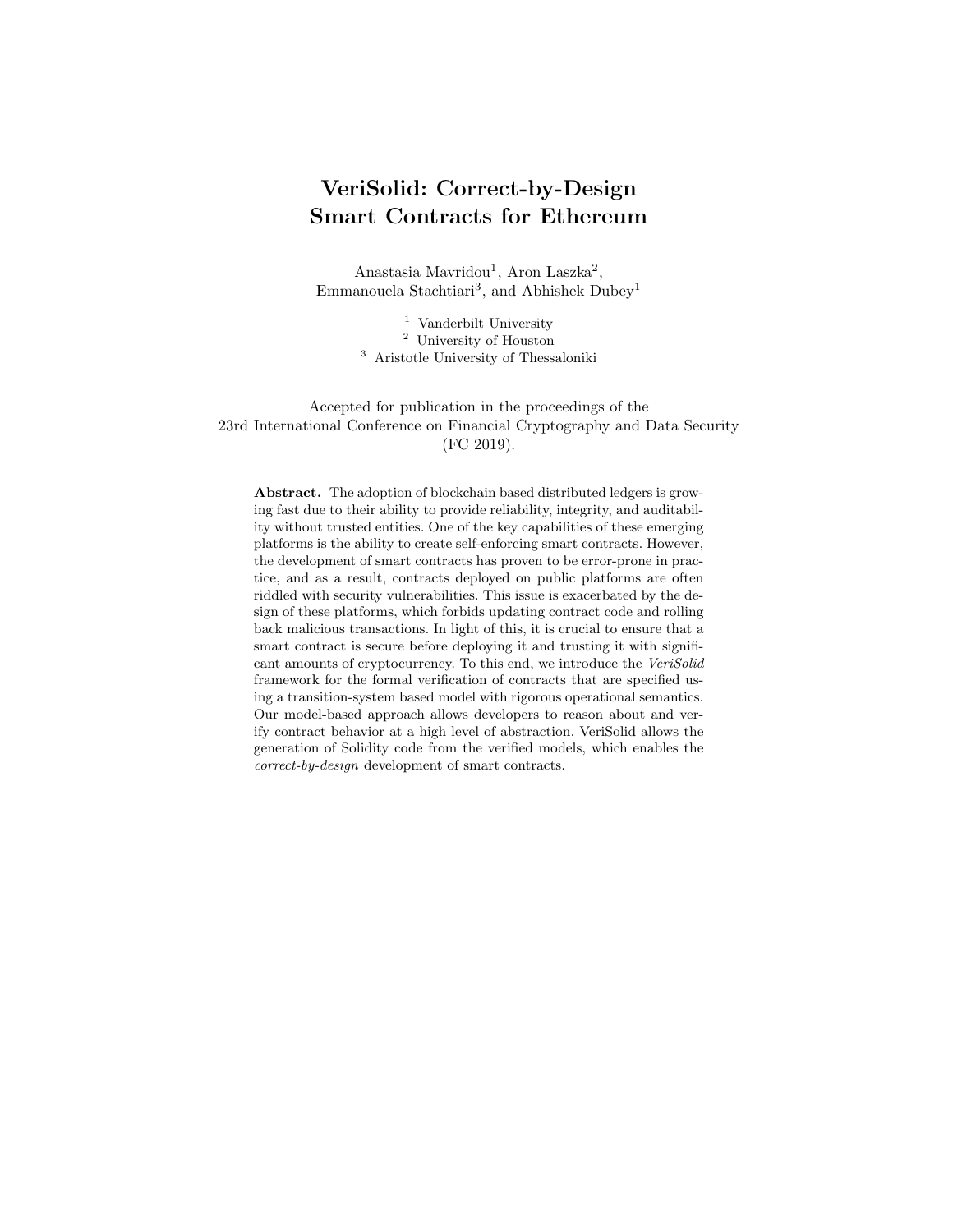```
uint amount = pendingReturns [msg.sender];
if (amount > 0) {
  if ( msg . sender != highestBidder )
    msg . sender . transfer ( amount );
  else
    msg . sender . transfer ( amount - highestBid );
  pendingReturns [ msg . sender ] = 0;
}
```
Fig. 4. Action of transition withdraw in Blind Auction, specified using Solidity.

 $\textit{Transitions} \cup \textit{Statements}$  cannot happen after  $Transitions \cup Statements.$ 

The above template expresses a safety property type. Transitions is a subset of the transitions of the model (i.e., Transitions  $\subseteq T$ ). A statement from Statements is a specific inner statement from the action of a specific transition (i.e., **Statements**  $\subseteq T \times S$ ). For instance, we can specify the following safety properties for the Blind Auction example:

– bid cannot happen after close.

– cancelABB; cancelRB cannot happen after finish,

where cancelABB; cancelRB means cancelABB ∪ cancelRB.

If  $\langle$  Transitions ∪ Statements $\rangle$  happens,  $\langle$  Transitions ∪ Statements $\rangle$  can happen only after  $\langle$ **Transitions** ∪ **Statements** $\rangle$  happens.

The above template expresses a safety property type. A typical vulnerability is that currency withdrawal functions, e.g., transfer, allow an attacker to withdraw currency again before updating her balance (similar to "The DAO" attack). To check this vulnerability type for the Blind Auction example, we can specify the following property. The statements in the action of transition withdraw are shown in Figure 4.

– if withdraw.msg.sender.transfer(amount); happens,

withdraw.msg.sender.transfer(amount); can happen only after withdraw.pendingReturns[msg.sender]=0; happens.

As shown in the example above, a statement is written in the following form: **Transition.** Statement to refer to a statement of a specific transition. If there are multiple identical statements in the same transition, then all of them are checked for the same property. To verify properties with statements, we need to transform the input model into an augmented model, as presented in Section 4.

| $ \langle \textit{Transitions} \cup \textit{Statements} \rangle $   | will | eventually | happen | after |
|---------------------------------------------------------------------|------|------------|--------|-------|
| $ \langle \textit{Transitions} \cup \textit{Statements} \rangle $ . |      |            |        |       |

Finally, the above template expresses a liveness property type. For instance, with this template we can write the following liveness property for the Blind Auction example to check the Denial-of-Service vulnerability (Appendix C.2):

– withdraw.pendingReturns[msg.sender]=0; will eventually happen after withdraw.msg.sender.transfer(amount);.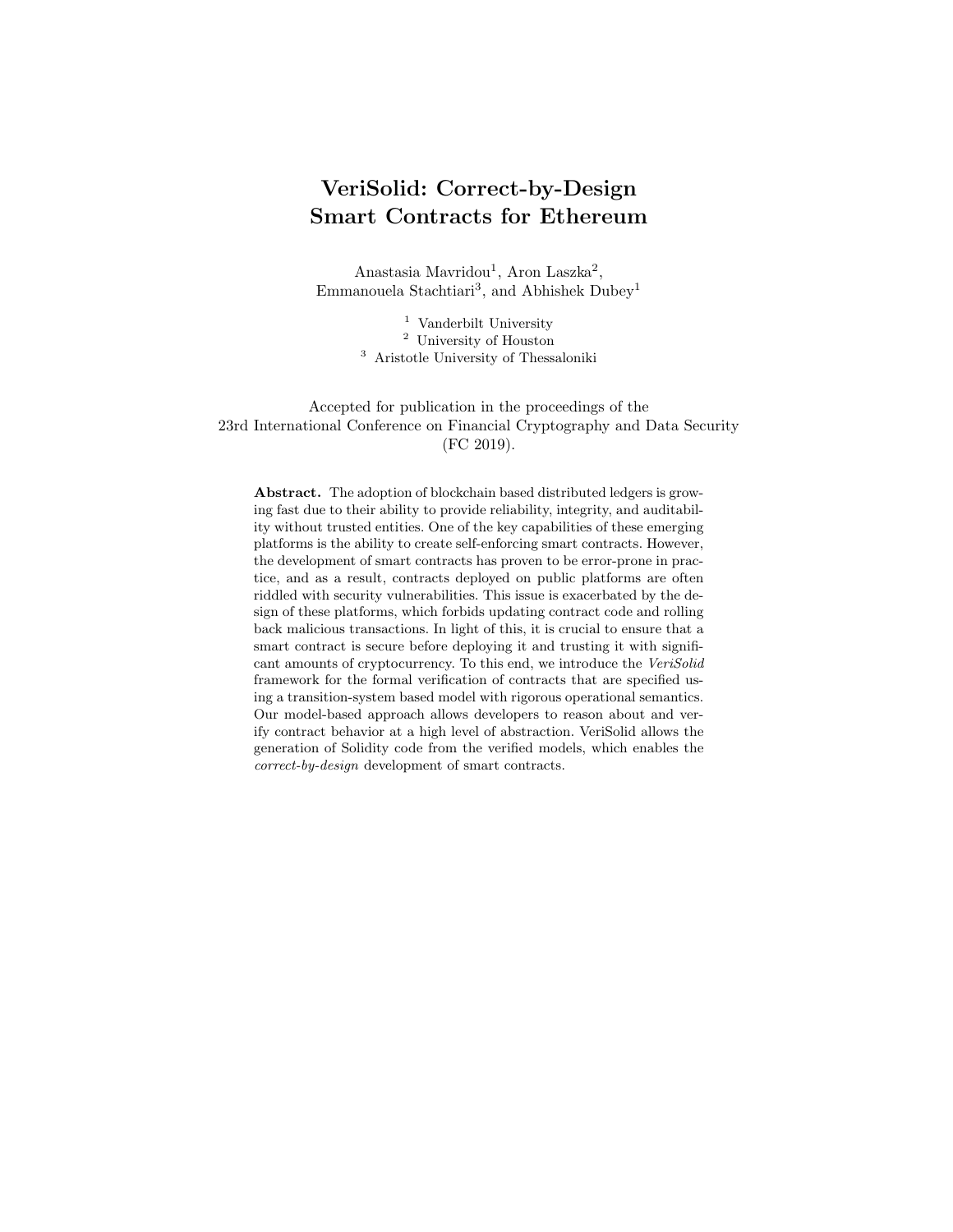# 4 Augmented Transition System Transformation

To verify a model with Solidity actions, we transform it to a functionally equivalent model that can be input into our verification tools. We perform two transformations: First, we replace the initial action  $a_0$  and the fallback action  $a_F$  with transitions. Second, we replace transitions that have complex statements as actions with a series of transitions that have only simple statements (i.e., variable declaration and expression statements). After these two transformations, the entire behavior of the contract is captured using only transitions. The transformation algorithms are discussed in detail in Appendices D.1 and D.2. The input of the transformation is a smart contract defined as a transition system (see Definition 1). The output of the transformation is an *augmented smart contract*:

**Definition 2.** An augmented contract is a tuple  $(D, S, S_F, s_0, V, T)$ , where

- $D \subset D$  is a set of custom event and type definitions;
- $− S ⊂ ∣ is a finite set of states;$
- $S_F \subset S$  is a set of final states;
- $s_0 \in S$ , is the initial state;
- $-V \subset \mathbb{I} \times \mathbb{T}$  contract variables (i.e., variable names and types);
- $T \subset \mathbb{I} \times S \times 2^{\mathsf{I} \times \mathsf{T}} \times C \times (\mathsf{T} \cup \emptyset) \times S \times S$  is a transition relation (i.e., transition name, source state, parameter variables, guard, return type, action, and destination state).



Fig. 5. Augmented model of transition withdraw.

Figure 5 shows the augmented withdraw transition of the Blind Auction model. We present the complete augmented model in Appendix F. The action of the original withdraw transition is shown by Figure 4. Notice the added state withdraw, which avoids re-entrancy by design, as explained in Section 3.2.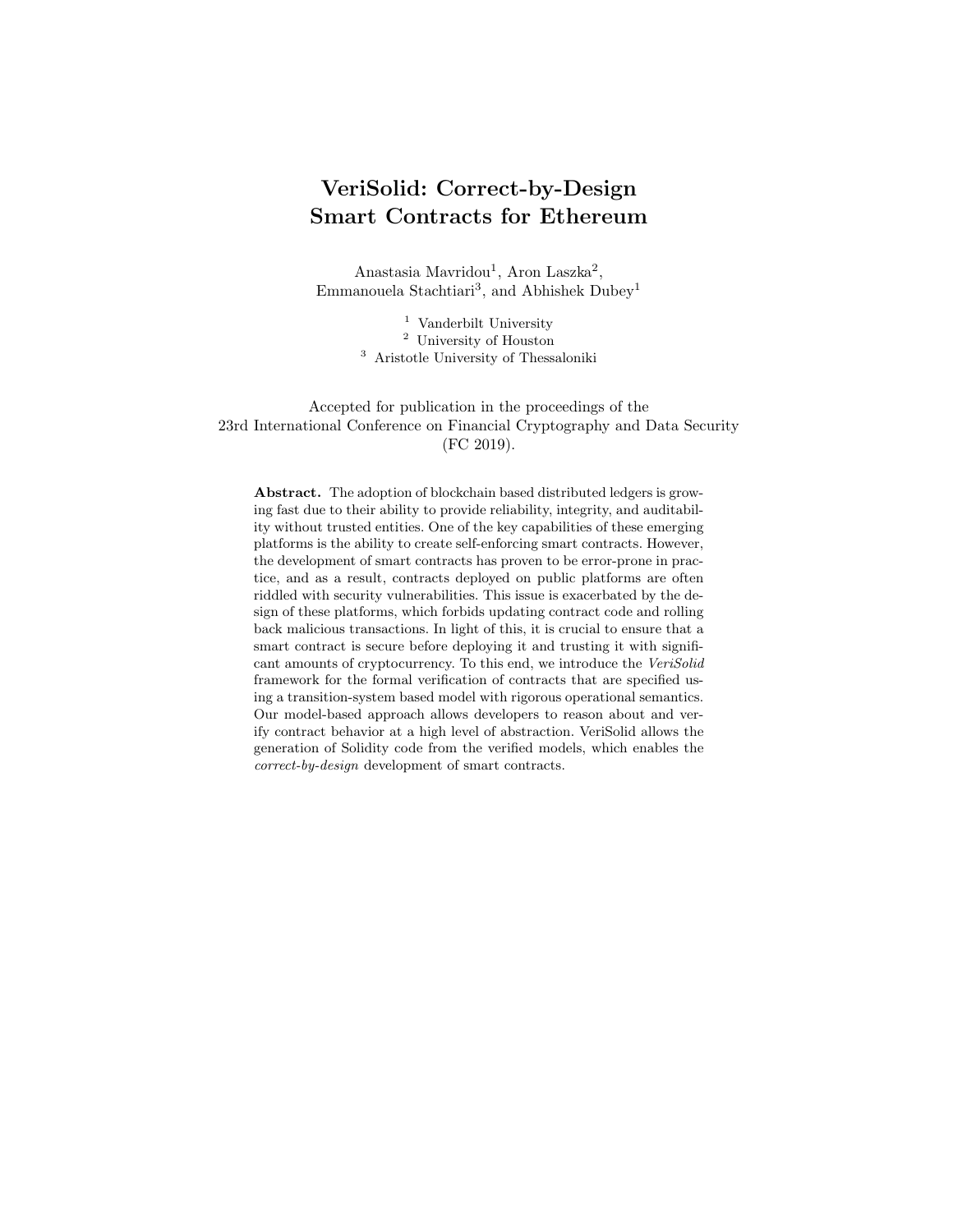#### 4.1 Observational Equivalence

We study sufficient conditions for augmented models to be behaviorally equivalent to initial models. To do that, we use observational equivalence [34] by considering non-observable  $\beta$ -transitions. We denote by  $S_I$  and  $S_E$  the set of states of the smart contract transition system and its augmented derivative, respectively. We show that  $R = \{(q, r) \in S_I \times S_E\}$  is a weak bi-simulation by considering as observable transitions A, those that affect the ledger state, while the remaining transitions B are considered non-observable transitions. According to this definition, the set of transitions in the smart contract system, which represent the execution semantics of a Solidity named function or the fallback, are all observable. On the other hand, the augmented system represents each Solidity function using paths of multiple transitions. We assume that final transition of each such path is an  $\alpha$  transition, while the rest are  $\beta$  transitions. Our weak bi-simulation is based on the fact the effect of each  $\alpha \in A$  on the ledger state is equal for the states of  $S_I$  and  $S_E$ . Therefore, if  $\sigma_I = \sigma_E$  at the initial state of  $\alpha$ , then  $\sigma'_{I} = \sigma'_{E}$  at the resulting state.

A weak simulation over I and E is a relation  $R \subseteq S_I \times S_E$  such that we have:

**Property 1** For all  $(q, r) \in R$  and for each  $\alpha \in A$ , such that  $q \stackrel{\alpha}{\rightarrow} q'$ , there is r' such that  $r \stackrel{\beta^* \alpha \beta^*}{\rightarrow} r'$  where  $(q', r') \in R$ 

For each observable transition  $\alpha$  of a state in  $S_I$ , it should be proved that (i) a path that consists of  $\alpha$  and other non-observable transitions exists in all its equivalent states in  $S_E$ , and (ii) the resulting states are equivalent.

**Property 2** For all  $(q, r) \in R$  and  $\alpha \in A$ , such that  $r \stackrel{\alpha}{\rightarrow} r'$ , there is q' such that  $q \stackrel{\alpha}{\rightarrow} q'$  where  $(q', r') \in R$ . For each observable outgoing transition in a state in  $S_E$ , it should be proved

that (i) there is an outgoing observable transition in all its equivalent states in  $S_I$ , and (ii) the resulting states are equivalent.

**Property 3** For all  $(q, r) \in R$  and  $\beta \in B$  such that  $r \stackrel{\beta}{\to} r'$ ,  $(q, r') \in R$ For each non observable transition, it should be proved that the the resulting state is equivalent with all the states that are equivalent with the initial state.

**Theorem 1.** For each initial smart contract I and its corresponding augmented smart contract E, it holds that  $I \sim E$ .

The proof of Theorem 1 is presented in the Appendix D.3.

### 5 Verification Process

Our verification approach checks whether contract behavior satisfies properties that are required by the developer. To check this, we must take into account the effect of data and time. However, smart contracts use environmental input as control data, e.g., in guards. Such input data can be infinite, leading to infinitely many possible contract states. Exploring every such state is highly inefficient [13] and hence, appropriate data and time abstractions must be employed.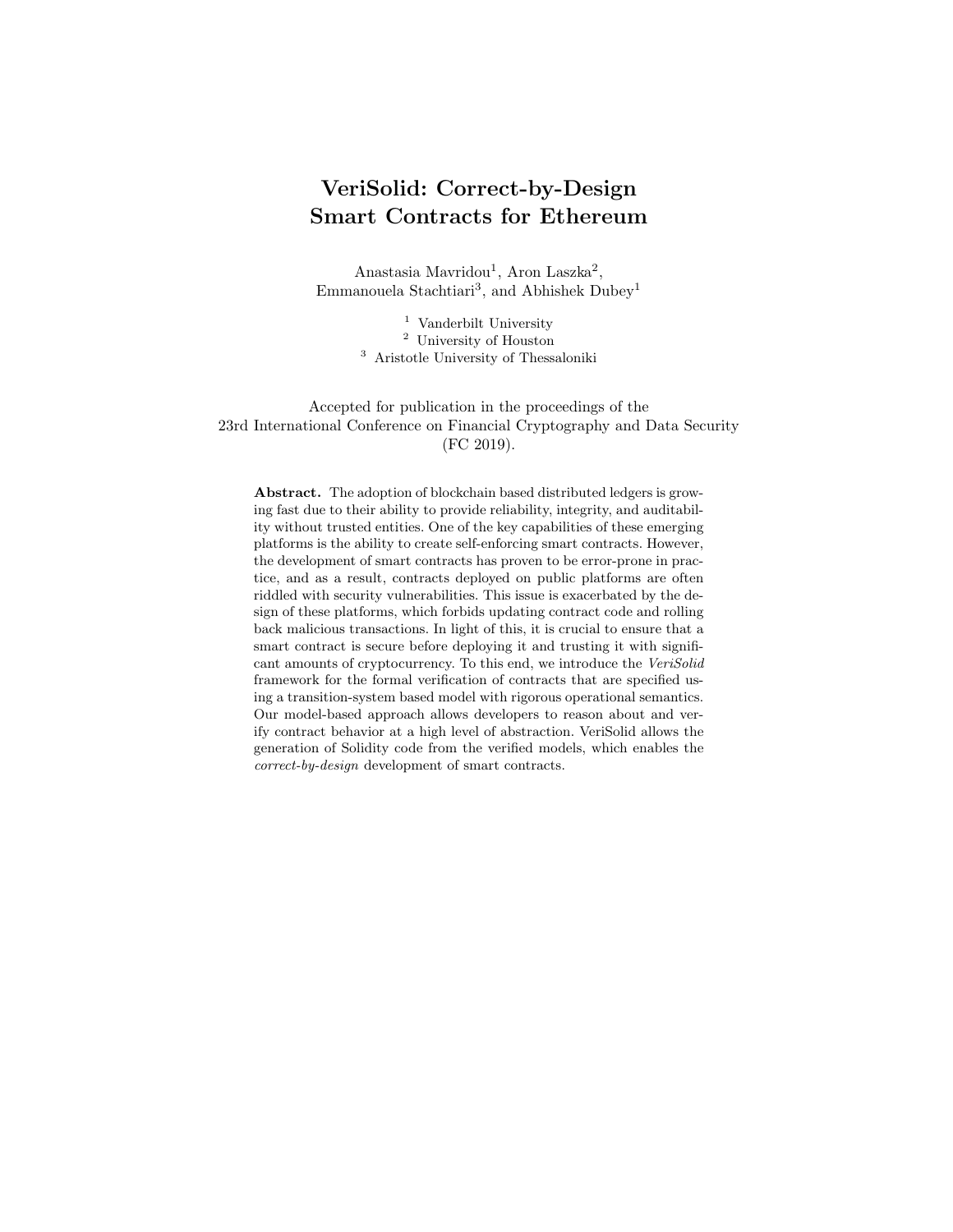We apply data abstraction to ignore variables that depend on (e.g., are updated by) environmental input. Thus, an overapproximation of the contract behavior is caused by the fact that transition guards with such variables are not evaluated; instead, both their values are assumed possible and state space exploration includes execution traces with and without each guarded transition. In essence, we analyze a more abstract model of the contract, with a set of reachable states and traces that is a superset of the set of states (respectively, traces) of the actual contract. As an example, let us consider the function in Figure 6.

```
void fn (int x)if (x < 0) {
       ... (1)
  }<br>if
      (x > 0) {
                 (2)}
}
```
Fig. 6. Code example for overapproximation.

An overapproximation of the function's execution includes traces where both lines (1) and (2) are visited, even though they cannot both be satisfied by the same values of x. Note that abstraction is not necessary for variables that are independent of environment input (e.g. iteration counters of known range). These are updated in the model as they are calculated by contract statements.

We also apply abstraction to time variables (e.g. the now variable in the Blind Auction) using a slightly different approach. Although we need to know which transitions get invalidated as time increases, we do not represent the time spent in each state, as this time can be arbitrarily high. Therefore, for a time-guarded transition in the model, say from a state  $s_x$ , one of the following applies:

- if the guard is of type  $t \leq t_{max}$ , checking that a time variable does not exceed a threshold, a loop transition is added to  $s_x$ , with an action  $t = t_{max} + 1$ that invalidates the guard. A deadlock may be found in traces where this invalidating loop is executed (e.g., if no other transitions are offered in  $s_x$ ).
- if the guard is of type  $t > t_{min}$ , checking that a time variable exceeds a threshold, an action  $t=t_{min}+1$  is added to the guarded transition. This sets the time to the earliest point that next state can be reached (e.g., useful for checking bounded liveness properties.)

This overapproximation has the following implications.

Safety properties: Safety properties that are fulfilled in the abstract model are also guaranteed in the actual system. Each safety property checks the nonreachability of a set of erroneous states. If these states are unreachable in the abstract model, they will be unreachable in the concrete model, which contains a subset of the abstract model's states. This property type is useful for checking vulnerabilities in currency withdrawal functions (e.g., the "DAO attack").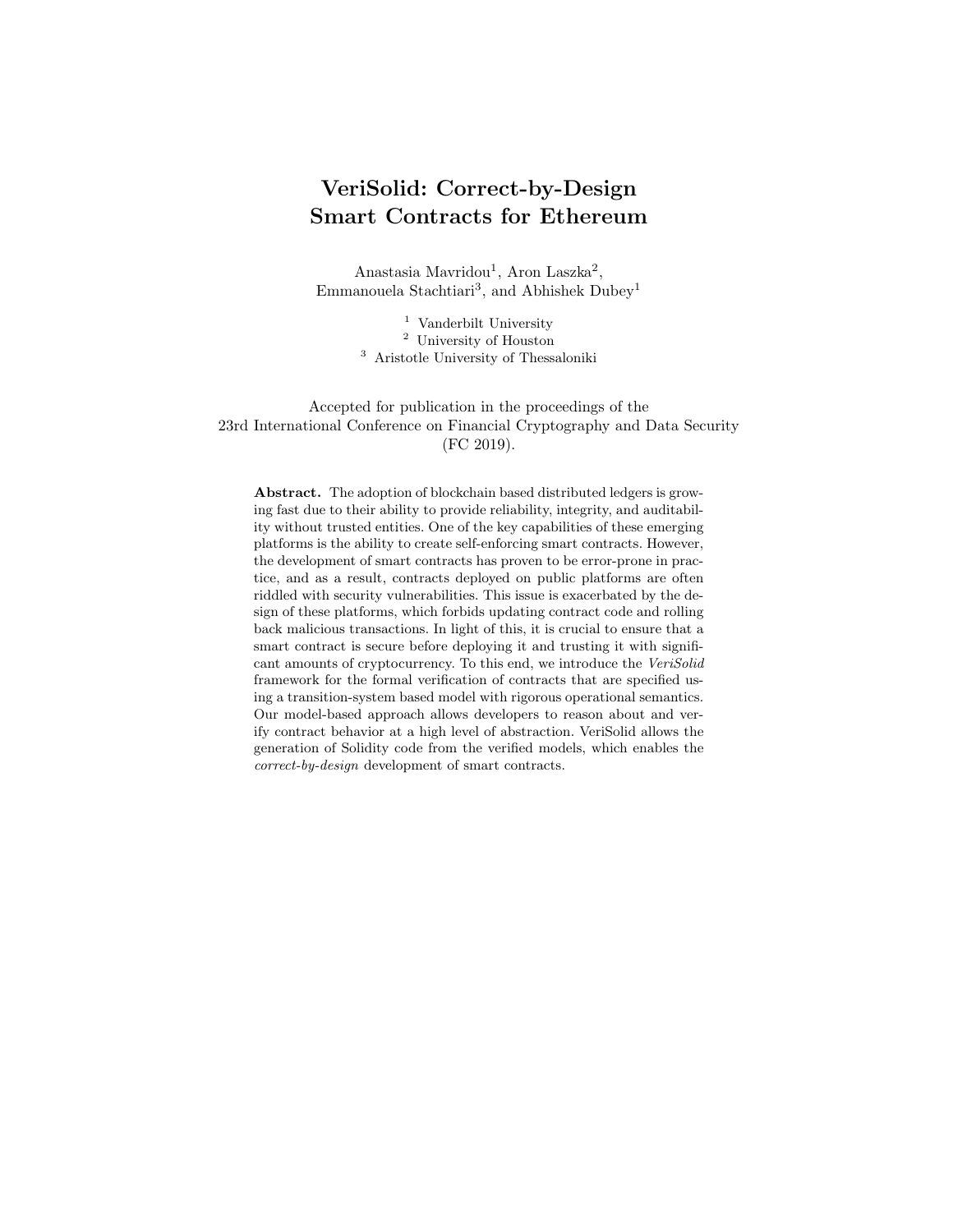Liveness properties: Liveness properties that are violated in the abstract model are also violated in the actual system. Each liveness property checks that a set of states are reachable. If they are found unreachable (i.e., liveness violation) in the abstract model, they will also be unreachable in the concrete model. This property type is useful for "Denial-of-Service" vulnerabilities (Appendix C.2).

Deadlock freedom: States without enabled outgoing transitions are identified as deadlock states. If no deadlock states are reachable in the abstract model, they will not be reachable in the actual system.

### 5.1 VeriSolid-to-BIP Mapping

Since both VeriSolid and BIP model contract behavior as transition systems, the transformation is a simple mapping between the transitions, states, guards, and actions of VeriSolid to the transitions, states, guards, and actions of BIP (see Appendix C.3 for background on BIP). Because this is an one-to-one mapping, we do not provide a proof. Our translation algorithm performs a single-pass syntax-directed parsing of the user's VeriSolid input and collects values that are appended to the attributes list of the templates. Specifically, the following values are collected:

- variables  $v \in V$ , where  $type(v)$  is the data type of v and  $name(v)$  is the variable name (i.e., identifier);
- $-$  states  $s \in S$ ;
- transitions  $t \in T$ , where  $t^{name}$  is the transition (and corresponding port) name,  $t^{from}$  and  $t^{to}$  are the outgoing and incoming states,  $a_t$  and  $g_t$  are invocations to functions that implement the associated actions and guards.

```
atom type Contract()
\forall v \in V: data type(v) name(v)\forall t \in T: \quad \text{export port synPort } t^{name}()places s_0, \ldots, s_{|S|-1}initial to s_0\forall t \in T:\begin{subarray}{c} name \ from \ t^{from} \ to \ t^{to} \end{subarray}provided (q_t) do \{a_t\}end
```
Fig. 7. BIP code generation template.

Figure 7 shows the BIP code template. We use fixed-width font for the generated output, and italic font for elements that are replaced with input.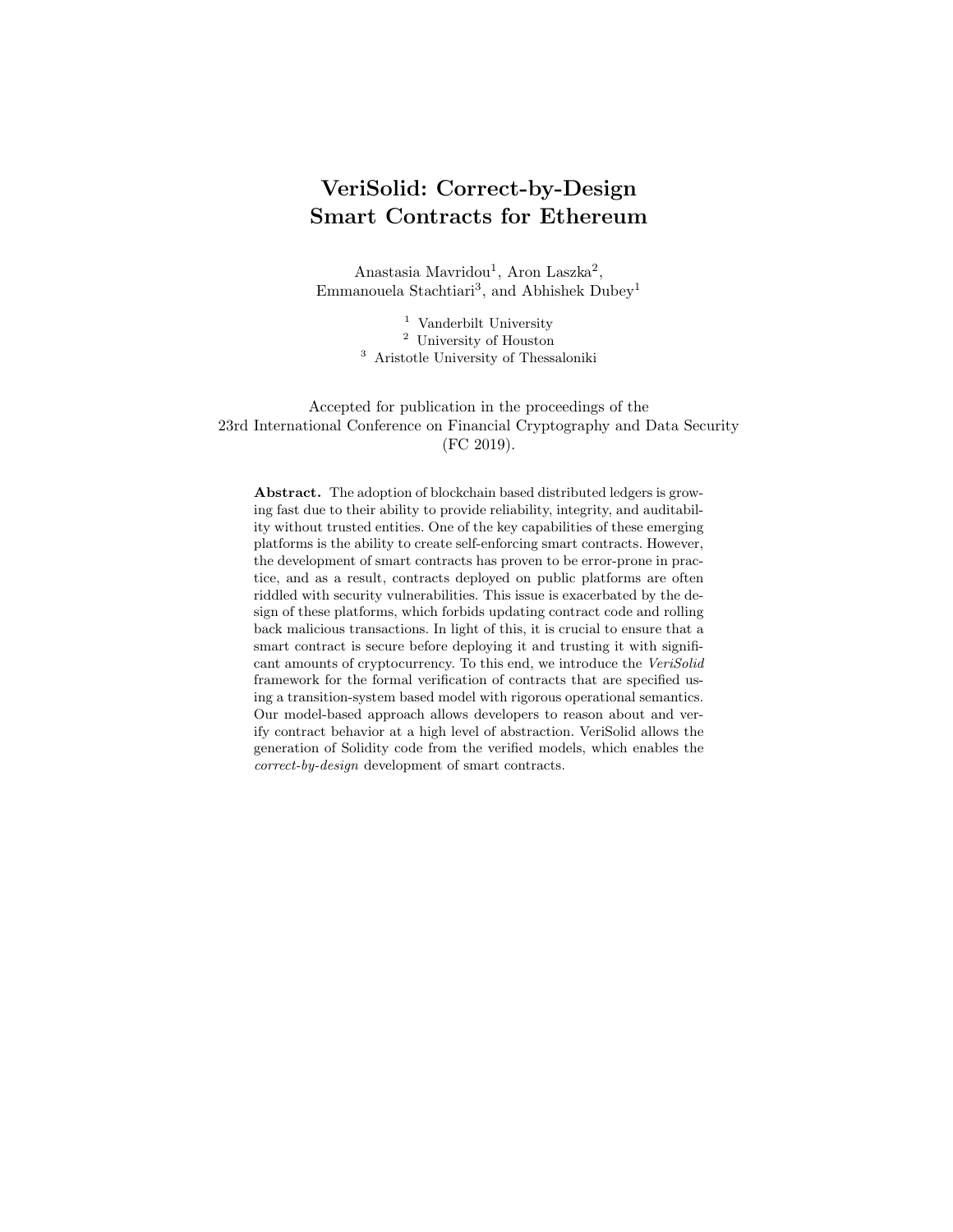|  |  |  |  | <b>Table 2.</b> Analyzed properties and verification results for the case study models. |  |  |  |  |  |
|--|--|--|--|-----------------------------------------------------------------------------------------|--|--|--|--|--|
|--|--|--|--|-----------------------------------------------------------------------------------------|--|--|--|--|--|

| Case Study                       | Properties                                                                                       | Type              | Result            |
|----------------------------------|--------------------------------------------------------------------------------------------------|-------------------|-------------------|
| <b>BlindAuction</b><br>(initial) | (i) bid cannot happen after Close:<br>$AG(close \rightarrow AG \rightarrow id)$                  | Safety            | Verified          |
| states: 54                       | (ii) cancel ABB or cancel RB cannot happen                                                       |                   |                   |
|                                  | after finish:                                                                                    | Safety            | Verified          |
|                                  | $AG(finish \rightarrow AG \rightarrow (cancel{RB} \vee cancelABB))$                              |                   |                   |
|                                  | (iii) withdraw can happen only after                                                             |                   |                   |
|                                  | fi ni sh:                                                                                        | Safety            | Verified          |
|                                  | $A\lceil$ $\neg with draw$ W finish                                                              |                   |                   |
|                                  | (iv) finish can happen only after close:<br>$A \mid \neg \text{finish} \mathbb{W} \text{ close}$ | Safety            | Verified          |
| <b>BlindAuction</b>              | $(v)$ 23 cannot happen after 18:                                                                 | Safety            | Verified          |
| (augmented)                      | $AG(18 \rightarrow AG-23)$                                                                       |                   |                   |
| states: 161                      | (vi) if 21 happens, 21 can happen only                                                           |                   |                   |
|                                  | after 24:                                                                                        | Safety            | Verified          |
|                                  | $AG(21 \rightarrow AX A[\neg 21 W(24)]$                                                          |                   |                   |
| DAO attack                       | if call happens, call can happen only                                                            | Safety            | Verified          |
| states: 9                        | after subtract:                                                                                  |                   |                   |
|                                  | $AG(call \rightarrow AX A \mid \neg call W subtract)$                                            |                   |                   |
| King of Ether 1                  | 7 will eventually happen after 4:                                                                |                   | Liveness Violated |
| states: 10                       | $AG(4 \rightarrow AF 7)$                                                                         |                   |                   |
| King of Ether 2                  | 8 will eventually happen after fallback:                                                         | Liveness Violated |                   |
| states: 10                       | $AG(fallback \rightarrow AF 8)$                                                                  |                   |                   |

#### 5.2 Verification Results

Table 2 summarizes the properties and verification results. For ease of presentation, when properties include statements, we replace statements with the augmented-transition numbers that we have added to Figures 9, 11, and 12 in Appendices F.1 and G.2. The number of states represents the reachable state space as evaluated by nuXmv.

Blind Auction We analyzed both the initial and augmented models of the Blind Auction contract. On the initial model, we checked four safety properties (see Properties (i)–(iv) in Table 2). On the augmented model, which allows for more fine-grained analysis, we checked two additional safety properties. All properties were verified to hold. The models were found to be deadlock-free and their state space was evaluated to 54 and 161 states, respectively. The augmented model and generated code can be found in Appendix F.

The DAO Attack We modeled a simplified version of the DAO contract. Atzei et al. [2] discuss two different vulnerabilities exploited on DAO and present different attack scenarios. Our verified safety property (Table 2) excludes the possibility of both attacks. The augmented model can be found in Appendix G.1.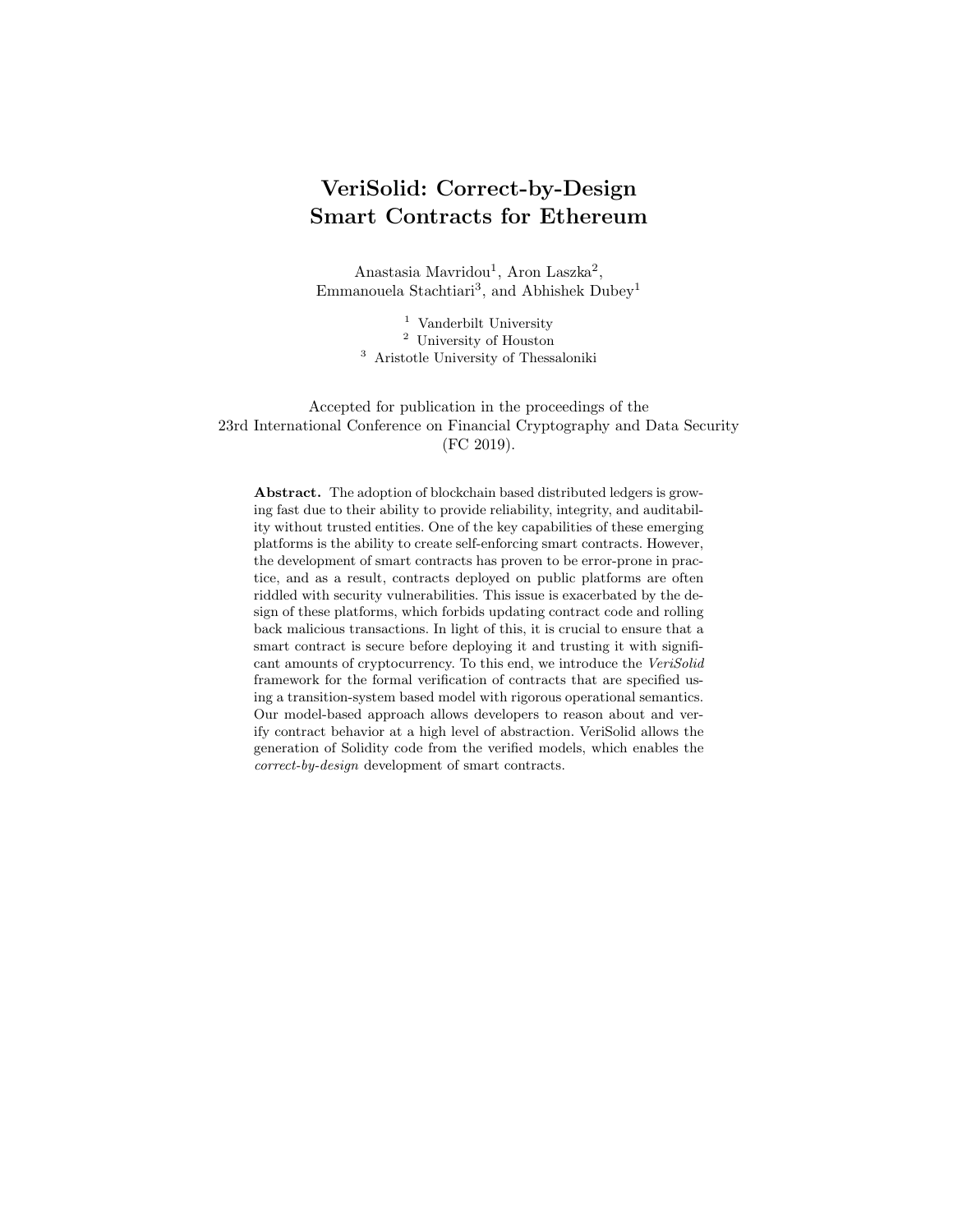King of the Ether Throne For checking Denial-of-Service vulnerabilities, we created models of two versions of the King of the Ether contract [2], which are provided in Appendix G.2. On "King of Ether 1," we checked a liveness property stating that crowning (transition 7) will happen at some time after the compensation calculation (transition 4). The property is violated by the following counterexample:  $\text{follows} \rightarrow 4 \rightarrow 5$ . A second liveness property, which states that the crowning will happen at some time after fallback fails in "King of Ether 2." A counterexample of the property violation is the following:  $\textit{fallback} \rightarrow \textit{4}$ . Note that usually many counterexamples may exist for the same violation.

Resource Allocation We have additionally verified a larger smart contract that acts as the core of a blockchain-based platform for transactive energy systems. The reachable state space, as evaluated by nuXmv, is 3, 487. Properties were verified or shown to be violated within seconds. Due to space limitations, we present the verification results in Appendix G.3.

## 6 Related Work

Here, we present a brief overview of related work. We provide a more detailed discussion in Appendix H.

Motivated by the large number of smart-contract vulnerabilities in practice, researchers have investigated and established taxonomies for common types of contract vulnerabilities [2,29]. To find vulnerabilities in existing contracts, both verification and vulnerability discovery are considered in the literature [40]. In comparison, the main advantage of our model-based approach is that it allows developers to specify desired properties with respect to a high-level model instead of, e.g., EVM bytecode, and also provides verification results and counterexamples in a developer-friendly, easy to understand, high-level form. Further, our approach allows verifying whether a contract satisfies all desired security properties instead of detecting certain types of vulnerabilities; hence, it can detect atypical vulnerabilities.

Hirai performs a formal verification of a smart contract used by the Ethereum Name Service [22] and defines the complete instruction set of the Ethereum Virtual Machine (EVM) in Lem, a language that can be compiled for interactive theorem provers, which enables proving certain safety properties for existing contracts [23]. Bhargavan et al. outline a framework for verifying the safety and correctness of Ethereum contracts based on translating Solidity and EVM bytecode contracts into  $F^*$  [8]. Tsankov et al. introduce a security analyzer for Ethereum contracts, called SECURIFY, which symbolically encodes the dependence graph of a contract in stratified Datalog [25] and then uses off-the-shelf solvers to check the satisfaction of properties [49]. Atzei et al. prove the wellformedness properties of the Bitcoin blockchain have also been proven using a formal model [3]. Techniques from runtime verification are used to detect and recover from violations at runtime [15,14].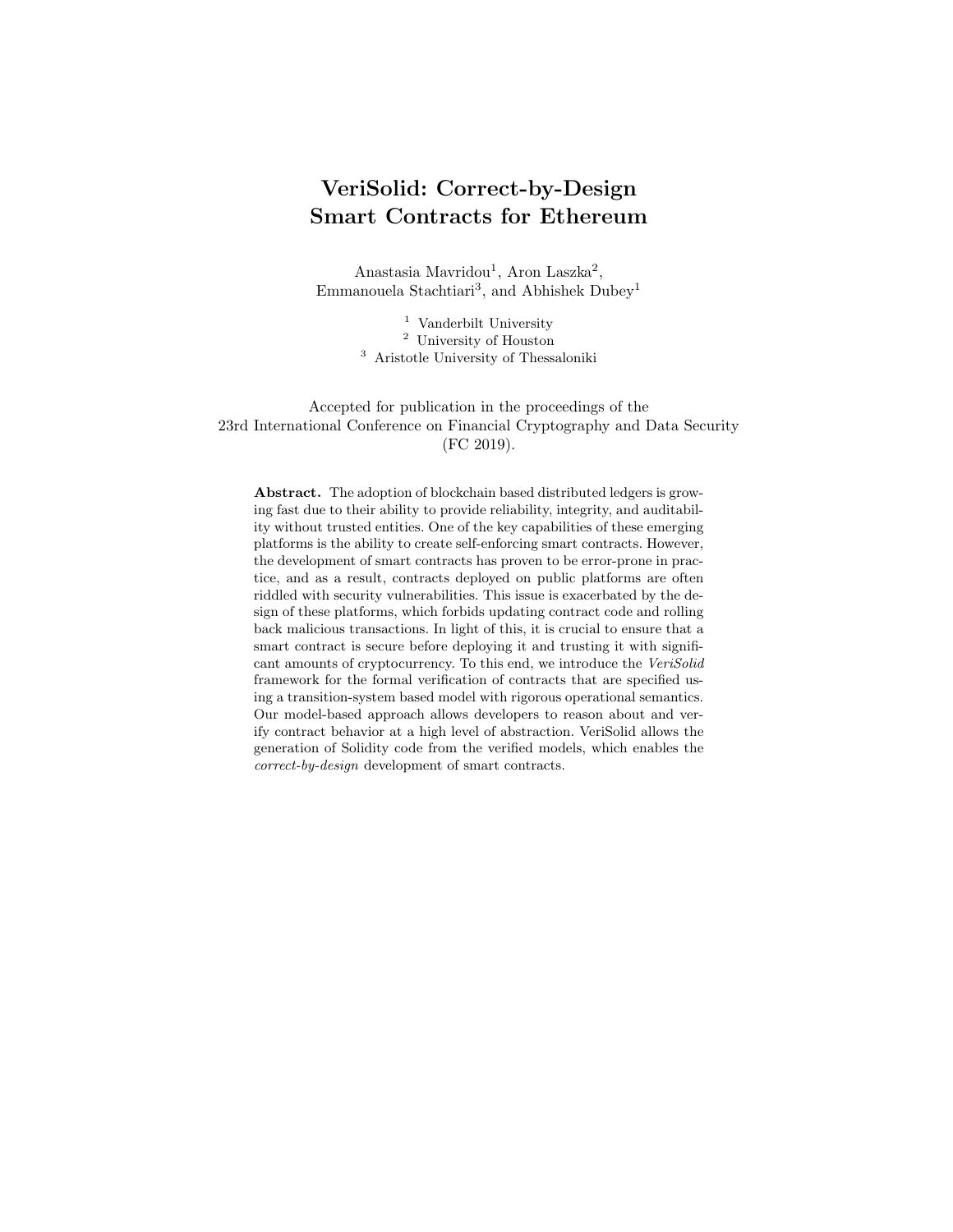Luu et al. provide a tool called OYENTE, which can analyze contracts and detect certain typical security vulnerabilities [29]. Building on Oyente, Albert et al. introduce the EthIR framework, which can produce a rule-based representation of bytecode, enabling the application of existing analysis to infer properties of the EVM codee [1]. Nikolic et al. present the MAIAN tool for detecting three types of vulnerable contracts, called prodigal, suicidal and greedy [37]. Fröwis and Böhme define a heuristic indicator of control flow immutability to quantify the prevalence of contractual loopholes based on modifying the control flow of Ethereum contracts [18]. Brent et al. introduce a security analysis framework for Ethereum contracts, called VANDAL, which converts EVM bytecode to semantic relations, which are then analyzed to detect vulnerabilities described in the Soufflé language [10]. Mueller presents MYTHRIL, a security analysis tool for Ethereum smart contracts with a symbolic execution backend [35]. Stortz introduces RATTLE, a static analysis framework for EVM bytecode [48].

Researchers also focus on providing formal operational semantics for EVM bytecode and Solidity language [21,19,20,53,26]. Common design patterns in Ethereum smart contracts are also identified and studied by multiple research efforts [5,51]. Finally, to facilitate development, researchers have also introduced a functional smart-contract language [39], an approach for semi-automated translation of human-readable contract representations into computational equivalents [17], a logic-based smart-contract model [24].

# 7 Conclusion

We presented an end-to-end framework that allows the generation of correctby-design contracts by performing a set of equivalent transformations. First, we generate an augmented transition system from an initial transition system, based on the operational semantics of supported Solidity statements (Appendix A.3). We have proven that the two transition systems are observationally equivalent (Section 4.1). Second, we generate the BIP transition system from the augmented transition system through a direct one-to-one mapping. Third, we generate the NuSMV transition system from the BIP system (shown to be observationally equivalent in [38]). Finally, we generate functionally equivalent Solidity code, based on the operational semantics of the transition system (Appendix A.2).

To the best of our knowledge, VeriSolid is the first framework to promote a model-based, correctness-by-design approach for blockchain-based smart contracts. Properties established at any step of the VeriSolid design flow are preserved in the resulting smart contracts, guaranteeing their correctness. VeriSolid fully automates the process of verification and code generation, while enhancing usability by providing easy-to-use graphical editors for the specification of transition systems and natural-like language templates for the specification of formal properties. By performing verification early at design time, we provide a cost-effective approach; fixing bugs later in the development process can be very expensive. Our verification approach can detect typical vulnerabilities, but it may also detect any violation of required properties. Since our tool applies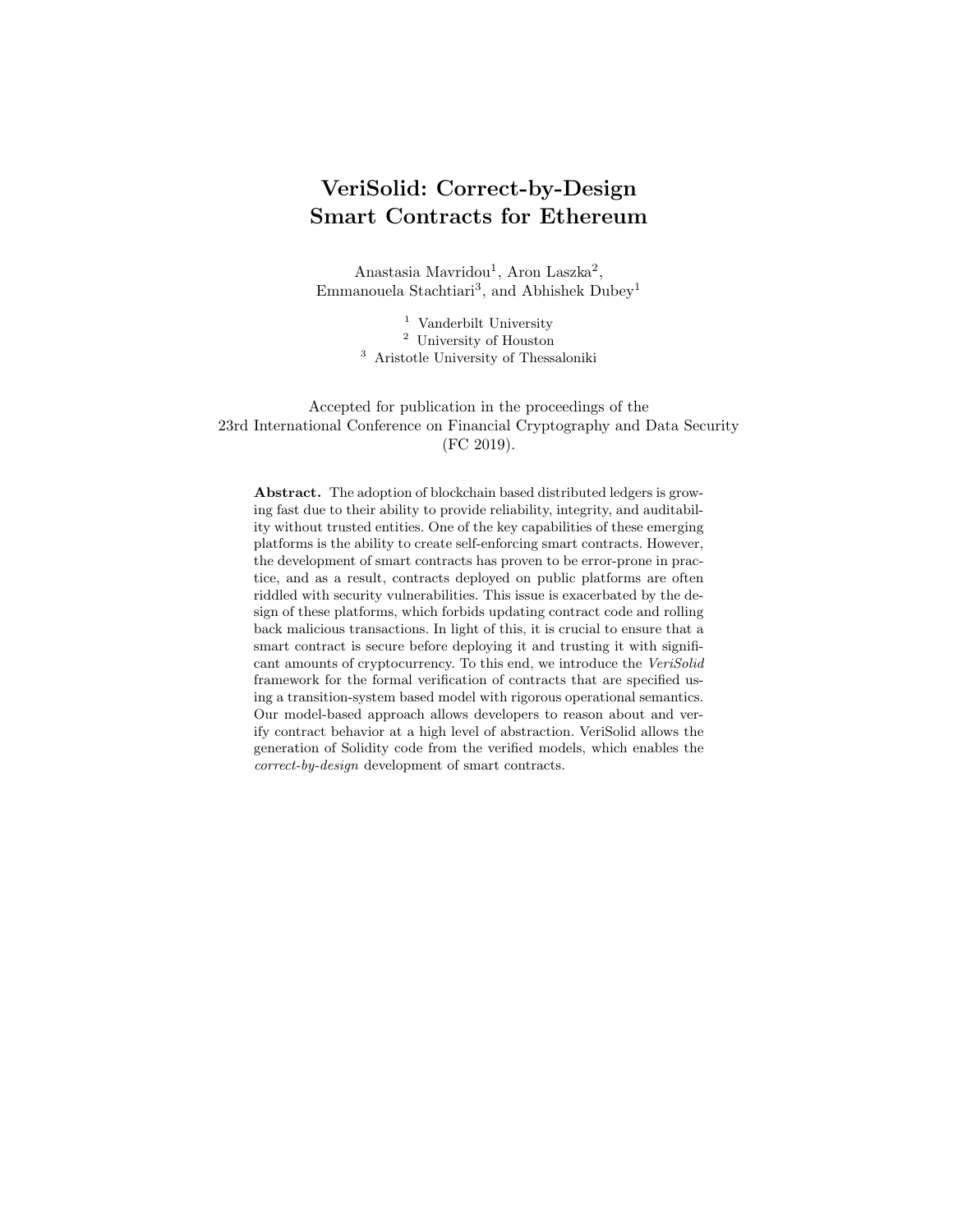verification at a high-level, it can provide meaningful feedback to the developer when a property is not satisfied, which would be much harder to do at bytecode level. Future work includes extending the approach to model and generate correct-by-design systems of interacting smart contracts.

# References

- 1. Albert, E., Gordillo, P., Livshits, B., Rubio, A., Sergey, I.: EthIR: A framework for high-level analysis of Ethereum bytecode. In: 16th International Symposium on Automated Technology for Verification and Analysis (ATVA) (2018)
- 2. Atzei, N., Bartoletti, M., Cimoli, T.: A survey of attacks on Ethereum smart contracts (SoK). In: Proceedings of the 6th International Conference on Principles of Security and Trust (POST). pp. 164–186. Springer (April 2017)
- 3. Atzei, N., Bartoletti, M., Lande, S., Zunino, R.: A formal model of Bitcoin transactions. In: Proceedings of the 22nd International Conference on Financial Cryptography and Data Security (FC) (2018)
- 4. Baier, C., Katoen, J.P.: Principles of Model Checking (Representation and Mind Series). The MIT Press (2008)
- 5. Bartoletti, M., Pompianu, L.: An empirical analysis of smart contracts: Platforms, applications, and design patterns. In: Proceedings of the 1st Workshop on Trusted Smart Contracts, in conjunction with the 21st International Conference of Financial Cryptography and Data Security (FC) (April 2017)
- 6. Basu, A., Bensalem, B., Bozga, M., Combaz, J., Jaber, M., Nguyen, T.H., Sifakis, J.: Rigorous component-based system design using the bip framework. IEEE Software 28(3), 41–48 (2011)
- 7. Basu, A., Gallien, M., Lesire, C., Nguyen, T.H., Bensalem, S., Ingrand, F., Sifakis, J.: Incremental component-based construction and verification of a robotic system. In: ECAI. vol. 178, pp. 631–635 (2008)
- 8. Bhargavan, K., Delignat-Lavaud, A., Fournet, C., Gollamudi, A., Gonthier, G., Kobeissi, N., Rastogi, A., Sibut-Pinote, T., Swamy, N., Zanella-Béguelin, S.: Short paper: Formal verification of smart contracts. In: Proceedings of the 11th ACM Workshop on Programming Languages and Analysis for Security (PLAS), in conjunction with ACM CCS 2016. pp. 91–96 (October 2016)
- 9. Bliudze, S., Cimatti, A., Jaber, M., Mover, S., Roveri, M., Saab, W., Wang, Q.: Formal verification of infinite-state BIP models. In: Proceedings of the 13th International Symposium on Automated Technology for Verification and Analysis (ATVA). pp. 326–343. Springer (2015)
- 10. Brent, L., Jurisevic, A., Kong, M., Liu, E., Gauthier, F., Gramoli, V., Holz, R., Scholz, B.: Vandal: A scalable security analysis framework for smart contracts. arXiv preprint arXiv:1809.03981 (2018)
- 11. Christidis, K., Devetsikiotis, M.: Blockchains and smart contracts for the internet of things. IEEE Access 4, 2292–2303 (2016)
- 12. Clack, C.D., Bakshi, V.A., Braine, L.: Smart contract templates: Foundations, design landscape and research directions. arXiv preprint arXiv:1608.00771 (2016)
- 13. Clarke, E.M., Grumberg, O., Long, D.E.: Model checking and abstraction. ACM Trans. Program. Lang. Syst. 16(5), 1512–1542 (Sep 1994)
- 14. Colombo, C., Ellul, J., Pace, G.J.: Contracts over smart contracts: Recovering from violations dynamically. In: 8th International Symposium On Leveraging Applications of Formal Methods, Verification and Validation (ISOLA) (2018)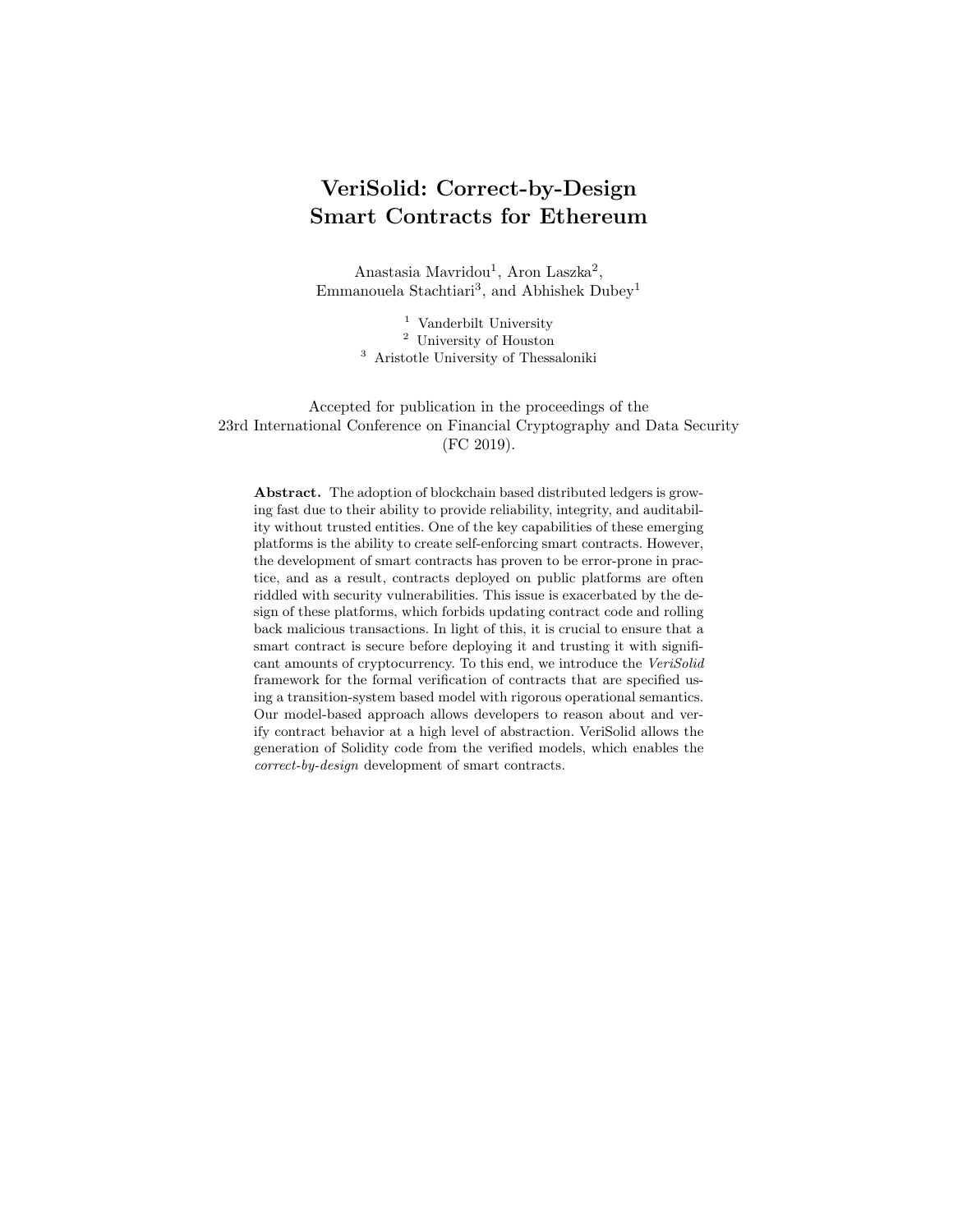- 20 Mavridou et al.
- 15. Ellul, J., Pace, G.: Runtime verification of Ethereum smart contracts. In: Workshop on Blockchain Dependability (WBD), in conjunction with 14th European Dependable Computing Conference (EDCC) (2018)
- 16. Finley, K.: A \$50 million hack just showed that the DAO was all too human. Wired <https://www.wired.com/2016/06/50-million-hack-just-showed-dao-human/> (June 2016)
- 17. Frantz, C.K., Nowostawski, M.: From institutions to code: Towards automated generation of smart contracts. In: 1st IEEE International Workshops on Foundations and Applications of Self\* Systems (FAS\*W). pp. 210–215. IEEE (2016)
- 18. Fröwis, M., Böhme, R.: In code we trust? In: International Workshop on Cryptocurrencies and Blockchain Technology (CBT). pp. 357–372. Springer (September 2017)
- 19. Grishchenko, I., Maffei, M., Schneidewind, C.: A semantic framework for the security analysis of Ethereum smart contracts. In: 7th International Conference on Principles of Security and Trust (POST). pp. 243–269. Springer (2018)
- 20. Grishchenko, I., Maffei, M., Schneidewind, C.: A semantic framework for the security analysis of Ethereum smart contracts – Technical report. Tech. rep., TU Wien (2018)
- 21. Hildenbrandt, E., Saxena, M., Zhu, X., Rodrigues, N., Daian, P., Guth, D., Rosu, G.: KEVM: A complete semantics of the Ethereum virtual machine. Tech. rep., UIUC (2017)
- 22. Hirai, Y.: Formal verification of deed contract in Ethereum name service. [https:](https://yoichihirai.com/deed.pdf) [//yoichihirai.com/deed.pdf](https://yoichihirai.com/deed.pdf) (November 2016)
- 23. Hirai, Y.: Defining the Ethereum Virtual Machine for interactive theorem provers. In: Proceedings of the 1st Workshop on Trusted Smart Contracts, in conjunction with the 21st International Conference of Financial Cryptography and Data Security (FC) (April 2017)
- 24. Hu, J., Zhong, Y.: A method of logic-based smart contracts for blockchain system. In: Proceedings of the 4th International Conference on Data Processing and Applications (ICPDA). pp. 58–61. ACM (2018)
- 25. Jeffrey, D.U.: Principles of database and knowledge-base systems (1989)
- 26. Jiao, J., Kan, S., Lin, S.W., Sanan, D., Liu, Y., Sun, J.: Executable operational semantics of Solidity. arXiv preprint arXiv:1804.01295 (2018)
- 27. K Team: K-framework. <http://www.kframework.org/index.php/> (2017), accessed on 9/25/2018.
- 28. Laszka, A., Eisele, S., Dubey, A., Karsai, G.: TRANSAX: A blockchain-based decentralized forward-trading energy exchange for transactive microgrids. In: Proceedings of the 24th IEEE International Conference on Parallel and Distributed Systems (ICPADS) (December 2018)
- 29. Luu, L., Chu, D.H., Olickel, H., Saxena, P., Hobor, A.: Making smart contracts smarter. In: Proceedings of the 23rd ACM SIGSAC Conference on Computer and Communications Security (CCS). pp. 254–269. ACM (October 2016)
- 30. Maróti, M., Kecskés, T., Kereskényi, R., Broll, B., Völgyesi, P., Jurácz, L., Levendovszky, T., Lédeczi, Á.: Next generation (meta) modeling: Web-and cloud-based collaborative tool infrastructure. In: Proceedings of the MPM@ MoDELS. pp. 41– 60 (2014)
- 31. Mavridou, A., Emmanouela, S., Bliudze, S., Ivanov, A., Katsaros, P., Sifakis, J.: Architecture-based design: A satellite on-board software case study. In: Proceedings of the 13th International Conference on Formal Aspects of Component Software (FACS). pp. 260–279 (October 2016)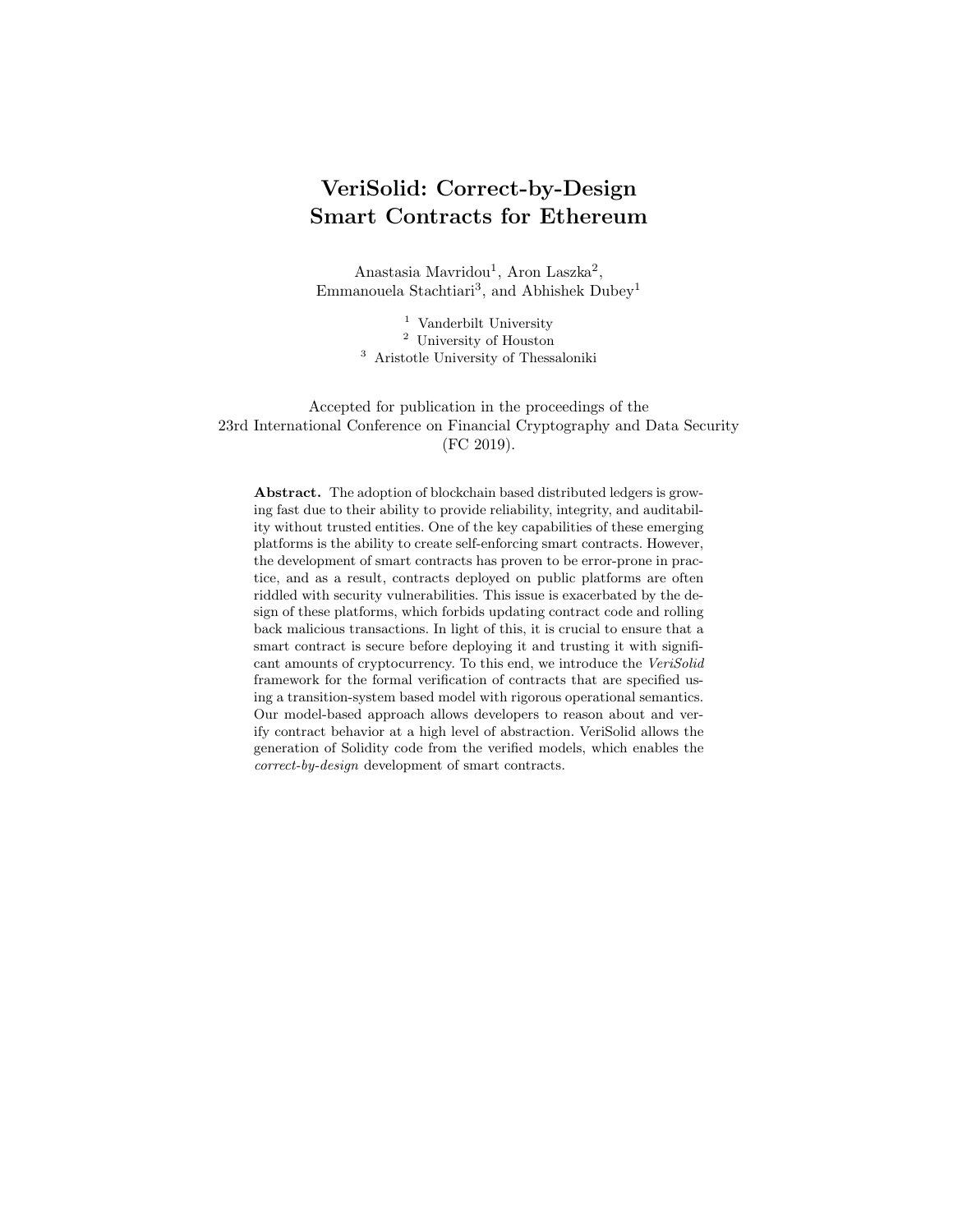- 32. Mavridou, A., Laszka, A.: Designing secure Ethereum smart contracts: A finite state machine based approach. In: Proceedings of the 22nd International Conference on Financial Cryptography and Data Security (FC) (February 2018)
- 33. Mavridou, A., Laszka, A.: Tool demonstration: FSolidM for designing secure Ethereum smart contracts. In: Proceedings of the 7th International Conference on Principles of Security and Trust (POST) (April 2018)
- 34. Milner, R.: Communication and concurrency, vol. 84. Prentice hall New York etc. (1989)
- 35. Mueller, B.: Smashing Ethereum smart contracts for fun and real profit. 9th Annual HITB Security Conference (HITBSecConf) (2018)
- 36. Newman, L.H.: Security news this week: \$280m worth of Ethereum is trapped thanks to a dumb bug. WIRED, [https://www.wired.com/story/](https://www.wired.com/story/280m-worth-of-ethereum-is-trapped-for-a-pretty-dumb-reason/) [280m-worth-of-ethereum-is-trapped-for-a-pretty-dumb-reason/](https://www.wired.com/story/280m-worth-of-ethereum-is-trapped-for-a-pretty-dumb-reason/) (November 2017)
- 37. Nikolic, I., Kolluri, A., Sergey, I., Saxena, P., Hobor, A.: Finding the greedy, prodigal, and suicidal contracts at scale. In: 34th Annual Computer Security Applications Conference (ACSAC) (2018)
- 38. Noureddine, M., Jaber, M., Bliudze, S., Zaraket, F.A.: Reduction and abstraction techniques for bip. In: Proceedings of the International Workshop on Formal Aspects of Component Software. pp. 288–305. Springer (2014)
- 39. O'Connor, R.: Simplicity: A new language for blockchains. In: Proceedings of the 2017 Workshop on Programming Languages and Analysis for Security. pp. 107–120. PLAS '17, ACM, New York, NY, USA (2017). [https://doi.org/10.1145/3139337.3139340,](https://doi.org/10.1145/3139337.3139340) [http://doi.acm.org/10.1145/](http://doi.acm.org/10.1145/3139337.3139340) [3139337.3139340](http://doi.acm.org/10.1145/3139337.3139340)
- 40. Parizi, R.M., Dehghantanha, A., Choo, K.K.R., Singh, A.: Empirical vulnerability analysis of automated smart contracts security testing on blockchains. In: 28th Annual International Conference on Computer Science and Software Engineering (CASCON) (2018)
- 41. Plotkin, G.D.: A structural approach to operational semantics. Computer Science Department, Aarhus University, Denmark (1981)
- 42. Said, N.B., Abdellatif, T., Bensalem, S., Bozga, M.: Model-driven information flow security for component-based systems. In: From Programs to Systems. The Systems perspective in Computing, pp. 1–20. Springer (2014)
- 43. Sergey, I., Hobor, A.: A concurrent perspective on smart contracts. In: Proceedings of the International Conference on Financial Cryptography and Data Security (FC). pp. 478–493. Springer (2017)
- 44. Solidity by Example: Blind auction. [https://solidity.readthedocs.io/](https://solidity.readthedocs.io/en/develop/solidity-by-example.html#blind-auction) [en/develop/solidity-by-example.html#blind-auction](https://solidity.readthedocs.io/en/develop/solidity-by-example.html#blind-auction) (2018), accessed on 9/25/2018.
- 45. Solidity Documentation: Common patterns. [http://solidity.readthedocs.](http://solidity.readthedocs.io/en/develop/common-patterns.html#state-machine) [io/en/develop/common-patterns.html#state-machine](http://solidity.readthedocs.io/en/develop/common-patterns.html#state-machine) (2018), accessed on 9/25/2018.
- 46. Solidity Documentation: Function calls. [http://solidity.readthedocs.io/](http://solidity.readthedocs.io/en/develop/control-structures.html#function-calls) [en/develop/control-structures.html#function-calls](http://solidity.readthedocs.io/en/develop/control-structures.html#function-calls) (2018), accessed on 9/25/2018.
- 47. Solidity Documentation: Security considerations use the Checks-Effects-Interactions pattern. [http://solidity.](http://solidity.readthedocs.io/en/develop/security-considerations.html#use-the-checks-effects-interactions-pattern) readthedocs. io/en/develop/security-considerations.html# [use-the-checks-effects-interactions-pattern](http://solidity.readthedocs.io/en/develop/security-considerations.html#use-the-checks-effects-interactions-pattern) (2018), accessed on 9/25/2018.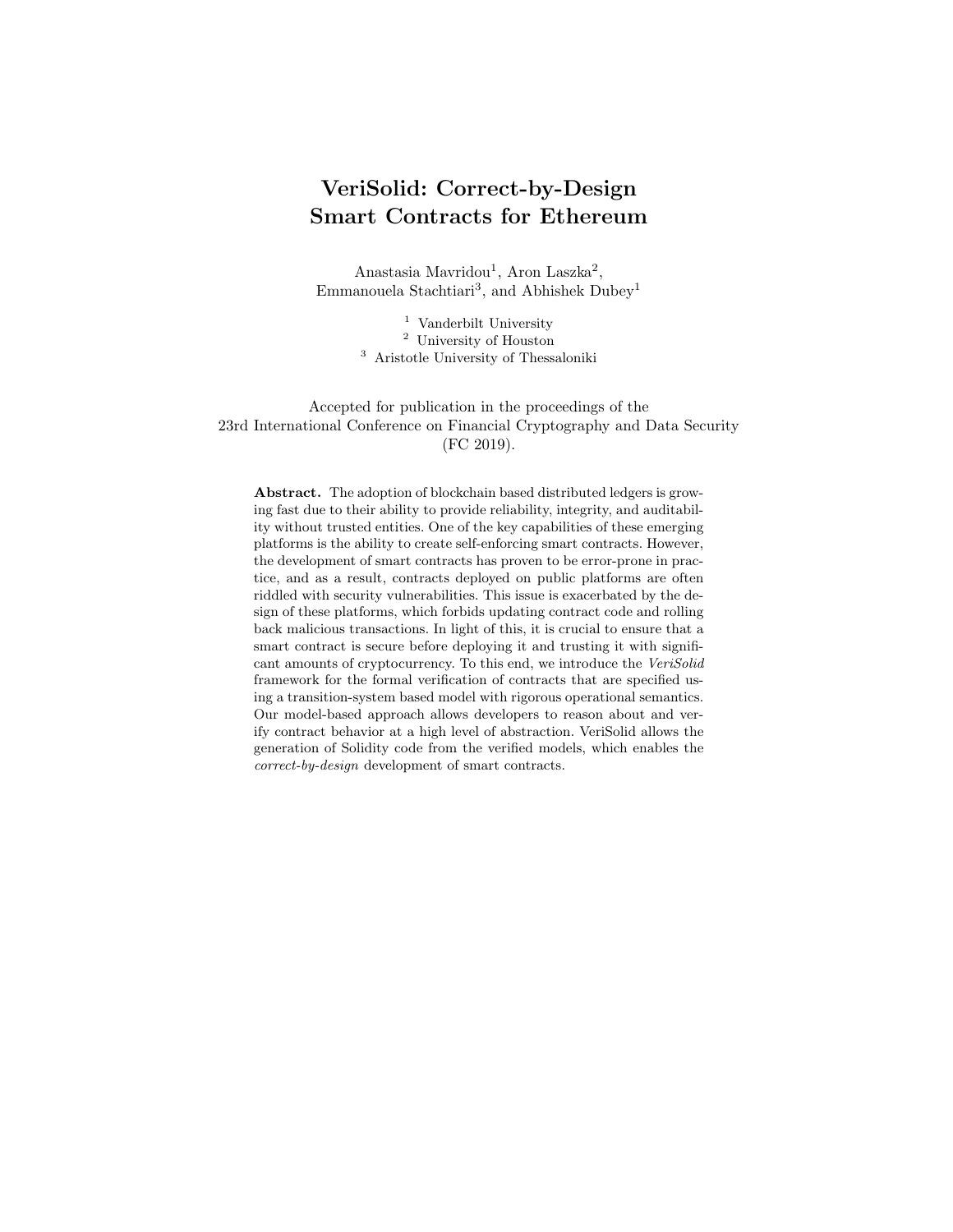- 22 Mavridou et al.
- 48. Stortz, R.: Rattle an Ethereum EVM binary analysis framework. REcon Montreal (2018)
- 49. Tsankov, P., Dan, A., Cohen, D.D., Gervais, A., Buenzli, F., Vechev, M.: Securify: Practical security analysis of smart contracts. In: 25th ACM Conference on Computer and Communications Security (CCS) (2018)
- 50. Underwood, S.: Blockchain beyond Bitcoin. Communications of the ACM 59(11), 15–17 (2016)
- 51. Wöhrer, M., Zdun, U.: Design patterns for smart contracts in the ethereum ecosystem. In: Proceedings of the 2018 IEEE Conference on Blockchain. pp. 1513–1520 (2018)
- 52. Wood, G.: Ethereum: A secure decentralised generalised transaction ledger. Tech. Rep. EIP-150, Ethereum Project – Yellow Paper (April 2014)
- 53. Yang, Z., Lei, H.: Lolisa: Formal syntax and semantics for a subset of the solidity programming language. arXiv preprint arXiv:1803.09885 (2018)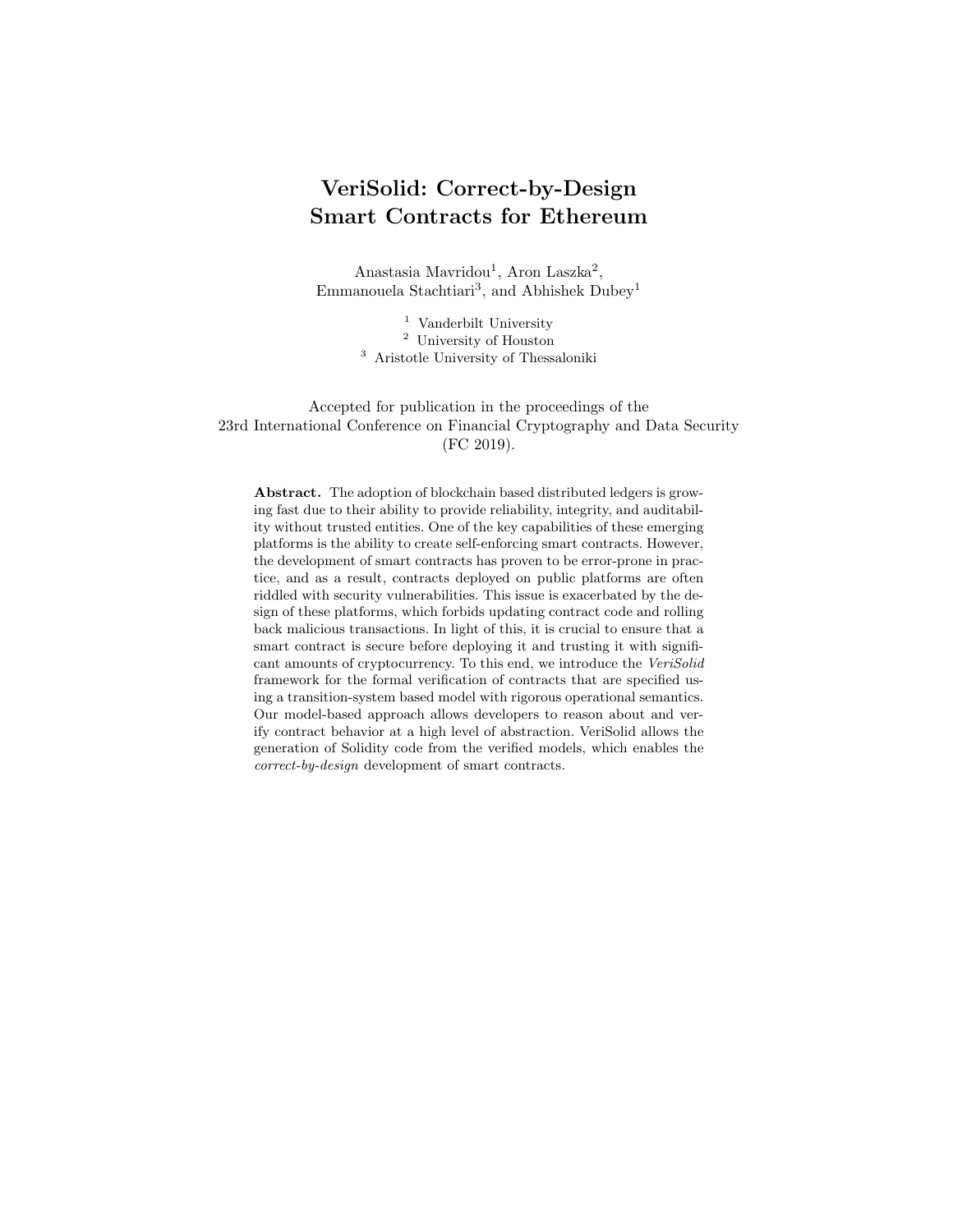# A Formalisms

### A.1 Supported Solidity Subset

Here, we define the subset of Solidity that VeriSolid supports. First, let us introduce the following notation:

- Let  $\top$  denote the set of Solidity types;
- let I denote the set of valid Solidity identifiers;
- let D denote the set of Solidity event and custom type definitions;
- let E denote the set of Solidity expressions;
- let C denote the set of Solidity expressions without side effects (i.e., expression whose evaluation does not change storage, memory, balances, etc.);
- let S denote the set of supported Solidity statements.

We define the set of supported event ( $\langle event \rangle$ ) and custom type ( $\langle struct \rangle$ ) definitions D as follows:

> $\langle event \rangle ::= event \ @identifier \ ( \ (0type \ @identifier$  $($ ,  $@type$   $@identity$   $*)$  ?  $)$ ;

```
\langle struct \rangle ::= struct \text{ } @identifier \{ (@type \text{ } @identifier ;) * \}
```
We let  $E$  denote the set of Solidity expressions. We let  $C$  denote the following subset of Solidity expressions, which do not have any side effects:

```
\langle pure \rangle ::= \langle variable \rangle| @constant
                     \vert ( \langle pure \rangle )
                     \vert \langle unary \rangle \langle pure \rangle|\langle pure\rangle (operator) \langle pure\rangle\langle variable \rangle ::= | \text{ } @ identifier\vert \langle variable \rangle. @identifier
                         \vert \langle variable \rangle [ \langle pure \rangle ]
 \langle operator \rangle ::= == | != | < | > | > = | <| + | * | - | / | \% | 88 | |\langle unary \rangle ::= \ \mid \ | + | -
```
VeriSolid supports the following types of statements:

– variable declarations (e.g., int32 value = 0; and address from = msg. sender;),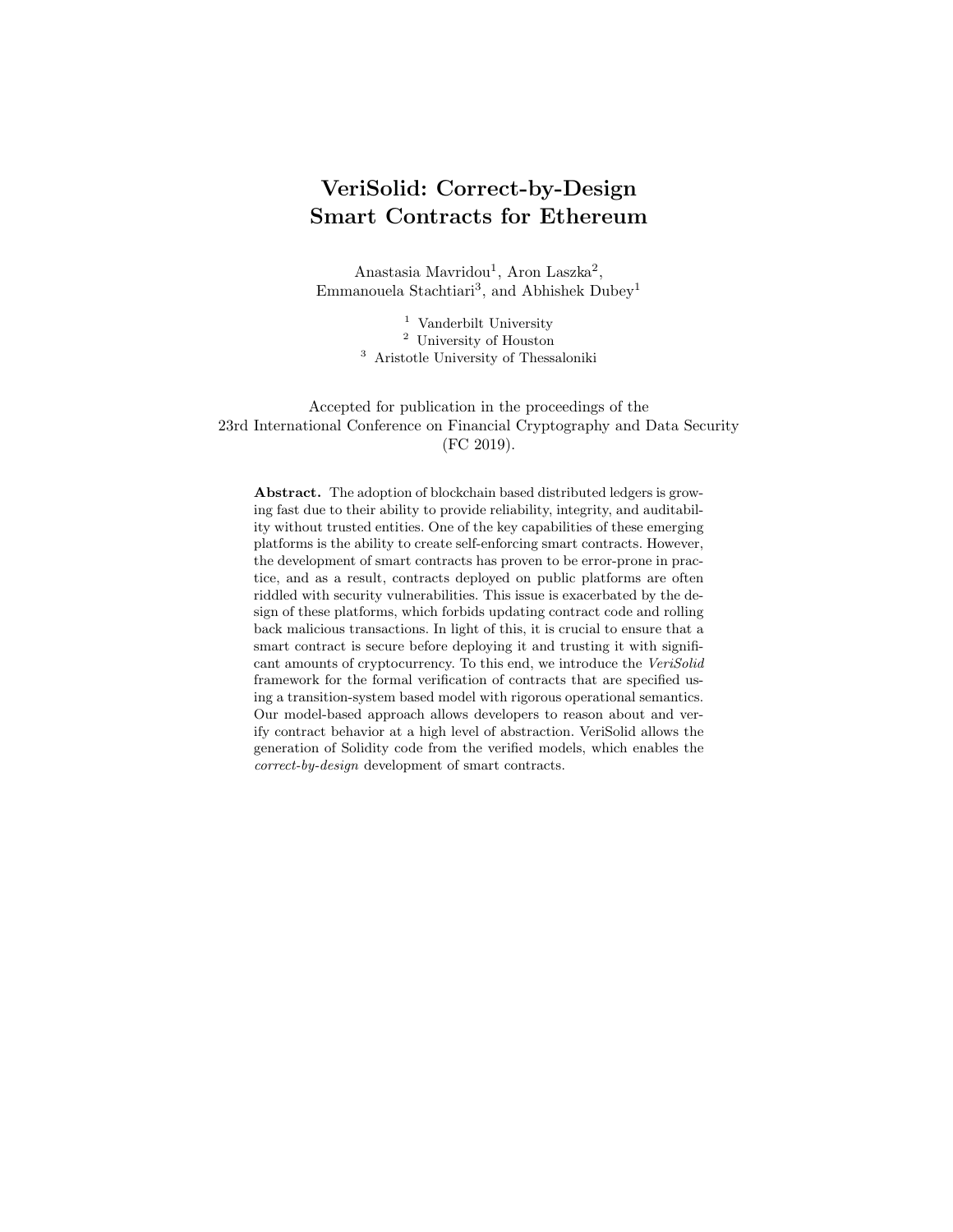- 24 Mavridou et al.
- $-$  expressions (e.g., amount = balance[msg.sender]; or msg. sender. transfer(amount); ),
- event statements (e.g., emit Deposit(amount, msg.sender);),
- return statements (e.g., return; and return amount;),
- if and if ... else selection statements (including if ... else if ... and so on),
- for and while loop statements,
- $-$  compound statements (i.e., { statement1 statement2 ... }).

We define the formal grammar of the subset of supported Solidity statements S as follows:

```
\langle statement \rangle ::=\vert \langle declaration \rangle ;
              | @expression
               | emit @identifier( (@expression
                     (, @expression\ast)?);| return (@pure)? ;
              | if ( @expression ) \langle statement \rangle(el se \langle statement \rangle)?
              | for \langle declaration\rangle ; @expression ;
                     @expression ) (statement)
              | while ( @expression) \langle statement \rangle\vert \{ (\langle statement \rangle) * \} \vert
```
 $\langle declaration \rangle ::= \text{ @type @ identifier (= @expression)?}$ 

where  $@expression \in E$  is a primary Solidity expression, which may include function calls, transfers, etc., while  $@pure \in \mathbb{C}$  is a Solidity expression without side effects.

### A.2 Operational Semantics of the Transition System

We let  $\Psi$  denote the state of the ledger, which includes account balances, values of state variables in all contracts, number and timestamp of the last block, etc. During the execution of a transition, the execution state  $\sigma = {\Psi, M}$  also includes the memory and stack state  $M$ . To handle return statements and exceptions, we also introduce an execution status, which is equal to  $E$  when an exception has been raised,  $R[v]$  when a return statement has been executed with value v (i.e., return v), and N otherwise. Finally, we let  $Eval(\sigma, Exp) \rightarrow \langle (\hat{\sigma}, x), v \rangle$  signify that the evaluation of a Solidity expression Exp in execution state  $\sigma$  yields value v and—as a side effect—changes the execution state to  $\hat{\sigma}$  and the execution status to x.

A transition is triggered by providing a transition (i.e., function)  $name \in I$ and a list of parameter values  $v_1, v_2, \ldots$  The normal execution of a transition without returning any value, which takes the ledger from state  $\Psi$  to  $\Psi'$  and the contract from state  $s \in S$  to  $s' \in S$ , is captured by the TRANSITION rule: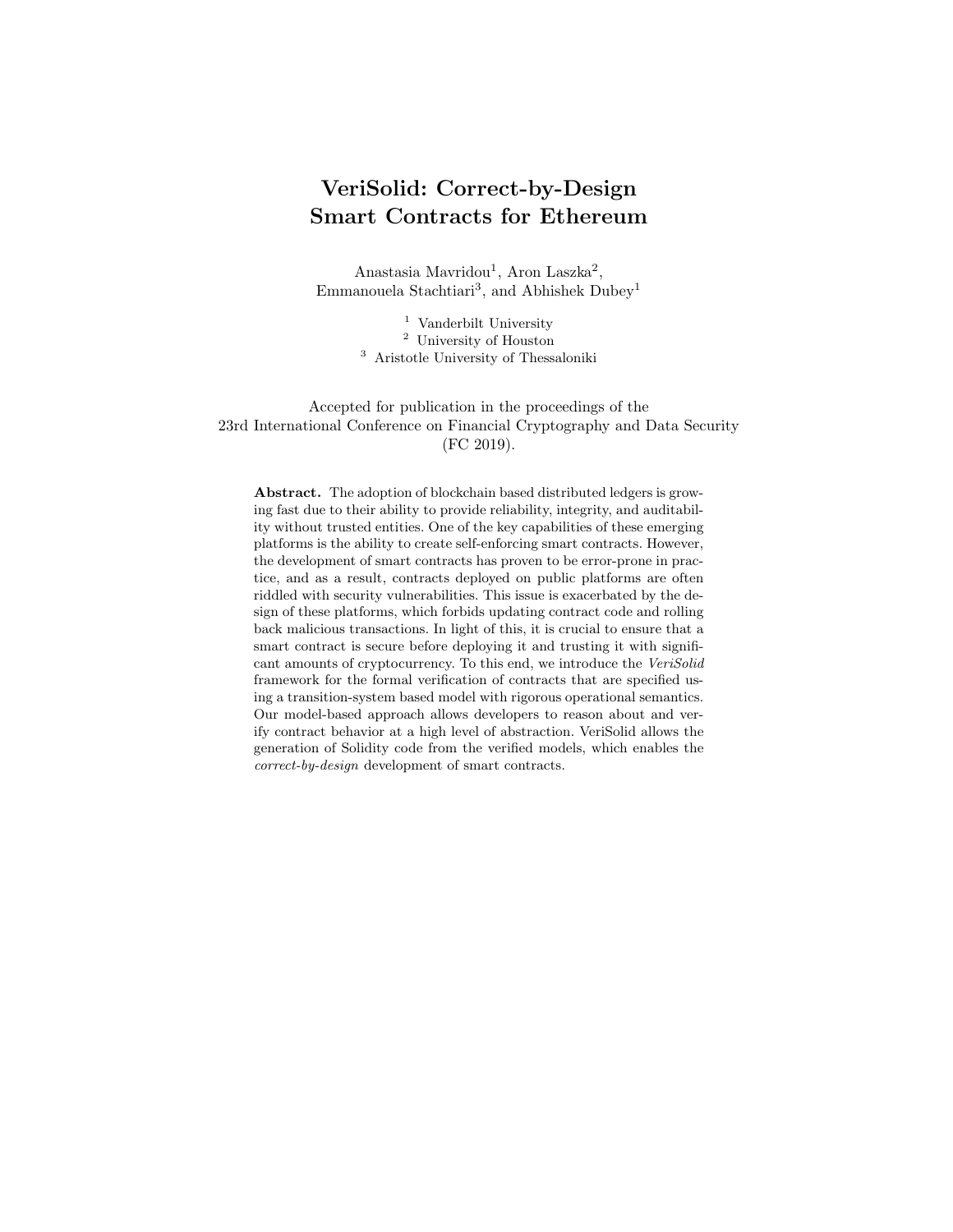$$
t \in T, \quad name = t^{name}, \quad s = t^{from}
$$

$$
M = Params(t, v_1, v_2, \ldots), \quad \sigma = (\Psi, M)
$$

$$
\text{Eval}(\sigma, g_t) \to \langle (\hat{\sigma}, N), \text{true} \rangle
$$

$$
\langle (\hat{\sigma}, N), a_t \rangle \to \langle (\hat{\sigma}', N), \cdot \rangle
$$

$$
\hat{\sigma}' = (\Psi', M'), \quad s' = t^{to}
$$

$$
\overline{\langle (\Psi, s), name(v_1, v_2, \ldots) \rangle} \to \overline{\langle (\Psi', s', \cdot) \rangle}
$$

This rule is applied if there exists a transition  $t$  whose name  $t^{name}$  is name and whose source state  $t^{from}$  is the current contract state s (first line). The execution state  $\sigma$  is initialized by taking the parameter values  $Params(t, v_1, v_2, ...)$  and the current ledger state  $\Psi$  (second line). If the guard condition  $g_t$  evaluates Eval( $\sigma$ ,  $g_t$ ) in the current state  $\sigma$  to true without any exceptions (third line), then the action statement  $a_t$  of the transition is executed (fourth line), which results in an updated execution state  $\hat{\sigma}'$  (see statement rules in Appendix A.3). Finally, if the execution status resulting from the action is normal  $N$  (i.e., no exception was thrown), then the updated ledger state  $\Psi'$  and updated contract state  $s'$  (fifth line) are made permanent.

The normal execution of a transition that returns a value is captured by the TRANSITION-RET rule:

$$
t \in T, \quad name = t^{name}, \quad s = t^{from}
$$

$$
M = Params(t, v_1, v_2, \ldots), \quad \sigma = (\Psi, M)
$$

$$
\text{Eval}(\sigma, g_t) \to \langle (\hat{\sigma}, N), \text{true} \rangle
$$

$$
\langle (\hat{\sigma}, N), a_t \rangle \to \langle (\hat{\sigma}', R[v]), \cdot \rangle
$$

$$
\hat{\sigma}' = (\Psi', M'), \quad s' = t^{to}
$$

$$
\overline{\langle (\Psi, s), name(v_1, v_2, \ldots) \rangle} \to \overline{\langle (\Psi', s', v) \rangle}
$$

This rule is applied if the transition action  $a_t$  finishes with a return v statement, resulting in execution status  $R[v]$ .

If the transition t by name  $t^{name} = name$  exists, but its source state  $t^{from}$  is not s, then the transition is not executed, which is captured by the TRANSITION-WRO rule:

$$
TRANSITION-WRO \quad \frac{t \in T, \quad name = t^{name}, \quad s \neq t^{from}}{\langle (\Psi, s), name(v_1, v_2, \ldots) \rangle \rightarrow \langle (\Psi, s, \cdot) \rangle}
$$

Similarly, if the guard condition  $q_t$  of the transition evaluates Eval( $\sigma$ ,  $q_t$ ) to false, then the transition is reverted, , which is captured by the TRANSITION-GRD rule:

$$
t \in T, \quad name = t^{name}, \quad s = t^{from}
$$

$$
M = Params(t, v_1, v_2, \ldots), \quad \sigma = (\Psi, M)
$$
TRANSTITON-GRD 
$$
\frac{\text{Eval}(\sigma, g_t) \to \langle (\hat{\sigma}, N), \text{false} \rangle}{\langle (\Psi, s), name(v_1, v_2, \ldots) \rangle \to \langle (\Psi, s, \cdot) \rangle}
$$

If an exception is raised during the evaluation  $Eval(\sigma, g_t)$  of the guard condition  $g_t$  (i.e., if the execution status becomes E), then the transition is reverted, which is captured by the TRANSITION-EXC1 rule:

$$
t \in T, \quad name = t^{name}, \quad s = t^{from}
$$

$$
M = Params(t, v_1, v_2, \ldots), \quad \sigma = (\Psi, M)
$$
TRANSITION-EXC1 
$$
\frac{\text{Eval}(\sigma, g_t) \to \langle (\hat{\sigma}, E), x \rangle}{\langle (\Psi, s), name(v_1, v_2, \ldots) \rangle \to \langle (\Psi, s, \cdot) \rangle}
$$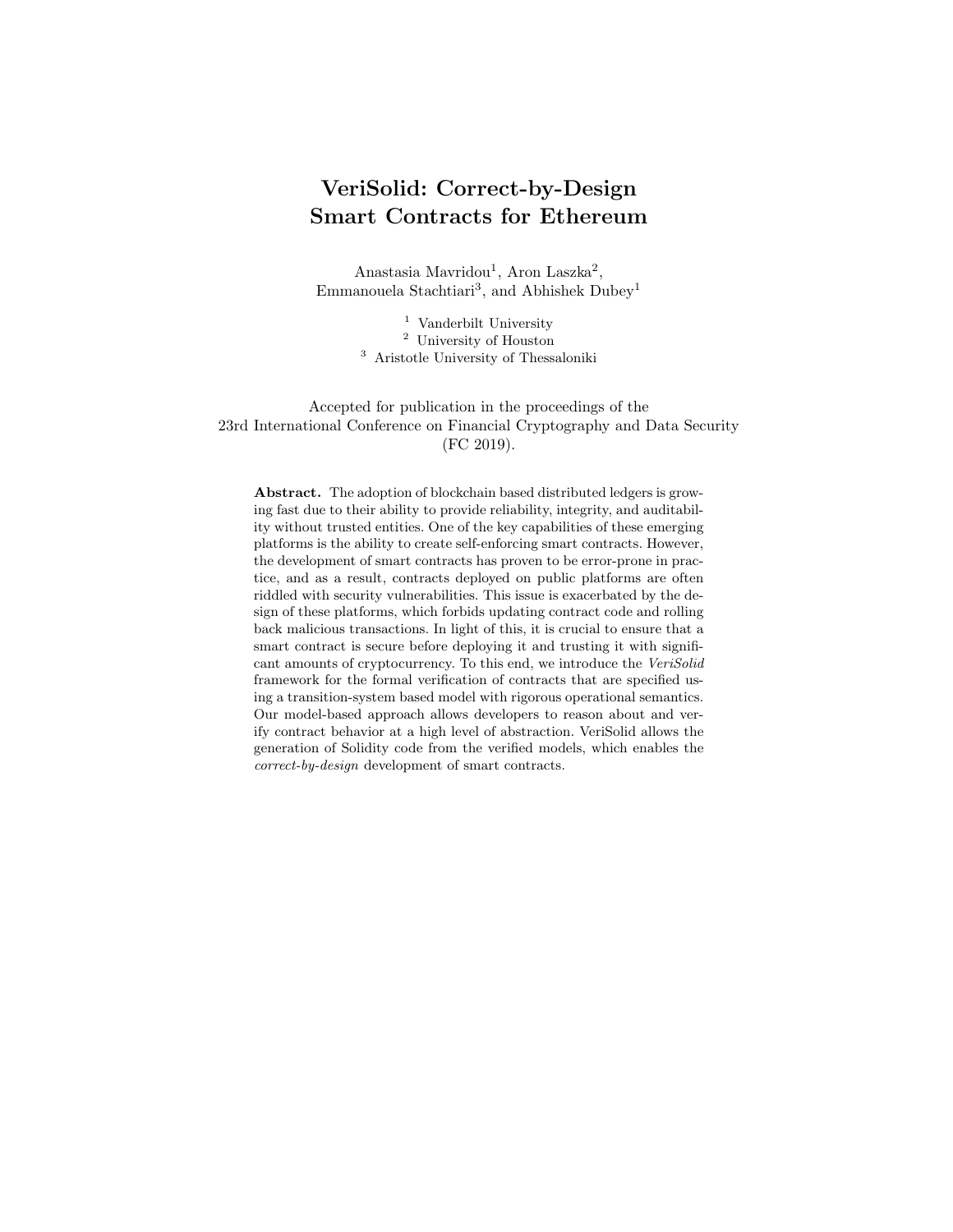Similarly, if an exception is raised during the execution of the transition action  $a_t$ , then the transition is reverted, which is captured by the TRANSITION-EXC2 rule:

$$
t \in T, \quad name = t^{name}, \quad s = t^{from}
$$

$$
M = Params(t, v_1, v_2, \ldots), \quad \sigma = (\Psi, M)
$$

$$
\text{Eval}(\sigma, g_t) \to \langle (\hat{\sigma}, N), \text{true} \rangle
$$

$$
\text{TRANSITION-EXC2} \quad \frac{\langle (\hat{\sigma}, N), a_t \rangle \to \langle (\hat{\sigma}', E), \cdot \rangle}{\langle (\Psi, s), name(v_1, v_2, \ldots) \rangle \to \langle (\Psi, s, \cdot) \rangle}
$$

On the other hand, if there exists no transition by the name name, then the fallback action  $a_F$  is executed, which is captured by the TRANSITION-FAL rule:

$$
\forall t \in T : name \neq t^{name} \n\sigma = (\Psi, \emptyset) \n\langle (\hat{\sigma}, N), a_F \rangle \rightarrow \langle (\hat{\sigma}', x), \cdot \rangle, \quad x \neq E \n\text{TRANSITION-FAL} \quad \frac{\hat{\sigma}' = (\Psi', y)}{\langle (\Psi, s), name(v_1, v_2, \ldots) \rangle \rightarrow \langle (\Psi', s, \cdot) \rangle}
$$

Finally, if an exception is raised during the execution of the fallback action  $a_F$ , then the transition is reverted, which is captured by the TRANSITION-EXC3 rule: name

$$
\forall t \in T : name \neq t^{name}
$$

$$
\sigma = (\Psi, \emptyset)
$$
  
TRANSTITION-EXC3 
$$
\frac{\langle (\hat{\sigma}, N), a_F \rangle \to \langle (\hat{\sigma}', E), \cdot \rangle}{\langle (\Psi, s), name(v_1, v_2, \ldots) \rangle \to \langle (\Psi, s, \cdot) \rangle}
$$

### A.3 Operational Semantics of Supported Solidity Statements

We build on the small-step operational semantics for Solidity defined in [26], which enables us to reason about one computational step at a time. We have extended the semantics of [26] to support exceptions and return values.

We present the semantics of each supported Solidity statement as one or more rules. Each rule takes an execution state  $\sigma$ , an execution status  $\in \{N, E, R[v]\},$ and a statement Stmt  $\in$  S, and maps them to a new execution state, a new execution status, and a statement that remains to be executed (or  $\cdot$  if no statements are left to be executed).

We start with basic rules that apply to every statement. If an exception has been raised or if a return statement has been executed, then no further statements should be executed, which is captured by the SKIP-EXC and SKIP-RET rules:

SKIP-EXC  $\langle (\sigma, E), \text{Stmt} \rangle \rightarrow \langle (\sigma, E), \cdot \rangle$ 

SKIP-RET  $\langle (\sigma, R[v]), \text{Stmt} \rangle \rightarrow \langle (\sigma, R[v]), \cdot \rangle$ 

A return statement changes the execution status to  $R[\cdot]$ , skipping all remaining statements, which is captured by the RETURN rule:

$$
RETURN \quad \overline{\langle (\sigma, N), \text{return} \texttt{;} \rangle \rightarrow \langle (\sigma, R[\cdot]), \cdot \rangle}
$$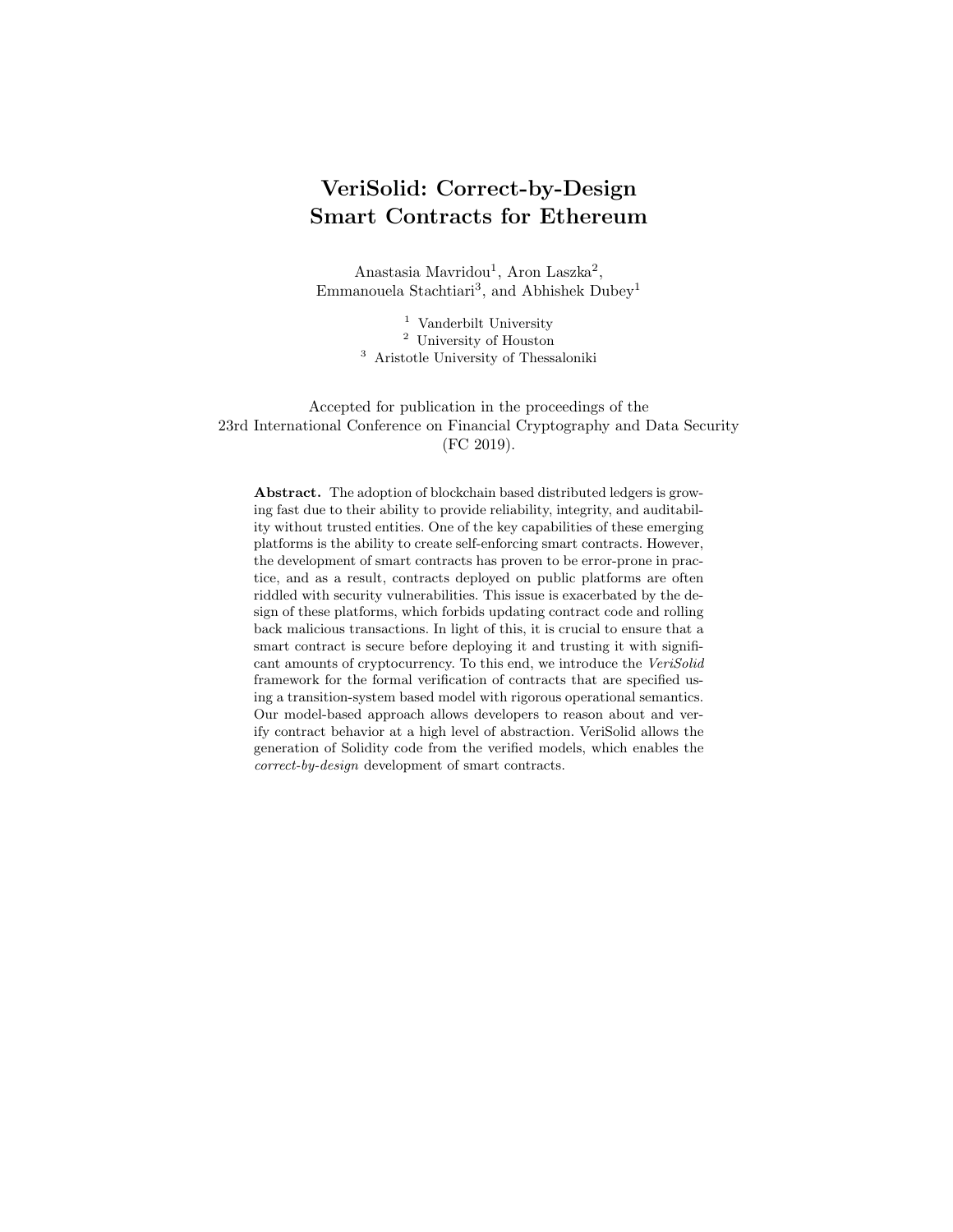To return a value  $v$ , a return Exp statement changes the execution status to  $R[v]$ , which is captured by the RETURN-VAL rule:

RETURN-VAL  $\frac{\text{Eval}(\sigma, \text{Exp}) \rightarrow \langle (\sigma', N), v \rangle}{\langle (\sigma, N), \text{return } \text{Exp}; \rangle \rightarrow \langle (\sigma', R[v]), \cdot \rangle}$ 

If an exception is raised during the evaluation of  $Eval(\sigma, Exp)$ , then execution status is changed to  $E$ , which is captured by the RETURN-EXC rule:

$$
\text{RETURN-EXC} \quad \frac{\text{Eval}(\sigma, \text{Exp}) \to \langle (\sigma', E), v \rangle}{\langle (\sigma, N), \text{return } \text{Exp}; \rangle \to \langle (\sigma', E), \cdot \rangle}
$$

A compound statement (i.e., a list of statements enclosed in braces { and }) is executed by executing inner statements one after another, which is captured by the COMPOUND rule:

$$
\langle (\sigma, N), \text{Stmt}_1 \rangle \to \langle (\sigma_1, x_1), \cdot \rangle
$$

$$
\langle (\sigma_1, x_1), \text{Stmt}_2 \rangle \to \langle (\sigma_2, x_2), \cdot \rangle
$$

$$
\cdots
$$
  
COMPOUND 
$$
\frac{\langle (\sigma_{n-1}, x_{n-1}), \text{Stmt}_n \rangle \to \langle (\sigma', x), \cdot \rangle}{\langle (\sigma, N), \{\text{Stmt}_1 \ \text{Stmt}_2 \ \dots \ \text{Stmt}_n\} \rangle \to \langle (\sigma', x), \cdot \rangle}
$$

Loop Statements A while loop statement evaluates its condition Exp and if its false, skips the execution of the body statement Stmt, which is captured by the WHILE1 rule:

 $Eval(\sigma, Exp) \rightarrow \langle (\sigma'$ WHILE1  $\frac{\text{Eval}(\sigma, \text{Exp}) \rightarrow \langle (\sigma', N), \text{false} \rangle}{\langle (\sigma, N), \text{ while } (\text{Exp}) \text{ Stmt} \rangle \rightarrow \langle (\sigma', N), \cdot \rangle}$ 

Similarly, if the evaluation of the loop condition Exp results is an exception, then execution of the body statement Stmt is skipped, which is captured by the WHILE-EXC rule:

WHILE-EXC  $\frac{\text{Eval}(\sigma, \text{Exp}) \rightarrow \langle (\sigma', E), x \rangle}{\langle (\sigma, N), \text{ while } (\text{Exp}) \text{ Stmt} \rangle \rightarrow \langle (\sigma', E), \cdot \rangle}$ 

On the other hand, if the loop condition Exp is true, then the body statement Stmt is executed, which is captured by the WHILE2 rule:

 $Eval(\sigma, Exp) \rightarrow \langle (\hat{\sigma}, N), true \rangle$ 

WHILE2  $\langle (\hat{\sigma}, N), \text{Stmt} \rangle \rightarrow \langle (\hat{\sigma}', x), \cdot \rangle$ <br> $\langle (\sigma, N), \text{ while (Exp) Stmt} \rangle \rightarrow \langle (\hat{\sigma}', x), \text{ while (Exp) Stmt} \rangle$ 

A for loop statement can be reduced to a while loop, which is captured by the FOR rule:

 $\langle (\sigma, N), \text{Stmt}_I \rangle \rightarrow \langle (\sigma', x), \cdot \rangle$  $\begin{array}{lcl} \text{FOR} & \langle (\sigma, N),\ \texttt{for}(\text{Stmt}_I;\text{Exp}_C; \text{Stmt}_A)\ \text{Stmt}_B \rangle \end{array}$  $\rightarrow \langle (\sigma', x), \text{ while } (\mathrm{Exp}_C) \text{ } \left\{ \text{Stmt}_B \; \text{Stmt}_A \right\} \rangle$ 

Selection Statements An if statement is captured by the IF1, IF2, and IF-EXC rules:

 $Eval(\sigma, Exp) \rightarrow \langle (\hat{\sigma}, N), true \rangle$  $\mathrm{IF1}\quad \frac{\langle(\hat{\sigma}, N), \mathrm{Stmt}\rangle \rightarrow \langle(\hat{\sigma}', x), \cdot\rangle}{\langle(\sigma, N), \text{ if (Exp) Stmt}\rangle \rightarrow \langle(\hat{\sigma}', x), \cdot\rangle}$  $\begin{array}{ll} \text{IF2} & \frac{\text{Eval}(\sigma, \text{Exp}) \rightarrow \langle (\hat{\sigma}, N), \texttt{false} \rangle}{\langle (\sigma, N), \text{ if (Exp) Stmt} \rangle \rightarrow \langle (\hat{\sigma}, N), \cdot \rangle} \end{array}$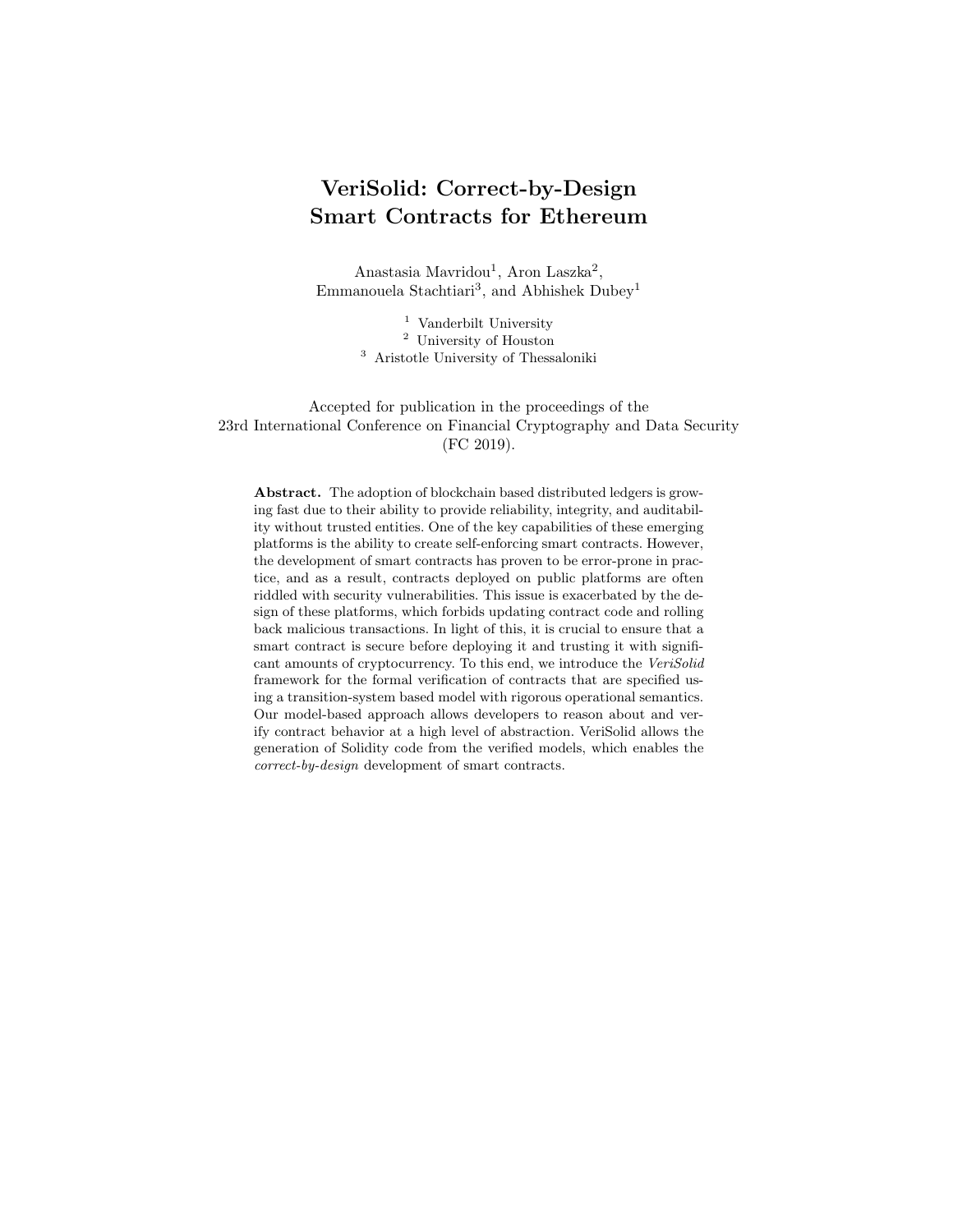$\begin{array}{cc} \text{Eval}(\sigma, \text{Exp}) \rightarrow \langle (\hat{\sigma}, E), x \rangle \ \hline \langle (\sigma, N), \text{ if }(\text{Exp}) \text{ Stmt} \rangle \rightarrow \langle (\sigma, E), \cdot \rangle \end{array}$ Similarly, an if ... else statement is captured by three rules, IFELSE1, IFELSE2, and IFELSE-EXC:  $Eval(\sigma, Exp) \rightarrow \langle (\hat{\sigma}, N), true \rangle$  $\text{HFELSE1} \quad \frac{\langle (\hat{\sigma}, N), \text{Stmt}_1 \rangle \rightarrow \langle (\hat{\sigma}', x), \cdot \rangle}{\langle (\sigma, N), \text{ if (Exp) Stmt}_1 \text{ else } \text{Stmt}_2 \rangle \rightarrow \langle (\hat{\sigma}', x), \cdot \rangle}$  $\mathrm{Eval}(\sigma, \mathrm{Exp}) \rightarrow \langle (\hat{\sigma}, N), \mathtt{false} \rangle$  $\text{HFELSE2} \quad \frac{\langle (\hat{\sigma}, N), \text{Stmt}_2 \rangle \rightarrow \langle (\hat{\sigma}', x), \cdot \rangle}{\langle (\sigma, N), \text{ if (Exp) Stmt}_1 \text{ else } \text{Stmt}_2 \rangle \rightarrow \langle (\hat{\sigma}', x), \cdot \rangle}$  $\begin{array}{cc} \mathrm{IFELSE\text{-}EXC} & \frac{\mathrm{Eval}(\sigma, \mathrm{Exp}) \rightarrow \langle (\hat{\sigma}, E), x \rangle}{\langle (\sigma, N), \text{ if }(\mathrm{Exp}) \text{ Stmt}_1 \text{ else } \mathrm{Stmt}_2 \rangle \rightarrow \langle (\sigma, E), \cdot \rangle} \end{array}$ 

Miscellaneous Statements An expression statement is captured by the EX-PRESSION rule:

EXPRESSION  $\frac{\text{Eval}(\sigma, \text{Exp}) \rightarrow \langle (\sigma', x), v \rangle}{\langle (\sigma, N), \text{Exp}; \rangle \rightarrow \langle (\sigma', x), \cdot \rangle}$ 

A variable declaration statement is captured by the VARIABLE or VARIABLE-ASG rule:

VARIABLE  $\frac{\text{Decl}(\sigma, \text{Type}, \text{Name}) \rightarrow \langle (\sigma', x) \rangle}{\langle (\sigma, N), \text{Type Name}; \rangle \rightarrow \langle (\sigma', x), \cdot \rangle}$  $Eval(\sigma, Exp) \rightarrow \langle (\sigma', x), v \rangle$ VARIABLE-ASG  $\overline{\langle (\sigma, N), \text{Type Name}} = \text{Exp};\rangle$ 

 $\rightarrow \langle (\sigma', x), \{ \text{Type Name}; \text{Name} = v; \} \rangle$ 

where  $\text{Decl}(\sigma, \text{Type}, \text{Name})$  introduces a variable into the namespace (and extends memory when necessary for memory-type variables).

An event statement is captured by the EVENT and EVENT-EXC rules:  $Eval(\sigma, Exp_1) \rightarrow \langle (\sigma_1, N), v_1 \rangle$ 

. . .  $Eval(\sigma_{n-1}, Exp_n) \rightarrow \langle (\sigma_n, N), v_n \rangle$ EVENT  $\frac{\text{Log}(\sigma_n, (name, v_1, \ldots, v_n)) \to (\sigma', N)}{\langle (\sigma, N), \text{ emit name}(\text{Exp}_1, \ldots, \text{Exp}_n) \rangle \to \langle (\sigma', x), \cdot \rangle}$  $Eval(\sigma, Exp_1) \rightarrow \langle (\sigma_1, x_1), v_1 \rangle$ . . .

$$
\text{Eval}(\sigma_{n-1}, \text{Exp}_n) \to \langle (\sigma_n, x_n), v_n \rangle
$$

$$
\text{Log}(\sigma_n, (name, v_1, \dots, v_n)) \to (\sigma', y)
$$

$$
\text{EVENT-EXC} \quad \frac{x_1 = E \lor \dots \lor x_n = E \lor y = E}{\langle (\sigma, N), \text{ emit name}(\text{Exp}_1, \dots, \text{Exp}_n); \rangle \to \langle (\sigma', x), \cdot \rangle}
$$

where Log records the specified values on the blockchain.

# B Templates and CTL for Property Specification

### B.1 Background on CTL

For the specification of properties, we use Computation Tree Logic (CTL). We only provide a brief overview, referring the reader to the classic textbook [4] for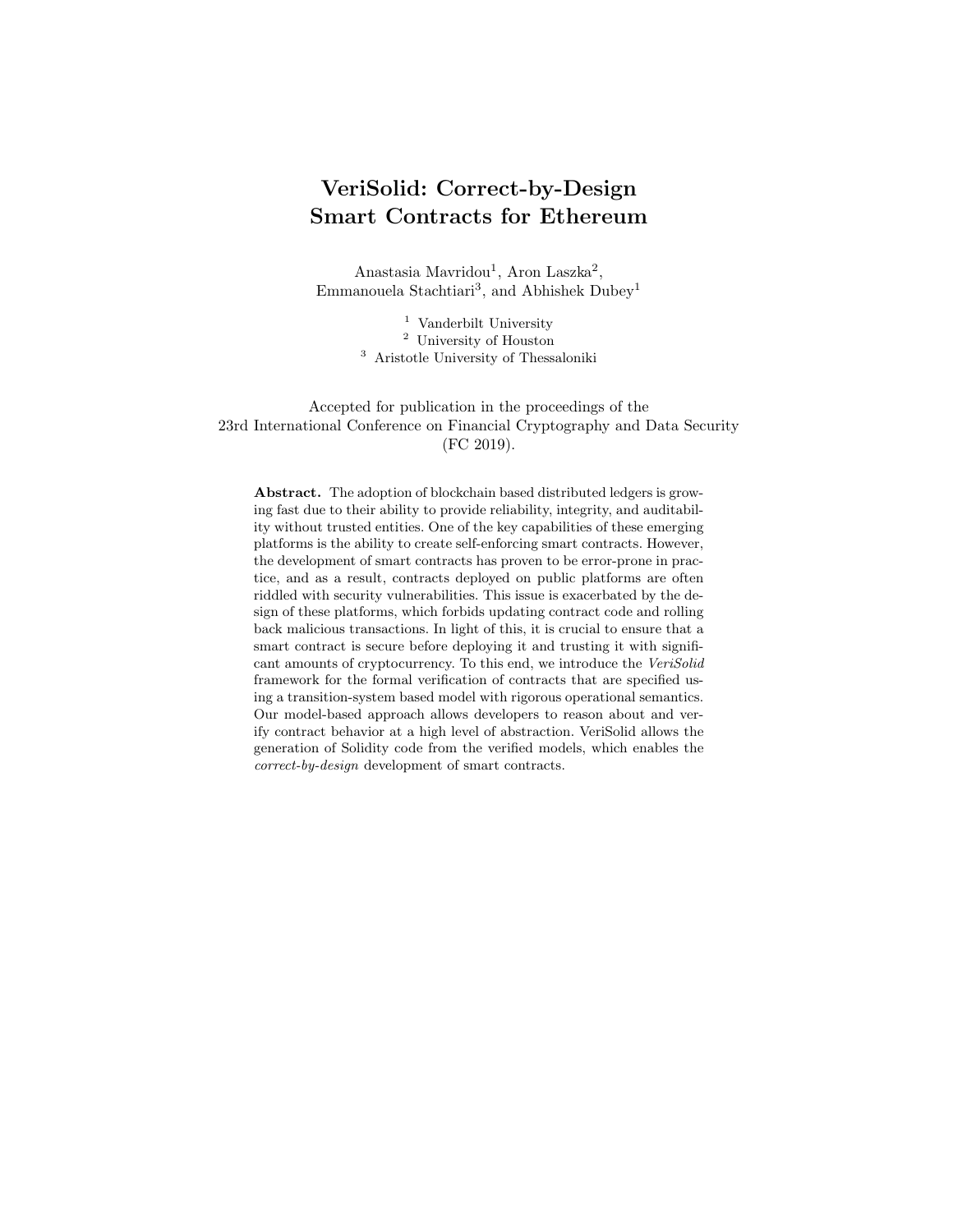a complete and formal presentation. CTL formulas specify properties of execution trees generated by transitions systems. The formulas are built from atomic predicates that represent transitions and statements of the transition system, using several operators, such as EX, AX, EF, AF, EG, AG (unary) and  $E[\cdot U \cdot]$ ,  $A[\cdot U \cdot]$ ,  $E[\cdot \mathbf{W} \cdot]$ ,  $A[\cdot \mathbf{W} \cdot]$  (binary). Each operator consists of a quantifier on the branches of the tree and a temporal modality, which together define when in the execution the operand sub-formulas must hold. The intuition behind the letters is the following: the branch quantifiers are  $A$  (for "All") and  $E$  (for "Exists"); the temporal modalities are  $X$  (for "neXt"),  $F$  (for "some time in the Future"),  $G$  (for "Globally"), U (for "Until") and W (for "Weak until"). A property is satisfied if it holds in the initial state of the transition systems. For instance, the formula  $A[p \nvert q]$  specifies that in *all execution branches* the predicate p must hold up to the first state (not including this latter), where the predicate q holds. Since we used the weak until operator  $W$ , if q never holds, p must hold forever. As soon as  $q$  holds in one state of an execution branch,  $p$  does not need to hold anymore, even if q does not hold. On the contrary, the formula  $\text{AG }A[pWq]$  specifies that the subformula  $A[p W q]$  must hold in all branches at all times. Thus, p must hold whenever q does not hold, i.e.,  $\texttt{AGA}[p \texttt{W} q] = \texttt{AG}(p \vee q)$ .

### B.2 Templates and Corresponding CTL formulas

Tables 3 and 4 contain the full list of our natural language-like templates and their corresponding CTL formulas. We use  $p$ ,  $q$ , and  $r$  for simplicity, to denote the transition and statement sets, i.e.,  $\langle$ **Transitions** ∪ **Statements** $\rangle$ .

| Template                                                                                                                               | CTL formula                                           |
|----------------------------------------------------------------------------------------------------------------------------------------|-------------------------------------------------------|
| $\mathbf p$ can never happen after $\mathbf q$                                                                                         | $AG(\mathbf{q} \rightarrow AG(\neg \mathbf{p}))$      |
| $\bf{p}$ can happen only after $\bf{q}$                                                                                                | $A[\neg p W q]$                                       |
| if <b>p</b> happens, <b>q</b> can happen only after <b>r</b> happens $ AG(\mathbf{p} \to AX \land [\neg \mathbf{q} \lor \mathbf{r}]) $ |                                                       |
| <b>p</b> can never happen                                                                                                              | AG( $\neg$ <b>p</b> )                                 |
| $\bf{p}$ can never happen before $\bf{q}$                                                                                              | $A\Box$ <b>p</b>   AG( $\neg$ <b>q</b> ) W <b>q</b> ] |

Table 3. Safety property templates

Table 4. Liveness property templates

| Template                                                                     | CTL formula |
|------------------------------------------------------------------------------|-------------|
| <b>p</b> will eventually happen after <b>q</b> $ AG (q \rightarrow AF (p)) $ |             |
| <b>p</b> will eventually happen                                              | AF(p)       |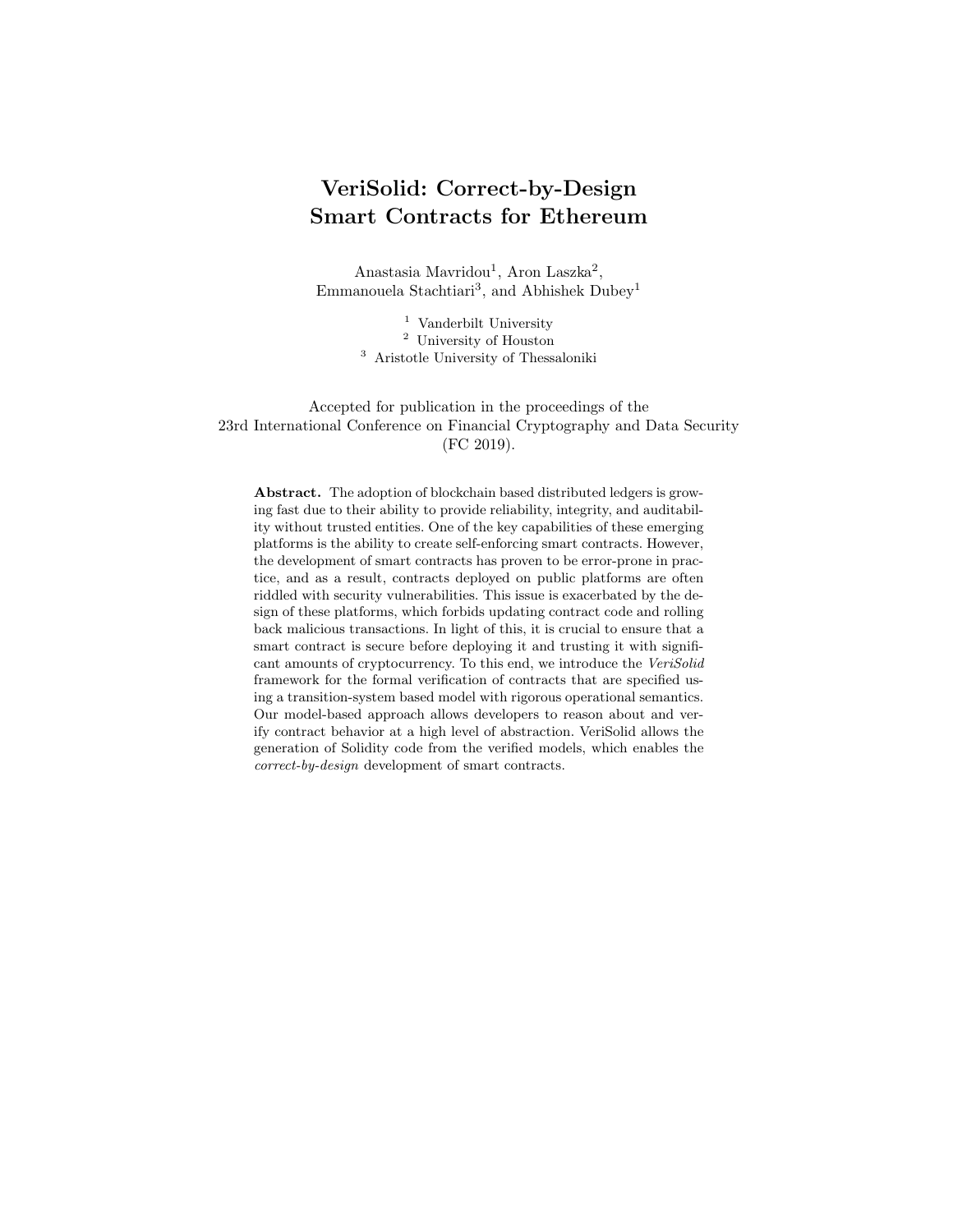# C Background

# C.1 Solidity Function Calls

Nested function calls in Solidity are the reason behind several identified vulnerabilities. We briefly describe how a smart contract can call a function of another contract or delegate execution. More information can be found in the Solidity documentation [46]. Firstly, a contract can call functions defined in another contract:

- $addressOfContract$ .call( $data$ ): Low-level call, for which the name and arguments of the invoked function must be specified in data according to the Ethereum ABI. The call method returns Boolean true if the execution was successful (or if there is no contract at the specified address) and false if it failed (e.g., if the invoked function threw an exception).
- contract.function(arg1, arg2, ...): High-level call<sup>10</sup>, which may return a value as output on success. If the invoked method fails (or does not exist), an exception is raised in the caller, which means that all changes made by the caller are reverted, and the exception is automatically propagated up in the call hierarchy.

If the function specified for call does not exist, then the fallback function of the callee is invoked. The fallback function does not have a name<sup>11</sup> and arguments, and it cannot return anything. A contract can have at most one fallback function, and no function is executed if a fallback is not found (note that this does not constitute a failure). The fallback function is also invoked if ether<sup>12</sup> is sent to the contract using one of the two methods:

- addressOfContract.send(amount): Sends the specified amount of currency to the contract, invoking its fallback function (if there exists one). If send fails (e.g., if the fallback function throws an exception), then it returns Boolean false; otherwise, it returns true.
- $addressOfContract$ .transfer(amount): Similar to send, but raises an exception on failure, which is handled similar to a high-level function call failure.

Finally, a contract can also "delegate" execution to another contract using  $ad$  $dressOfContract$ .delegatecall( $data$ ). Delegation is similar to a low-level call, but there is a fundamental difference: in this case, the function specified by data is executed in the context of the caller (e.g., the function will see the contract variables of the caller, not the callee). In other words, contracts may "borrow code" from other contracts using delegatecall, which enables the creation of libraries.

 $10$  Note that *contract* is a reference to a Solidity contract that is available at compile time, while *addressOfContract* is just a 160-bit address value.

 $^{11}$  For ease of presentation, we will refer to the fallback function using the name "fallback" in our models.

 $12$  Ether is the cryptocurrency provided by the Ethereum blockchain.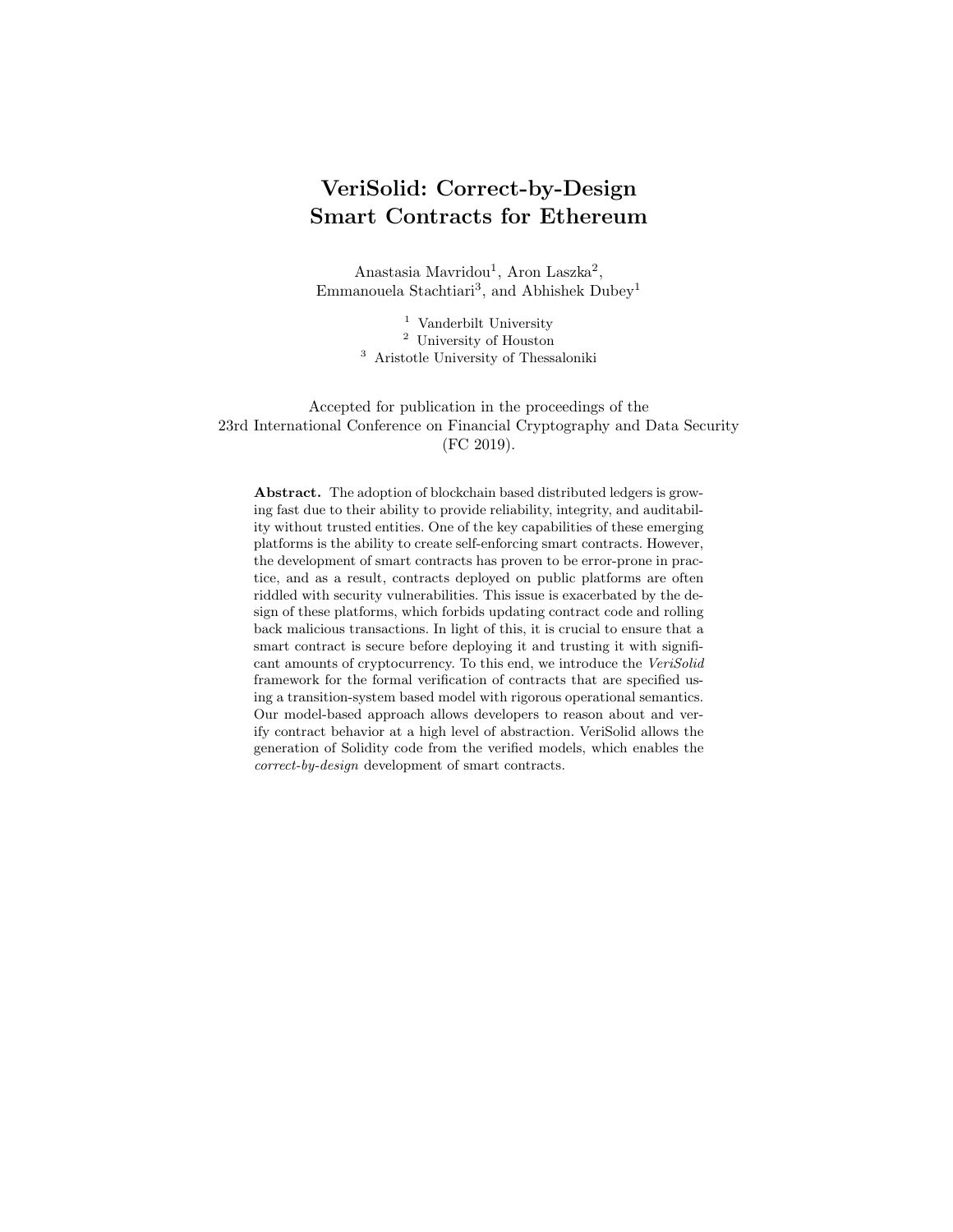### C.2 Examples of Common Solidity Vulnerabilities

Here, we discuss three examples of common types of vulnerabilities in Solidity smart contracts [43,2].

Re-Entrancy When a contract calls a function in another contract, the caller is blocked until the call returns. This allows the callee, who may be malicious, to take advantage of the intermediate state in which the caller is, e.g., by invoking a function in the caller. Re-entrancy is one of the most common culprits behind vulnerabilities, and it was also exploited in the infamous "The DAO" attack [16]. In Section 3.2, we discuss how the model behind VeriSolid prevents re-entrancy.

"Denial of Service" [2] If a function involves sending ether using transfer or making a high-level function call to another contract, then the recipient contract can "block" the execution of this function by always throwing an exception. Such vulnerabilities can be detected with VeriSolid using a type of liveness properties (see Section 3.4), as we do for "King of Ether 2" (see Section 5.2).

Deadlocks A contract may end up in a "deadlock" state (either accidentally or through adversarial action), in which it is no longer possible to withdraw or transfer currency from the contract. This means that the currency stored in the contract is practically lost, similar to what happened to the Parity multisignature wallet contracts [36]. VeriSolid can verify if a contract model is deadlock-free, without requiring the developer to specify any property (Section 5).

### C.3 Modeling and Verification with BIP and nuXmv

We recall the necessary concepts of the Behavior-Interaction-Priority (BIP) component framework [6]. BIP has been used for constructing several correct-bydesign systems, such as robotic systems and satellite on-board software [42,31,7]. Systems are modeled in BIP by superposing three layers: Behavior, Interaction, and Priority. The behavior layer consists of a set of components represented by transition systems. Each component transition is labeled by a port, which specifies the transition's unique name. Ports form the interface of a component and are used for interaction with other components. Additionally, each transition may be associated with a set of guards and a set of actions. A guard is a predicate on variables that must be true to allow the execution of the associated transition. An action is a computation triggered by the execution of the associated transition. Component interaction is described in the interaction and priority layers. We omit the explanation of these two layers, which are not used in this paper.

In order to check behavioral correctness of a system under design, formal verification is essential. While alternative approaches, such as simulation and testing, rely on the selection of appropriate test input for an adequate coverage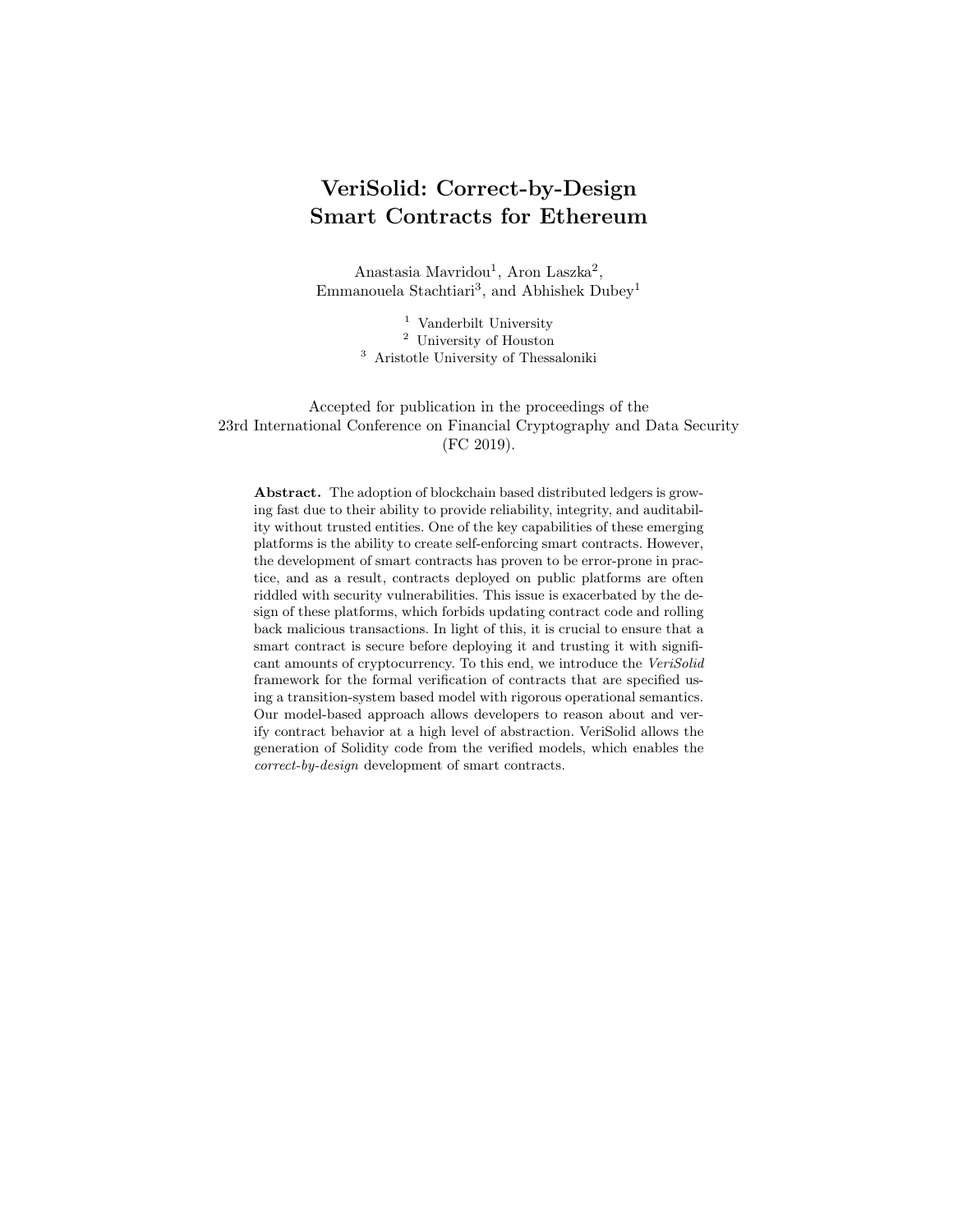of the program's control flow, formal verification (e.g., by model checking) guarantees full coverage of execution paths for all possible inputs. Thus, it provides a rigorous way to assert (or deny) that a system model meets a set of properties.

In VeriSolid, we verify deadlock-freedom using the state space exploration analysis provided by BIP. This analysis checks deadlock by default, as it is an essential correctness property. For the verification of safety and liveness properties, we use the BIP-to-NuSMV tool<sup>13</sup> to translate our BIP models into NuSMV, the input language of the nuXmv symbolic model checker [9]. The developer must give as input the properties to be verified directly as temporal logic formulas or by using natural language templates provided by our tool. The template input is used to generate (Computation Tree Logic) CTL specifications which are checked by the nuXmv tool. If a property is violated, the user gets a counterexample transition sequence that exemplifies the violation. Counterexamples help the user to locate the error back to the input model and identify its cause. The correctness of the BIP-to-NuSMV transformation based on bi-simulation was proved by Noureddine et al. [38].

# D Augmentation Algorithms and Equivalence Proof

### D.1 Conformance Transformation

First, we introduce Algorithm 1 for replacing the fallback and initial actions, which model the fallback function and constructor of a Solidity contract, with functionally equivalent transitions. Since the fallback function may be called in any state, the algorithm adds to each state a transition that does not change the state and whose action is the fallback action. Then, the algorithm adds a new initial state and a transition from the new to the original initial state, whose action is the initial action.

| <b>Algorithm 1</b> Conformance $(D, S, S_F, s_0, a_0, a_F, V, T)$ |
|-------------------------------------------------------------------|
| <b>Input:</b> model $(D, S, S_F, s_0, a_0, a_F, V, T)$            |
| <b>Result:</b> model $(D, S, S_F, s_0, V, T)$                     |
| 1 for state $s \in S$ do                                          |
| add transition from s to s with action $a_F$                      |
| 3 end for                                                         |
| 4 add state $s_I$                                                 |
| 5 <b>add</b> transition from $s_I$ to $s_0$ with action $a_I$     |
| 6 <b>change</b> initial state $s_0 := s_I$                        |
|                                                                   |
|                                                                   |

### D.2 Augmentation Transformation

Next, we introduce algorithms for translating a model with compound, selection, loop, etc. statements into a model with only variable declaration and expression

 $\frac{13 \text{ http://ri sd. epfl.ch/bl p2nusmv}}{}$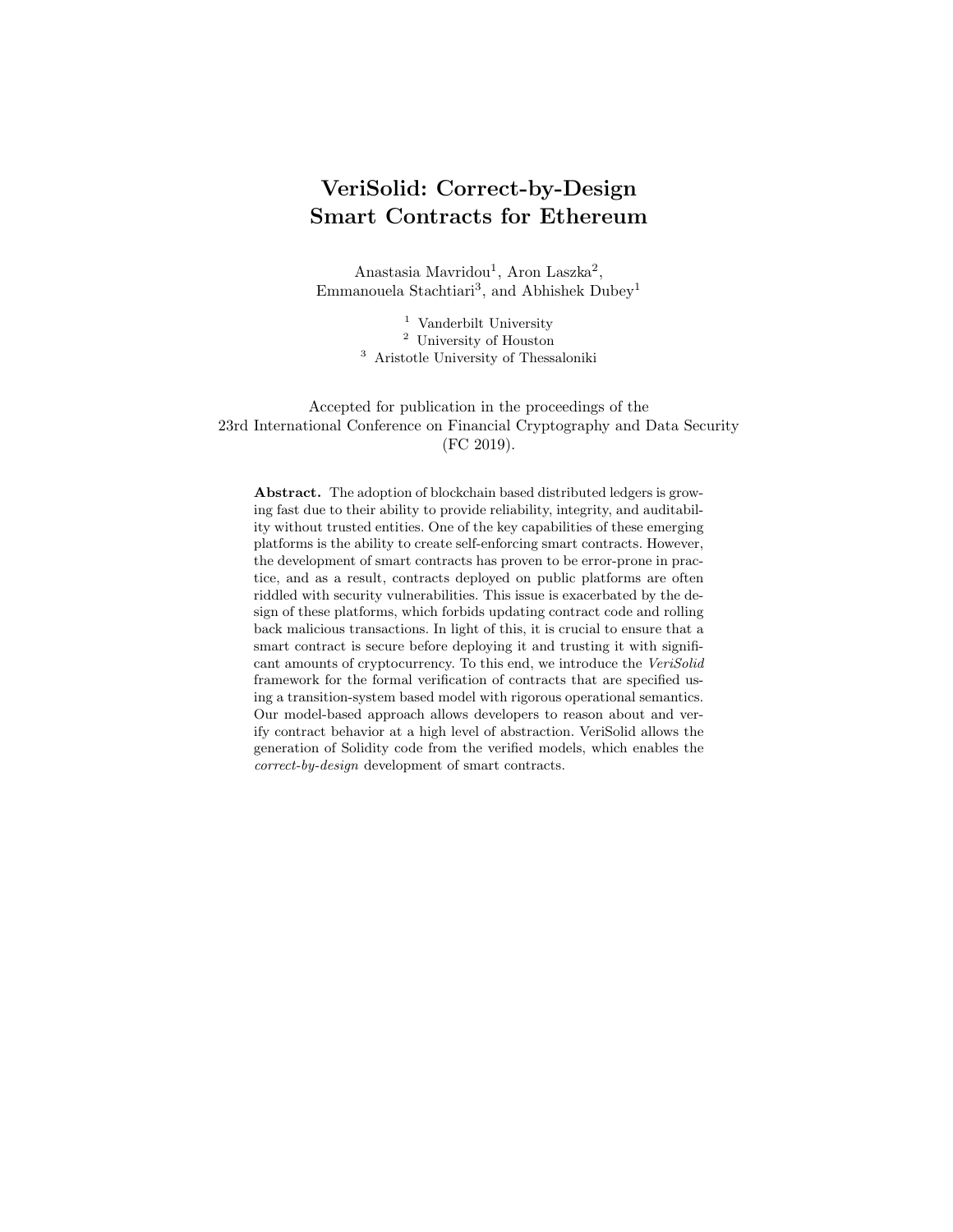statements. We first describe Algorithm 2, which translates a single transition with an arbitrary statement into a set of states and internal transitions with only variable declaration, expression, and return statements. Then, we describe Algorithm 3, which translates an entire model with the help of Algorithm 2. Our augmentation algorithms are based on the small-step operational semantics of our supported Solidity Statements provided in Appendix A.3.

Algorithm 2, called *AugmentStatement*, takes as input a Solidity statement, an origin, destination, and return state, and it creates a set of states and transitions that implement the input statement using only variable declaration, expression, and return statements as actions. Note that before invoking this algorithm, Algorithm 3 removes the original transition between the origin and destination states; hence, this algorithm creates all transitions (and states) from scratch. If the statement is a variable declaration, event, or expression statement, then the algorithm simply creates a transition from the origin to the destination state without any guards and having the statement as an action. If the statement is a return statement, then it creates a transition from the origin to the return state. Note that the return state is preserved by all recursive calls to AugmentStatement, and it is initialized with the destination of the original transition by Algorithm 3.

If the statement is a compound, selection, or loop statement, Algorithm 2 creates a set of states and transitions. For a compound statement (i.e., list of statements), the algorithm creates a set of new states, each of which corresponds to the execution stage after an inner statement (except for the last one), and it invokes itself (i.e., *AugmentStatement*) for each inner statement. For a selection statement with an else (i.e., false) branch, it creates two states, which correspond to the true and false branches. Then, it creates transitions to these states with the branch condition and its negation as guards, and invokes itself for both the true and false body statements. If the selection statement does not have an else branch, then the false branch is replaced by a simple transition to the destination state with the negation of the condition as a guard. Finally, given a for loop statement, it creates three states, which model three stages of the loop execution: after initialization, after each time the loop condition is evaluated to true, and after each execution of the body. Then, it invokes itself with the initialization statement, creates transitions with the loop condition and its negation (leading to the second state or the destination state), and then completes the loop by invoking itself for the body and afterthought statements. For a while loop statement, it needs to create only one new state since there is no initialization or afterthought statement.

Algorithm 3, called AugmentModel, takes as input a model that can have any set of supported statements as actions, and it translates the model into one that has only variable declaration, expression, and return statements. It does so by iterating over the transitions and replacing each transition with a set of states and transitions using Algorithm 2. Furthermore, it also augments the transition to consider the possibility that the transition is reverted due to an exception (e.g., failure of a high-level function call or transfer). More specifically, for each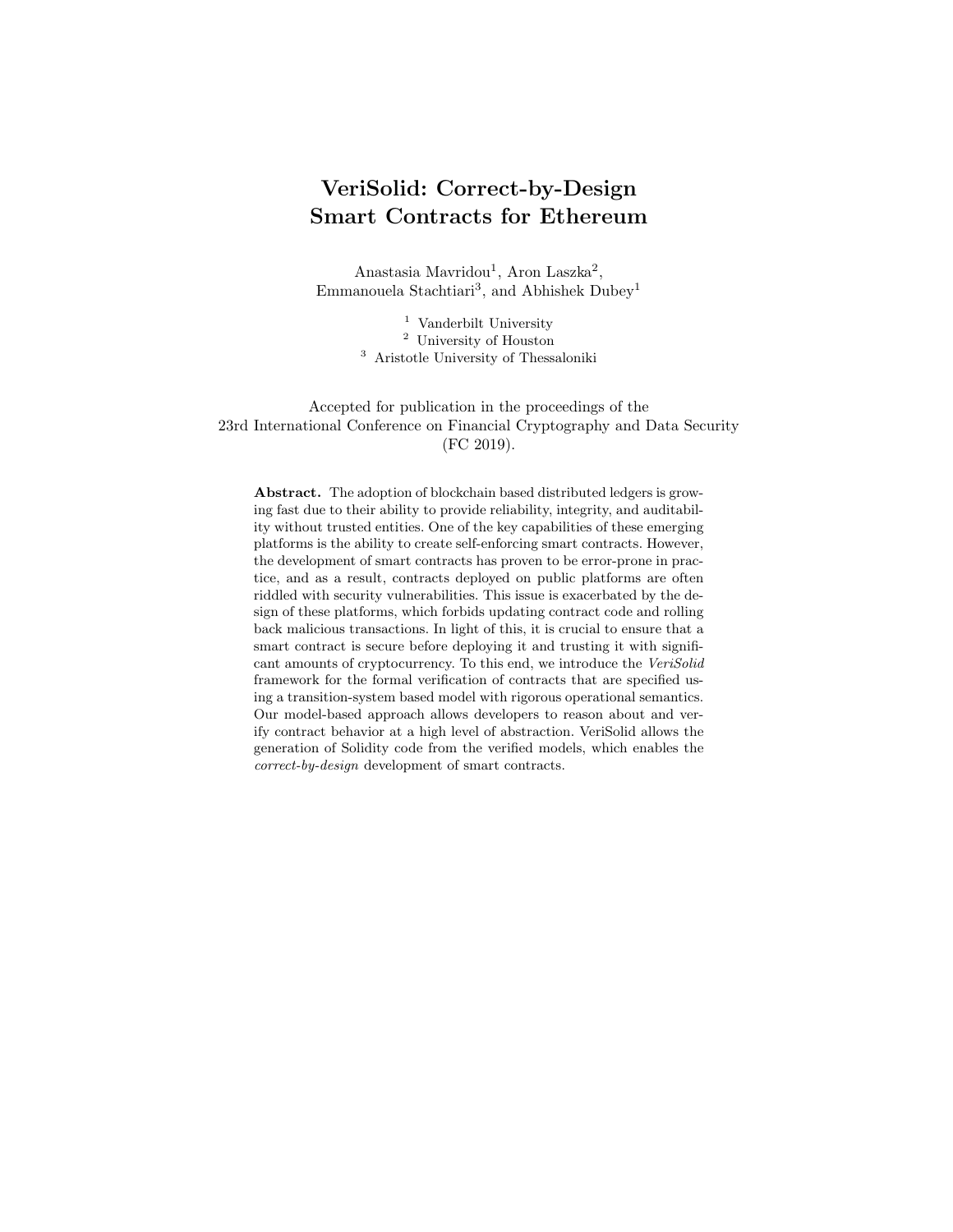Algorithm 2  $ArgumentStatement(a, s_o, s_d, s_r)$ 

```
Input: statement a, origin state s_o, destination state s_d, return state s_r1 if a is variable declaration statement \vee a is event statement \vee a is expression
   statement then
 2 add transition from s_o to s_d with action a
 3 else if a is return statement then
 4 add transition from s_o to s_r with action a
 5 else if a is compound statement \{a_1; a_2; \ldots; a_N\} then
 6 for i = 1, 2, ..., N - 1 do
 7 add state s_i8 end for
 9 AugmentStatement(a_1, s_o, s_1, s_r)10 for i = 2, 3, ..., N - 1 do
11 AugmentStatement(a_i, s_{i-1}, s_i, s_r)12 end for
13 AugmentStatement(a_N, s_{N-1}, s_d, s_r)14 else if a is selection statement if (c) a_T el se a_F then
15 add state s_T16 add transition from s_o to s_T with guard c
17 AugmentStatement(a_T, s_T, s_d, s_r)18 add state s_F19 add transition from s_o to s_F with guard !(c)20 AugmentStatement(a_F, s_F, s_d, s_r)21 else if a is selection statement i f(c) a_T then
22 add state s_T23 add transition from s_o to s_T with guard c
24 Augment Statement (a_T, s_T, s_d, s_r)25 add transition from s_o to s_d with guard !(c)26 else if a is loop statement for (a_I; c; a_A) a<sub>B</sub> then
27 add states s_I, s_C, s_B28 AugmentStatement(a_I, s_o, s_I, s_r)29 add transition from s_I to s_d with guard !(c)30 add transition from s_I to s_C with guard c
31 AugmentStatement(a_B, s_C, s_B, s_r)32 AugmentStatement(a_A, s_B, s_I, s_r)33 else if a is loop statement while (c) a<sub>B</sub> then
34 add state s_L35 add transition from s_o to s_d with guard !(c)36 add transition from s_o to s_L with guard c
37 AugmentStatement(a_B, s_L, s_o, s_r)38 end if
```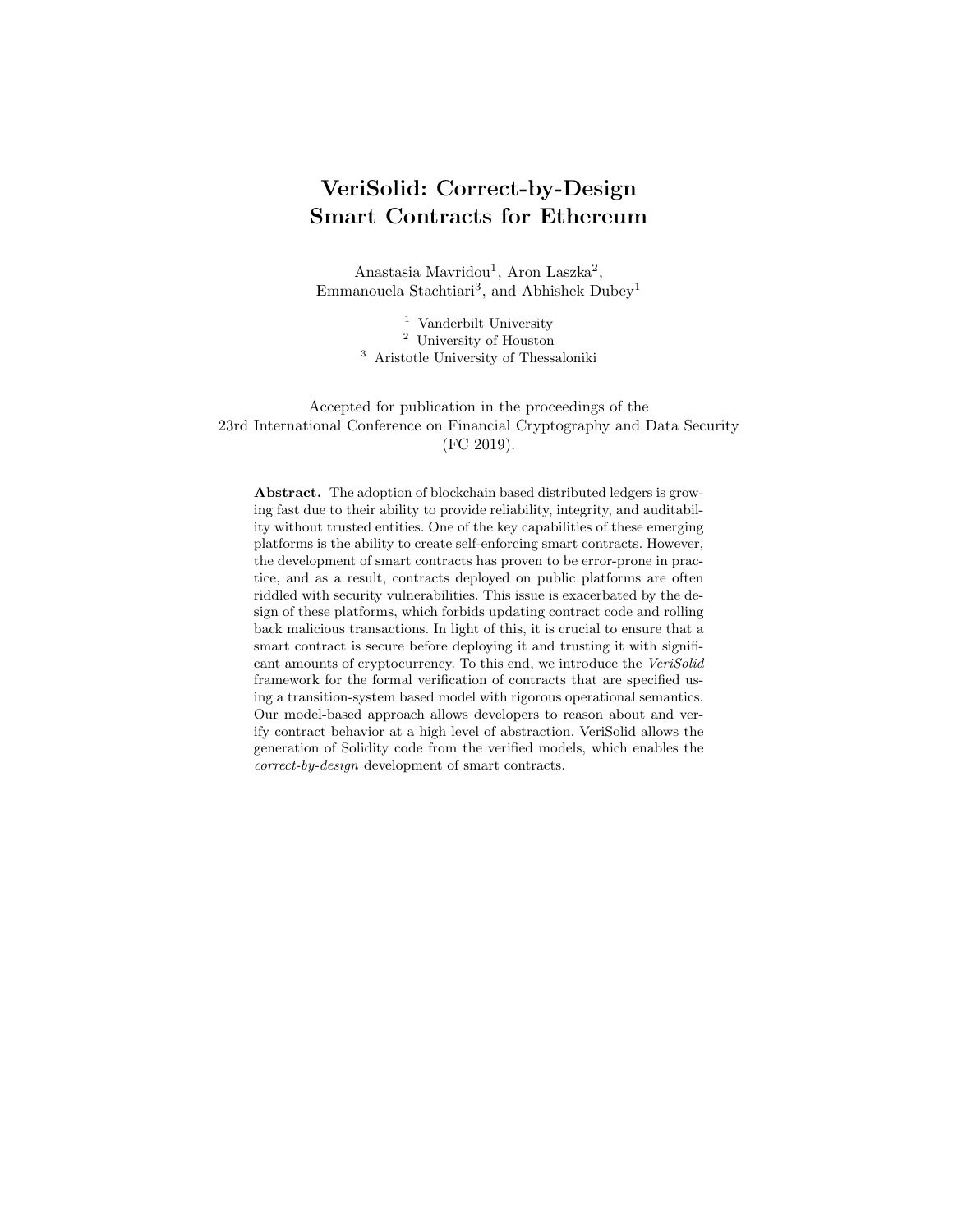Algorithm 3  $AugmentModel(D, S, S_F, s_0, V, T)$ 

```
Input: model (D, S, S_F, s_0, V, T)Result: model (D, S, S_F, s_0, V, T)1 for transition t \in T do
 2 remove transition t
 3 add state s_{grd}4 add transition from t^{from} to s_{grd} with guard g_t5 if action a_t cannot raise exception then
 6 AugmentStatement(a_t, s_{ard}, t^{to}, t^{to})7 else
 8 add transition from s_{grd} to t^{from} with guard "revert"
 9 add state s_{rvrt}10 add transition from s_{grd} to s_{rvrt} with guard "!revert"
11 AugmentStatement(a_t, s_{rvrt}, t^{to}, t^{to})12 end if
13 end for
```
original transition, it first removes the transition, then adds a state  $s_{grd}$  and a transition from the origin to  $s_{grd}$  with the original guard. If the action contains a statement that can result in an exception, the algorithm also adds a state  $s_{rvt}$ , a transition from state  $s_{grd}$  to state  $s_{rvt}$ , and a transition from state  $s_{grd}$ to the origin state. During verification, our tool considers the possibility of the entire transition being reverted using this branch. Finally, the algorithm invokes AugmentStatement with the original action and original destination.

#### D.3 Observational Equivalence Proof

Below we provide the proof of Theorem 1.

*Proof.* We are going to prove that all three conditions hold for some pair  $(q, r)$ , for which certain criteria hold.

Before that, let us repeat a set of preliminary assumptions for the states and transitions in both systems. From the transformation algorithm, it holds that for each state q, there is exactly one corresponding state  $c(q) \in S_E$ , at which there can be invoked exactly the same functions as at  $q$ .

The execution semantics of a function says that  $\alpha$  may be reverted, or that it may be executed normally (finished). There are  $\alpha^{fin}, \alpha^{rev} \in A$  transitions for representing each of these cases. For each such  $\alpha$  in the transitions of q, there is a set of outgoing paths  $P_a$  at  $c(q)$ , where both  $\alpha$  and  $P_a$  represent the same execution semantics, only that paths consist of distinct transitions for each Solidity code statement in  $\alpha$  (branching in paths is caused due to if and while constructs). Each  $P_a$  can be represented by the regular expression  $\beta^{call}\beta^*\alpha$ , where  $\beta^{call}$  is the function call, each  $\beta$ -transition is an arbitrary code statement, and  $\alpha$  is either  $\alpha^{rev}$  or  $\alpha^{fin}$ .

Fig. D.3 shows a state  $q \in S_I$  (bottom) with two transitions  $\alpha^{rev}$  and  $\alpha^{fin}$  and its corresponding  $r = c(q) \in S_E$  (top) with the outgoing  $P_{\alpha^{rev}}$  and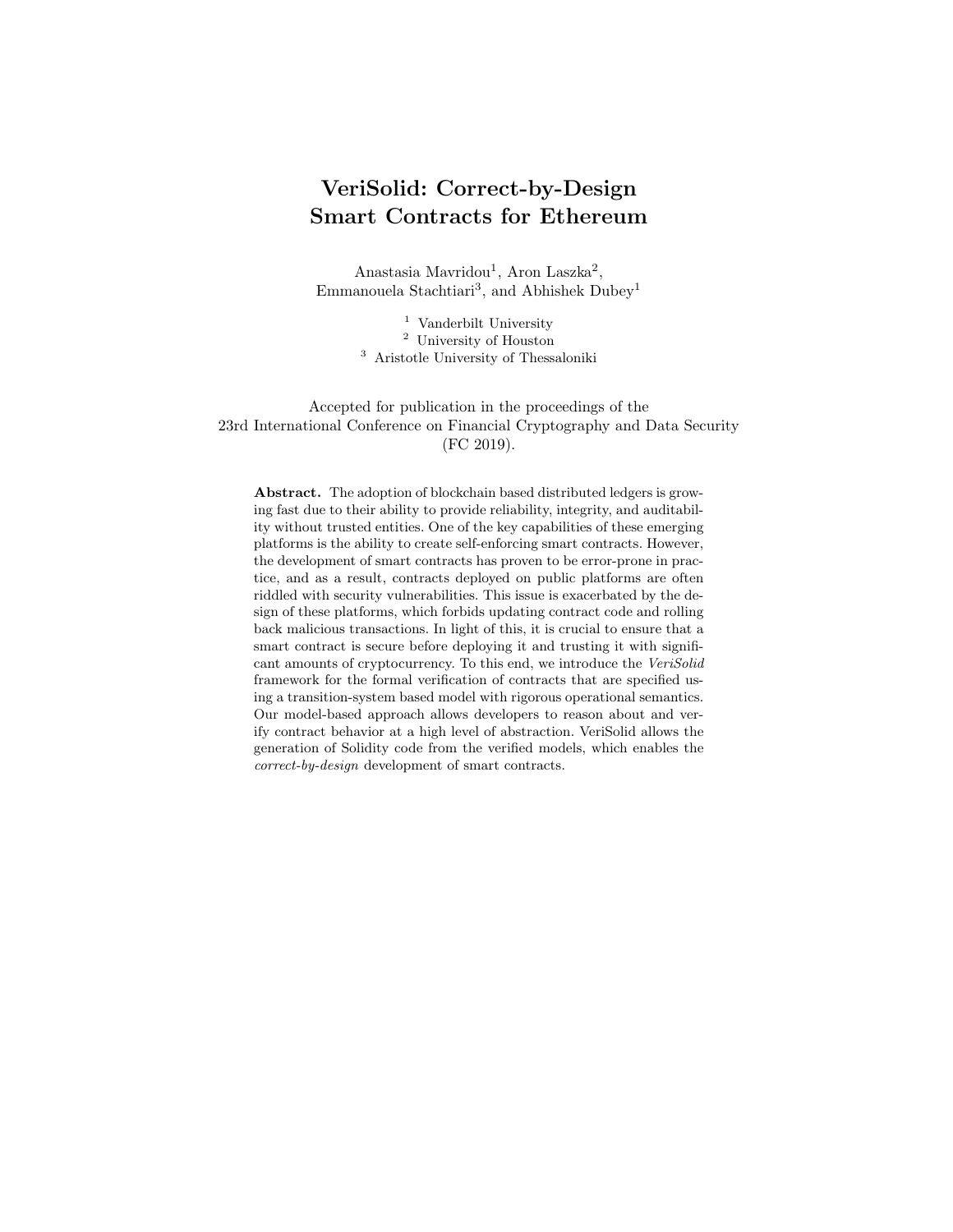$P_{\alpha^{fin}}$ . We will prove the relationship R denoted by the dotted lines, i.e., that  $(q, r), (q, r1), (q, r2), (q, 3), (q', r') \in R$  for each such  $\alpha \in A$ . In other words, if r is correspondent to q, then it is equivalent with q and all the other  $r_i$  that are reachable in the path, are also equivalent with  $q$ , except for  $r'$ , which is equivalent with q'. If we prove this for one  $\langle q, r, \alpha \rangle$  tuple, then it holds for all of them.



Fig. 8. Abstract representation of states in the smart contract (bottom) and the augmented system (top)  $(R$  is shown with dotted lines).

First, let us prove that  $(q, r) \in R$ . For each  $\alpha^{fin} \in A$ , such that  $q \xrightarrow{\alpha^{fin}} q'$ there is a  $P_{\alpha^{fin}}$ , such that  $r \xrightarrow{P_{\alpha^{fin}}} r'$  and  $P_{\alpha^{fin}} = \beta * \alpha^{fin}$ , where  $\beta \in B$  and  $\alpha^{fin} \in A$ . Moreover, q' and r' are corresponding states just like q and r, thus, if  $(q, r) \in R$  is proved, so is  $(q', r') \in R$ . As with each  $\alpha^{fin} \in A$ , also for each  $\alpha^{rev} \in A$  there is a  $P_{\alpha^{rev}}$ , such that  $r \xrightarrow{P_{\alpha^{rev}}} r$ , where  $\beta \in B$  and  $\alpha^{rev} \in A$ . Moreover, the final states being q and  $r$  are now being proved equivalent. So, far we have proved Property 1 for  $(q, r)$ . Property 2 does not apply since there are no transitions of A starting from r. For Property 3, we have to prove that  $(q, r1) \in R$ , since r1 is the only state that is reachable from r through transitions of B. We will prove  $(q, r1) \in R$  at a later step. Since the three Properties hold,  $(q, r) \in R$  has been proved. Note that since  $(q, r) \in R$ , it follows that  $(q', r') \in R$ .

Let us prove now that  $(q, r) \in R$ . For each  $\alpha^{fin} \in A$ , such that  $q \xrightarrow{\alpha^{fin}} q'$ there is a  $P_{\alpha^{fin}}$ , such that  $r \perp \frac{P_{\alpha^{fin}}}{r}$  and  $P_{\alpha^{fin}} = \beta * \alpha^{fin}$ , where  $\beta \in B$  and  $\alpha^{fin} \in A$ . Moreover, it has been proved that  $(q', r') \in R$ . Similarly, for each  $\alpha^{rev} \in A$  there is a  $P_{\alpha^{rev}}$ , such that  $r1 \xrightarrow{P_{\alpha}rev} r$ , where  $\beta \in B$ ,  $\alpha^{rev} \in A$  and the final states  $q$  and  $r$  are equivalent. Property 2 does not apply. For Property 3, we have to prove that  $(q, r2) \in R$  and  $(q, r3) \in R$ , since r2 and r3 are the only states that are reachable from r1 through transitions of B. We will prove  $(q, r2) \in R$ and  $(q, r3) \in R$  at a later step. Since the three Properties hold,  $(q, r1) \in R$  has been proved.

Let us prove that  $(q, r2) \in R$  and that  $(q, r3) \in R$ . For each  $\alpha^{fin} \in A$ , such that  $q \xrightarrow{\alpha^{fin}} q'$  there is a  $\alpha^{fin}$ , such that  $r3 \xrightarrow{P_{\alpha^{fin}}} r'$  and  $P_{\alpha^{fin}} \alpha^{fin}$ , where  $\beta \in B$ and  $\alpha^{fin} \in A$ . Moreover, it has been proved that  $(q', r') \in R$ . Similarly, for each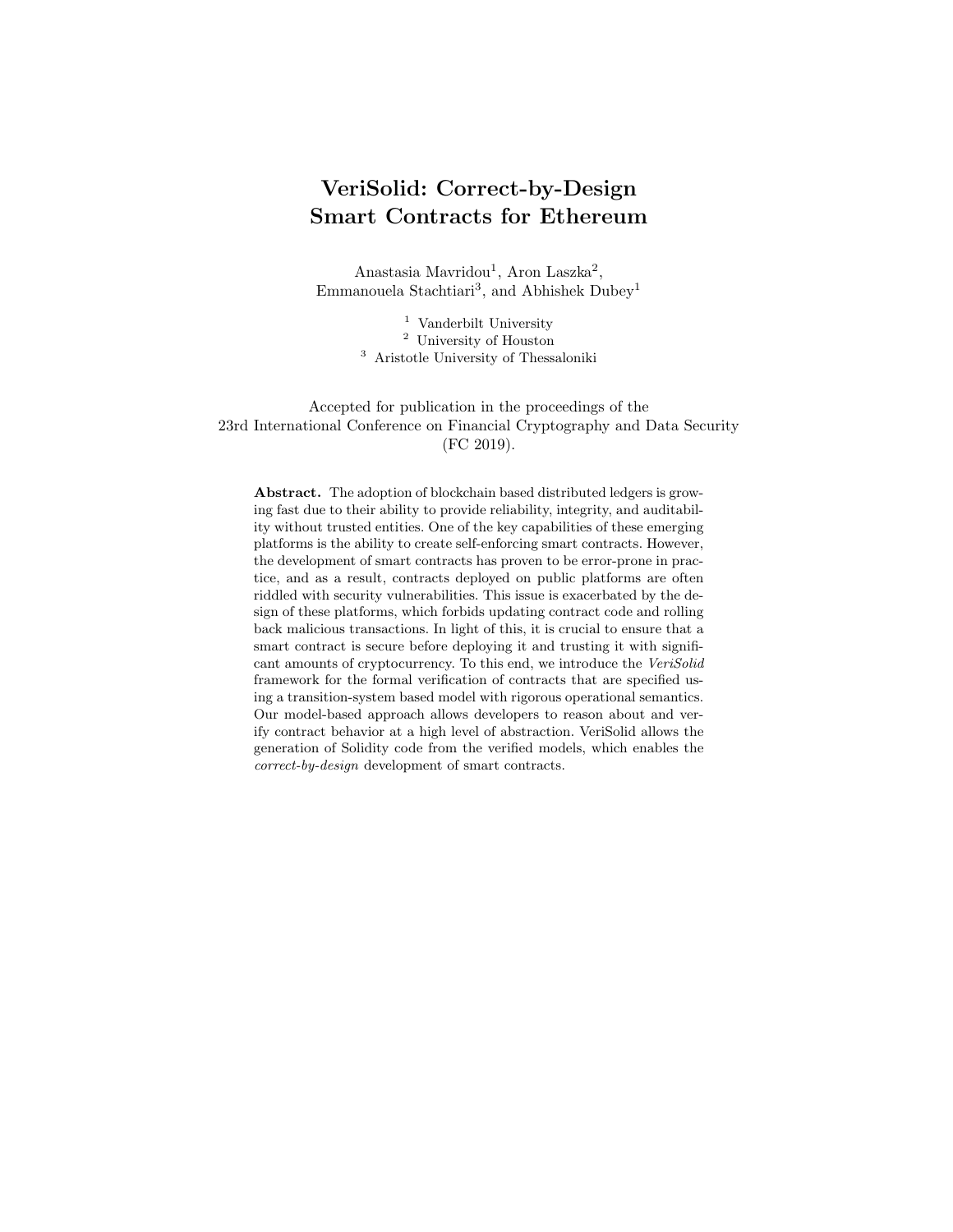$\alpha^{rev} \in A$  there is a  $P_{\alpha}^{rev}$ , such that  $r2 \xrightarrow{\alpha^{rev}} r$ , where  $\beta \in B$ ,  $\alpha^{rev} \in A$  and the final states q and r are equivalent. Property 2 holds since for each  $\alpha^{fin} \in A$ and  $\alpha^{rev} \in A$ , such that  $r \in A$  and  $r \in A$ <sup>rev</sup>, there is an  $\alpha^{fin} \in A$  (resp.  $\alpha^{rev} \in A$ ) such that  $q \xrightarrow{\alpha^{fin}} q'$  (resp.  $q \xrightarrow{\alpha^{fin}} q$ ) and it has been proved that  $(q', r') \in R$  (resp.  $(q, r) \in R$ ). Property 3 does not apply, since there are no states that are reachable from  $r2$  or  $r3$  through transitions of  $B$ . Since the three Properties hold,  $(q, r2) \in R$  and  $(q, r3) \in R$  have been proved.

# E Solidity Code Generation

The VeriSolid code generator is an extension of the FSolidM code generator [32]. The code generation takes as input the initial transition system modeled by the developer. To generate Solidity code, it follows directly the operational semantics of the transition system defined in Appendix A.2. We first provide an overview of the key differences between the two generators, and then present the VeriSolid code generator. We refer the reader to [32] for a detailed presentation of the FSolidM code generator.

Compared to FSolidM, the VeriSolid generator contains the following main differences:

- At the beginning of each transition, the value of the state variable state is set to InTransition (if the transition has a non-empty action).
- $-$  A constructor is generated from the initial action  $a_0$ .
- A fallback function is generated from the fallback action  $a_F$ .
- To maintain functional equivalence between the model and the generated code, FSolidM code-generator plugins (see [32]) are not supported.

The input of the VeriSolid code generator is a smart contract that is defined (see Definition 1) as a transition system  $(D, S, S_F, s_0, a_0, a_F, V, T)$ . In addition, the developer specifies the name of the contract. Further, for each transition  $t \in T$ , the developer specifies  $t^{payable}$ , which is true if the function implementing transition t should be payable and false otherwise.

For each contract variable or input variables (i.e., function argument)  $v \in$  $1 \times \top$ , we let  $name(v) \in \top$  and  $type(v) \in \top$  denote the name and type of the variable, respectively. We use fixed-width font for generated code, and we use and italic font for elements that are replaced with input or specified later.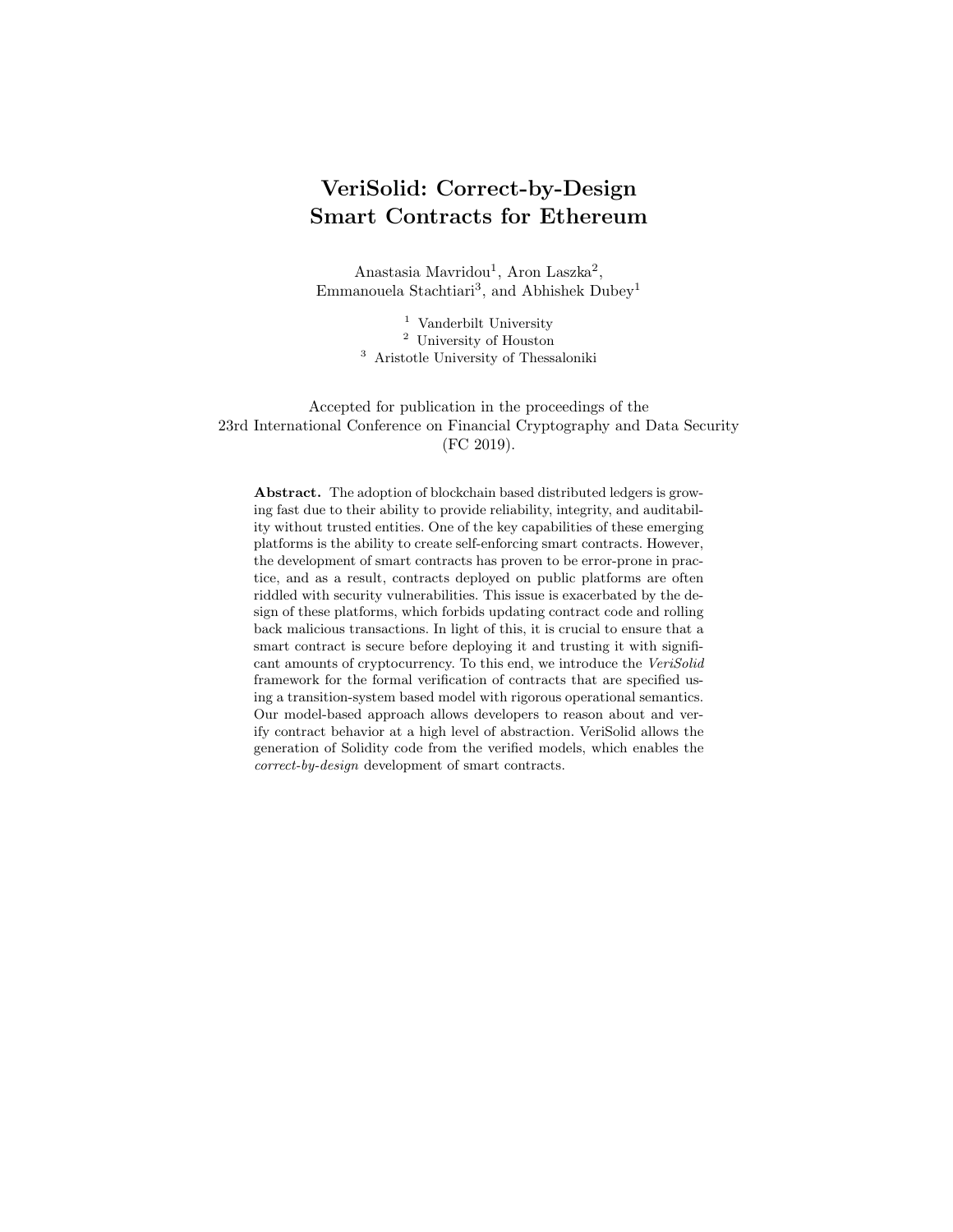```
Contract ::= contract name \{StatesDefinition
                  VariablesDefinition
                  Constructor
                  Fallback
                  Transition(t<sub>1</sub>). . .
                  Transition(t_{|T|})}
```
where  $\{t_1, \ldots, t_T\}$  is the set of transitions T.

```
StatesDefinition ::= enum States {
                        InTransition, s_0, ..., s_{|S|-1}}
                     States private state;
```
where  $\{s_0, \ldots, s_{|S|-1}\}$  is the set of states S.

```
VariablesDefinition ::= D
                         type(v_1) name(v_1);
                         . . .
                         type(v_{|V|}) name(v_{|V|});
                         uint private creationTime = now;
```
where D is the set of custom event and type definitions, and  $\{v_1, \ldots, v_{|V|}\}$  is the set of contract variables  $V$ .

```
Constructor ::= constructor () public {
                   Action(a_0, States. s_0)state = States.s_0;
                 }
```
where  $s_0$  and  $a_0$  are the initial state and action, respectively.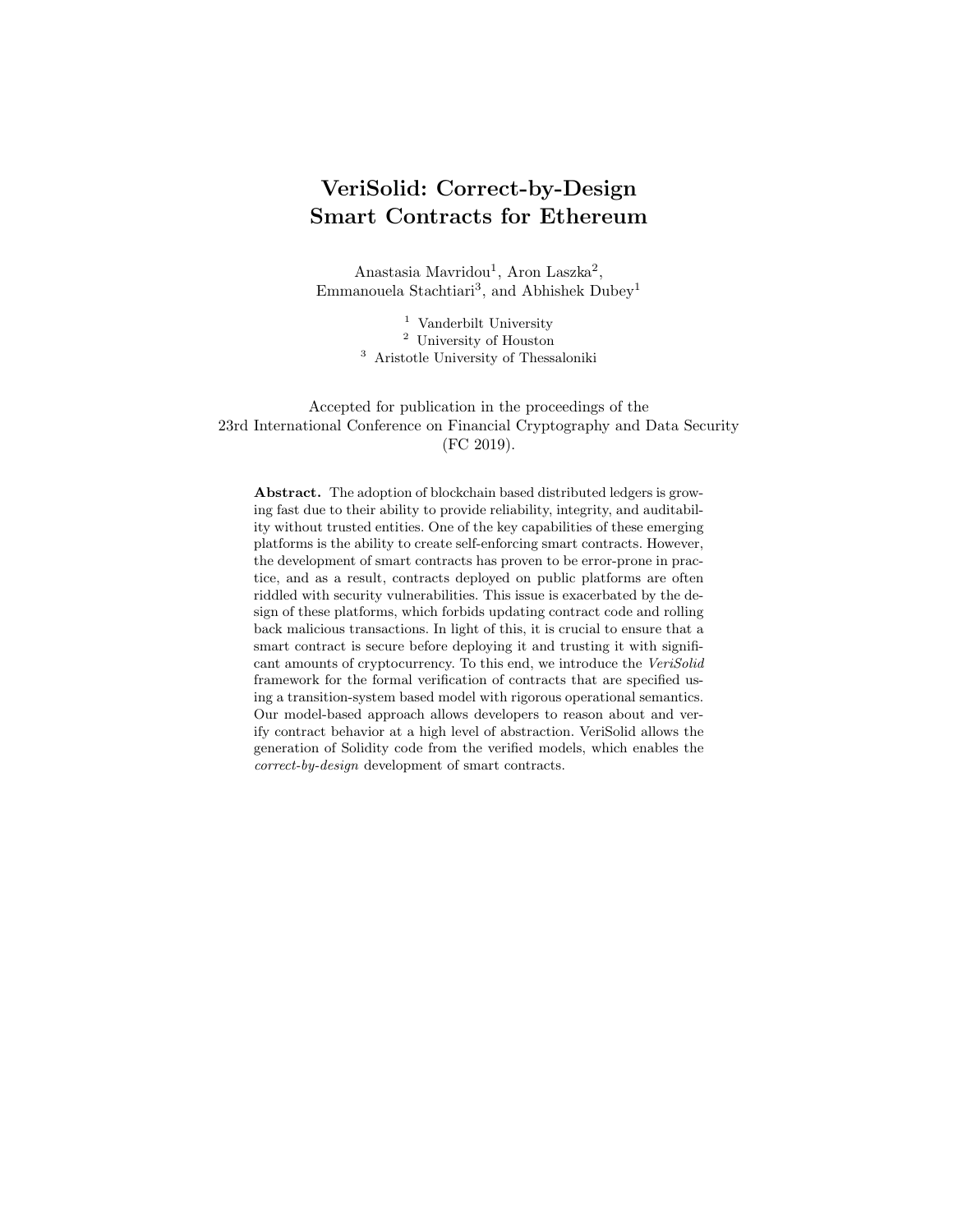```
Fallback ::= function () payable public {
              State memory currentState = state;
               Action(a_F, currentState)state = currentState;
            }
```
where  $a_F$  is the fallback action.

```
\textit{Transition}(t) ::= function t^{name}(type(i_1) \textit{ name}(i_1)),
                             \ldots, type (i_{|t^{input}|}) name (i_{|t^{input}|})public Payable(t) Returns(t) {
                         require(state == States.t^{from});
                         require (q_t);
                         Action(a_t, \text{States}.~t^{to})state = States.t^{to};
                      }
```
where  $t^{name}$  is the name of transition  $t, \{i_1, \ldots, i_{|t^{input}|}\}$  is the set of parameter variables (i.e., arguments)  $t^{input}$ ,  $g_t$  and  $a_t$  are the guard and action, and  $t^{from}$ and  $t^{to}$  are the source and destination states.

If  $t^{payable}$  is true, then  $Payable(t) ::=$  payable; otherwise,  $Payable(t)$  is empty. If return type is  $t^{output} = \emptyset$ , then  $Returns(t)$  is empty. Otherwise, it is  $Returns(t) ::=$ returns  $(t^{output})$ 

If  $a = \emptyset$  (i.e., empty action statement), then  $Action(a, s)$  is empty. Otherwise,

 $Action(a, s) ::= state = States. InTransi tion;$  $SafeAction(a, s)$ 

Finally,  $SafeAction(a, s)$  simply means a, but replacing any

return expression;

or

return;

statement with a

{ state =  $s$ ; return expression; }

or

{ state =  $s$ ; return; }

compound statement in a. Note that this applies to all inner statements within a (body statements within selection statements, loop statements, etc.).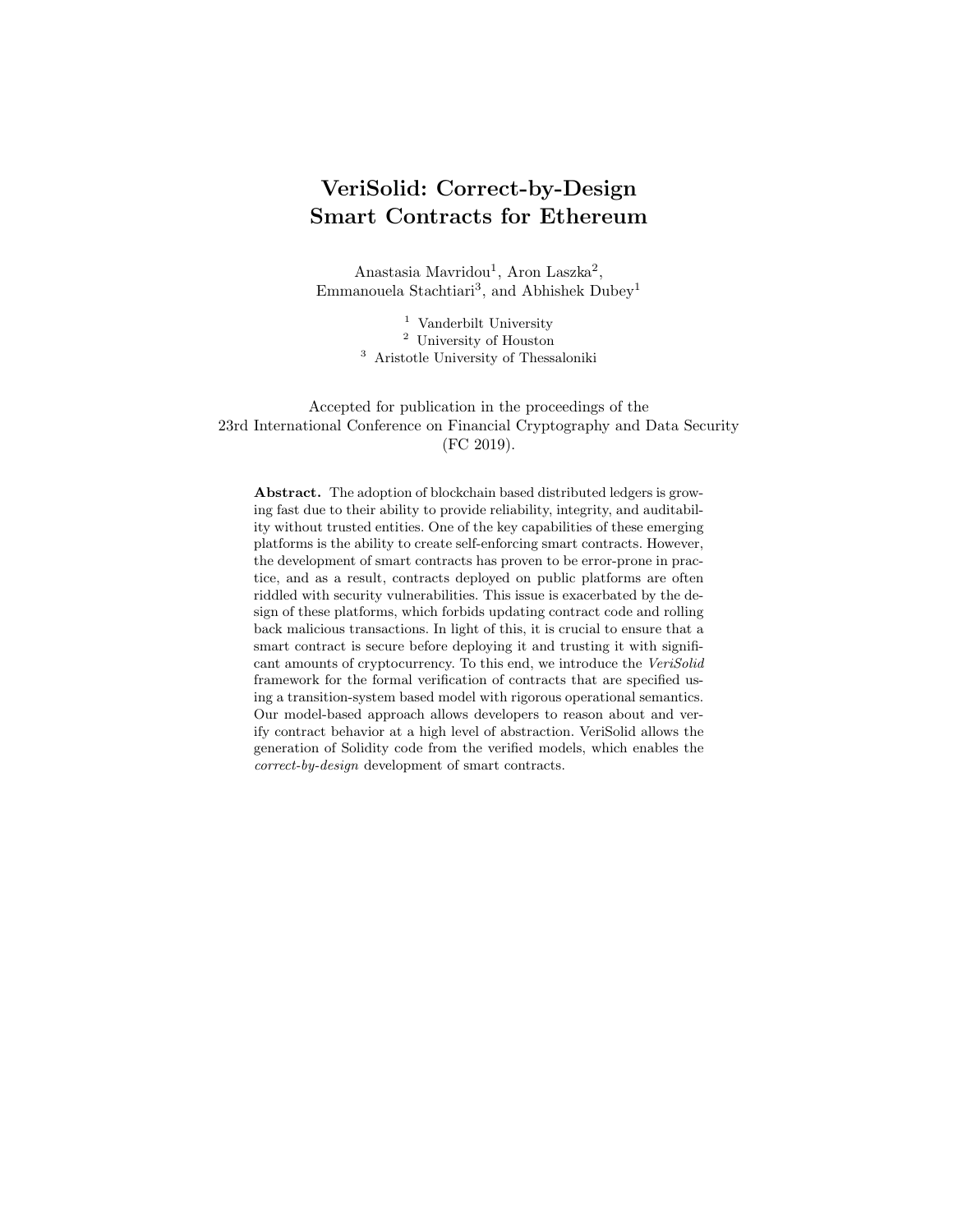# F Blind Auction

# F.1 Complete Augmented Model

Figure 9 presents the complete augmented model of the Blind Auction Contract.



Fig. 9. Augmented model of the Blind Auction.

# F.2 Solidity Code

Below we present the Solidity code generated from VeriSolid.

```
contract BlindAuction {
    // States definition
    enum States {
         InTransition ,
         ABB ,
         RB ,
         F ,
         C
     }
States private state = States . ABB ;
     //Variables definition<br><u>struct</u> Bid {
         bytes32 blindedBid;
```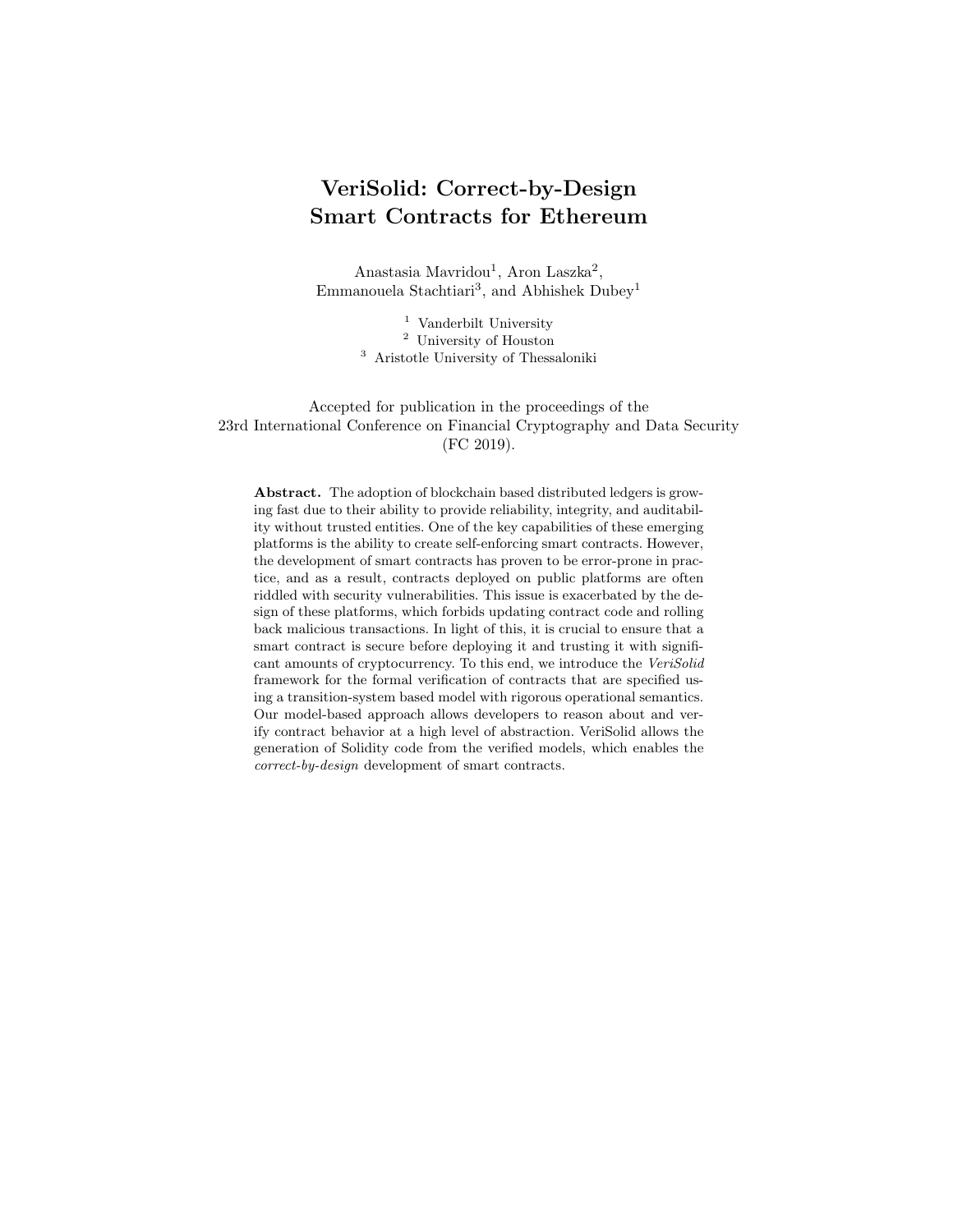```
uint deposit;
}
mapping (address \implies Bid[]) private bids;
mapping(address \implies unit) private pendingReturns;
address private highestBidder;
uint private highestBid;
uint private creationTime = now;
// Transitions
// Transition bid
function bid (bytes32 blindedBid) public payable
{
     require (state == States.ABB);//State change
     state = States. InTransition;
     //Actions
     bids[msg. sender ]. push(Bid ({
          blindedBid: blindedBid,
          deposit: msg.value
     }));
      pendingReturns[msg.sender] += msg.value;<br>//State change
     states = States.ABB;
}
// Transition close
function close () public
{
     require (state == States.ABB);// Guards
     require(new >= creationTime + 5 days);//State change
state = States .RB;
}
// Transition reveal
function reveal(uint[] values, bytes32[] secrets) public
{
     require (state == States.RB);// Guards
     require ( values . length == secrets . length );
     //State change
     state = States. InTransition;
     //Actions
     for (uint i = 0; i < values length &&
           i < bids[msg.sender].length; i++) {<br>var bid = bids[msg.sender][i];
           <mark>var (value, secret) = (values[i], secrets[i]);</mark><br>if (bid.blindedBid == keccak256(value, secret) &&
                    bid. deposit >= value &&
                value > highestBid ) {
highestBid = value ;
                highestBidder = msg.sender;}
      }
     //State change
     state = State.RB;
}
// Transition finish
function finish() public
{
     require (state == States.RB);// Guards
     require(new >= creationTime + 10 days);//State change
     state = State. F;
```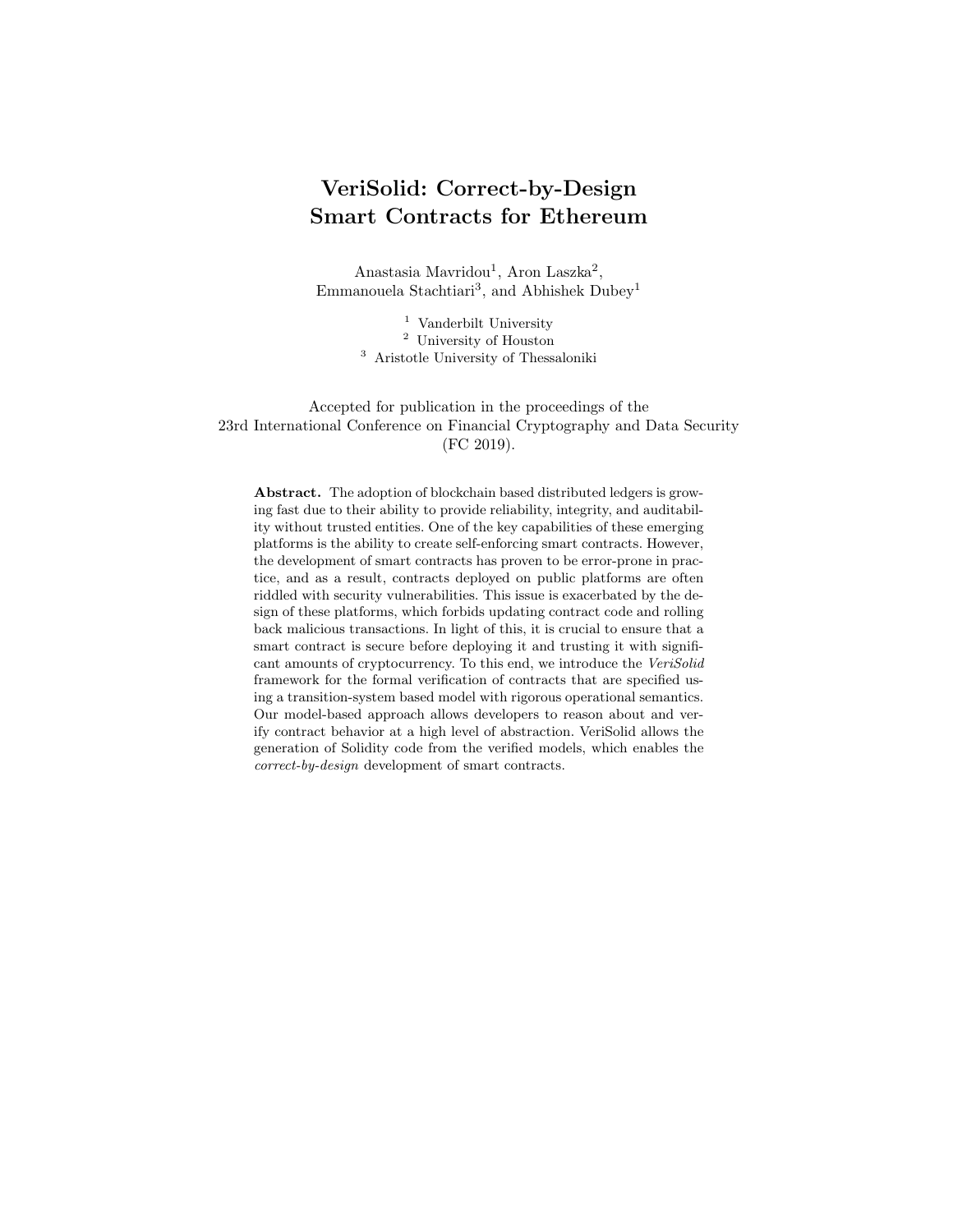```
42 Mavridou et al.
```
}

```
}
// Transition cancelABB
function cancelABB () public
{
     require ( state == States . ABB );
      // State change
state = States .C ;
}
// Transition cancelRB
function cancelRB () public
{
     require (state == States . RB);// State change
state = States .C ;
}
// Transition withdraw
function withdraw () public
{
     require (state == States . F);// State change
state = States . InTransition ;
     // Actions
     uint amount = pendingReturns [msg.sender];
     if (\text{amount} > 0) {
          if ( msg . sender != highestBidder )
              msg . sender . transfer (amount);
          else
              msg . sender . transfer ( amount - highestBid );
          pendingReturns [msg.sender] = 0;}
      // State change
state = States .F ;
}
// Transition unbid
function unbid () public
{
     require ( state == States .C );
      // State change
state = States . InTransition ;
     // Actions
      uint amount = pendingReturns[msg.sender];<br>if (amount > 0) {
         msg . sender . transfer ( amount );
         pendingReturns [ msg . sender ] = 0;
     }
     // State change
     state = States .C ;
}
```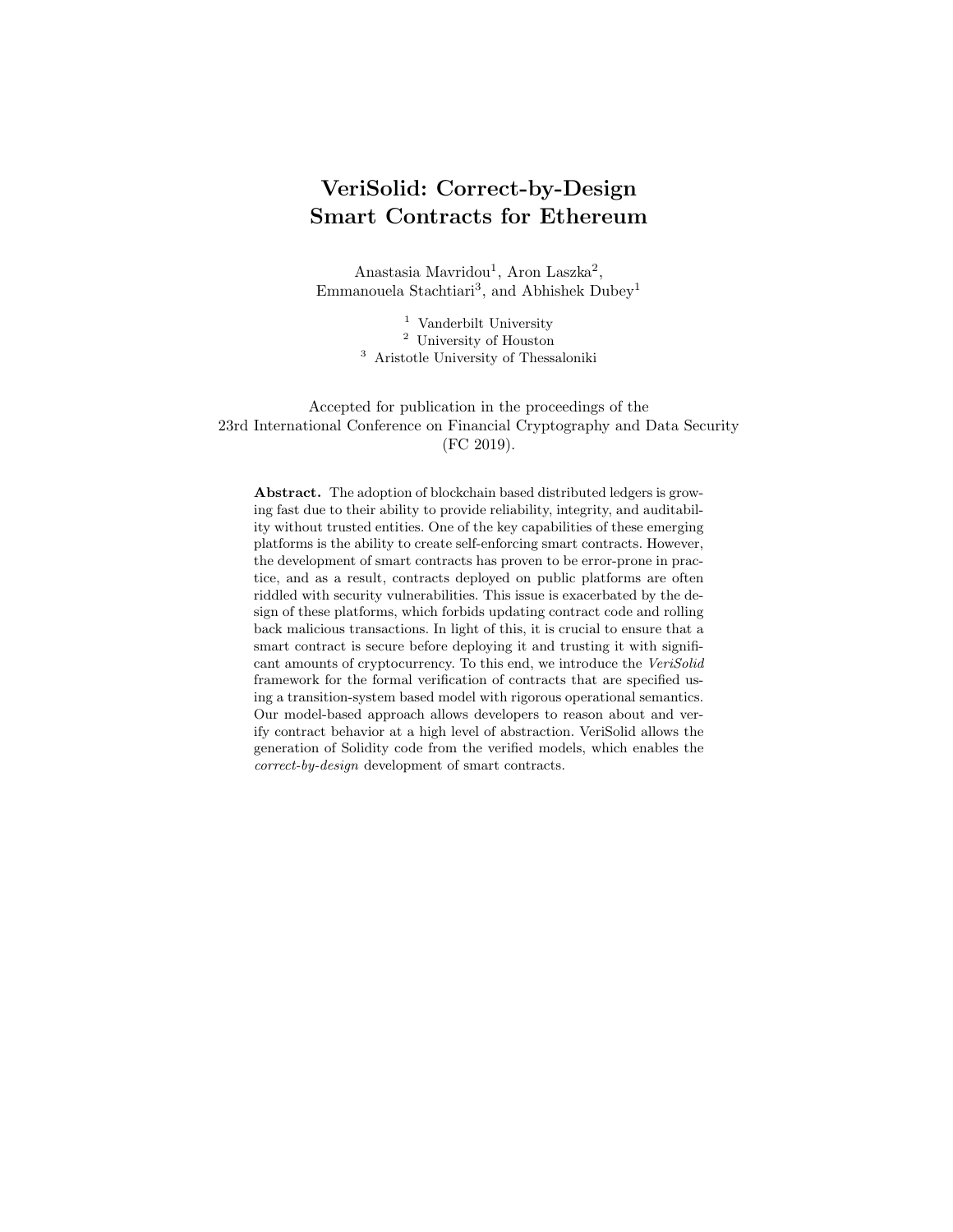# G Further Example Models

#### G.1 DAO Model

The DAO contracts implemented a crowd-funding platform, which raised approximately \$150 million before being attacked in June 2016. Here, we present a simplified version of the DAO contract, which allows participants to donate ether to fund contracts, while contracts can then withdraw their funds. The augmented model of the contract is presented in Figure 10.

By verifying the safety property presented in Table 1, we can guarantee that none of the two attacks presented in [2] can be successful on our contract. Both of these attacks are possible if the contract sends the amount of ether before decreasing the credit and in the meantime an attacker makes another function call, e.g., to withdraw. Although the former is true for our transition system, i.e., transition 6 happens after transition 5, by-design our contract changes state when the withdraw function is called. In particular, our contract goes from the Initial state to the withdraw state and thus, after executing transition 5, the attacker cannot make another function call. In other words, 6 will always happen right after the execution of 5.



Fig. 10. Simplified model of the DAO contract.

### G.2 The King Of the Ether Throne Models

The "King of the Ether Throne" is a game where players compete for acquiring the title of the King. If someone wishes to be the king, he must pay an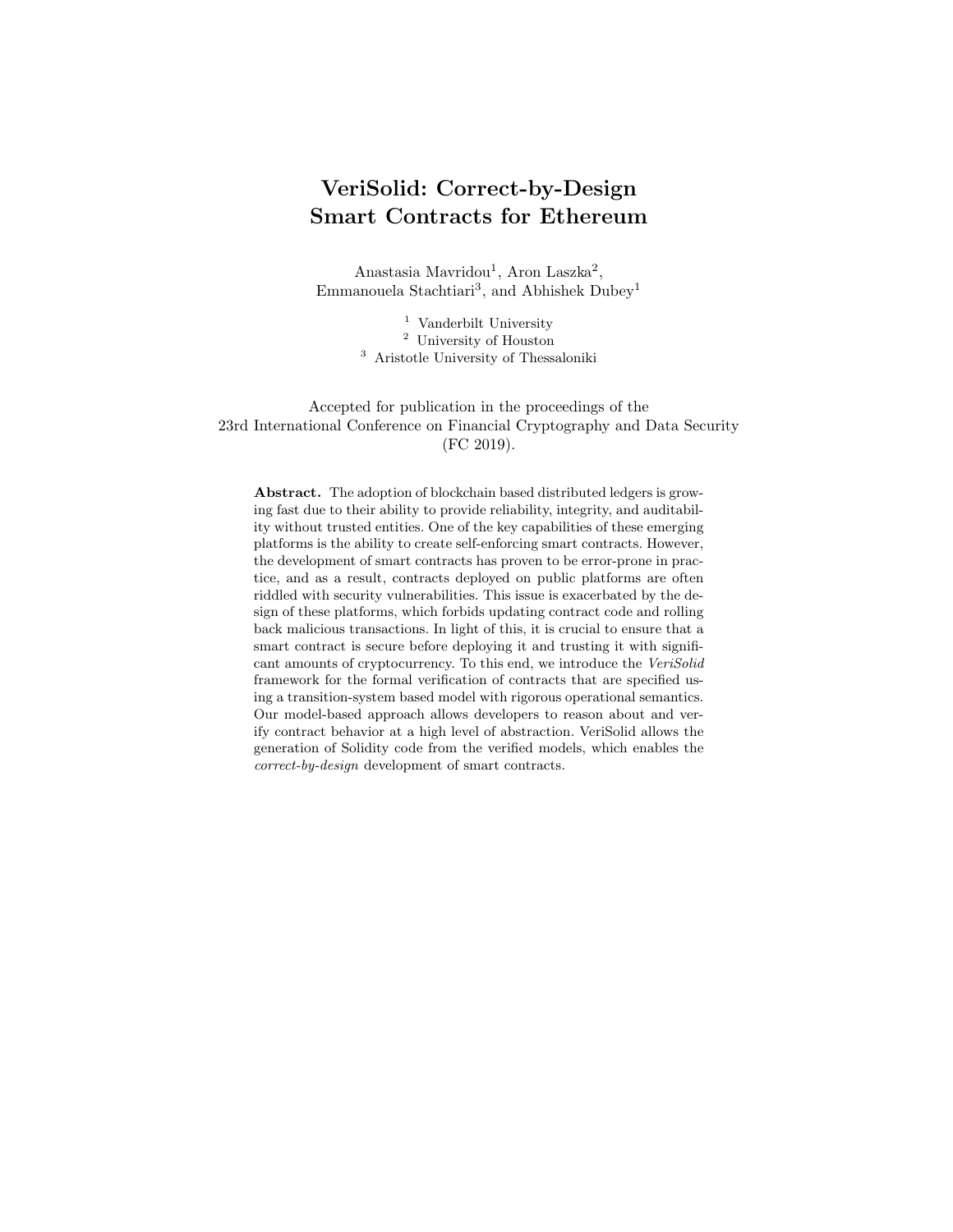amount of ether (which increases monotonically) to the current king. In Figures 11 and 12, we present the models of two versions of the King of the Ether Throne contract [3].

The denial of service vulnerability can be exploited in these contracts. To see why, consider an attacker Mallory, whose fallback just throws an exception. The adversary sends the right amount of ether, so that Mallory becomes the new king. Now, nobody else can get her crown, since every time the King of the Either Throne contract (either of the two versions) tries to send the compensation to Mallory, her fallback throws an exception, preventing the coronation to succeed. In particular, "King of Ether 1" uses call which is going to return false, while "King of Ether 2" uses transfer that is going to be reverted. We were able to check that our models have this denial of service vulnerability by model checking the liveness properties presented in Table 1.



Fig. 11. King of Ether 1.

### G.3 Resource Allocation Contract

TRANSAX is a blockchain-based platform for trading energy futures [28]. The core of this platform is a smart contract that allows energy producers and consumers to post offers for selling and buying energy. Since optimally matching selling offers with buying offers can be very expensive computationally, the contract relies on external solvers to compute and submit solutions to the matching problem, which are then checked by the contract.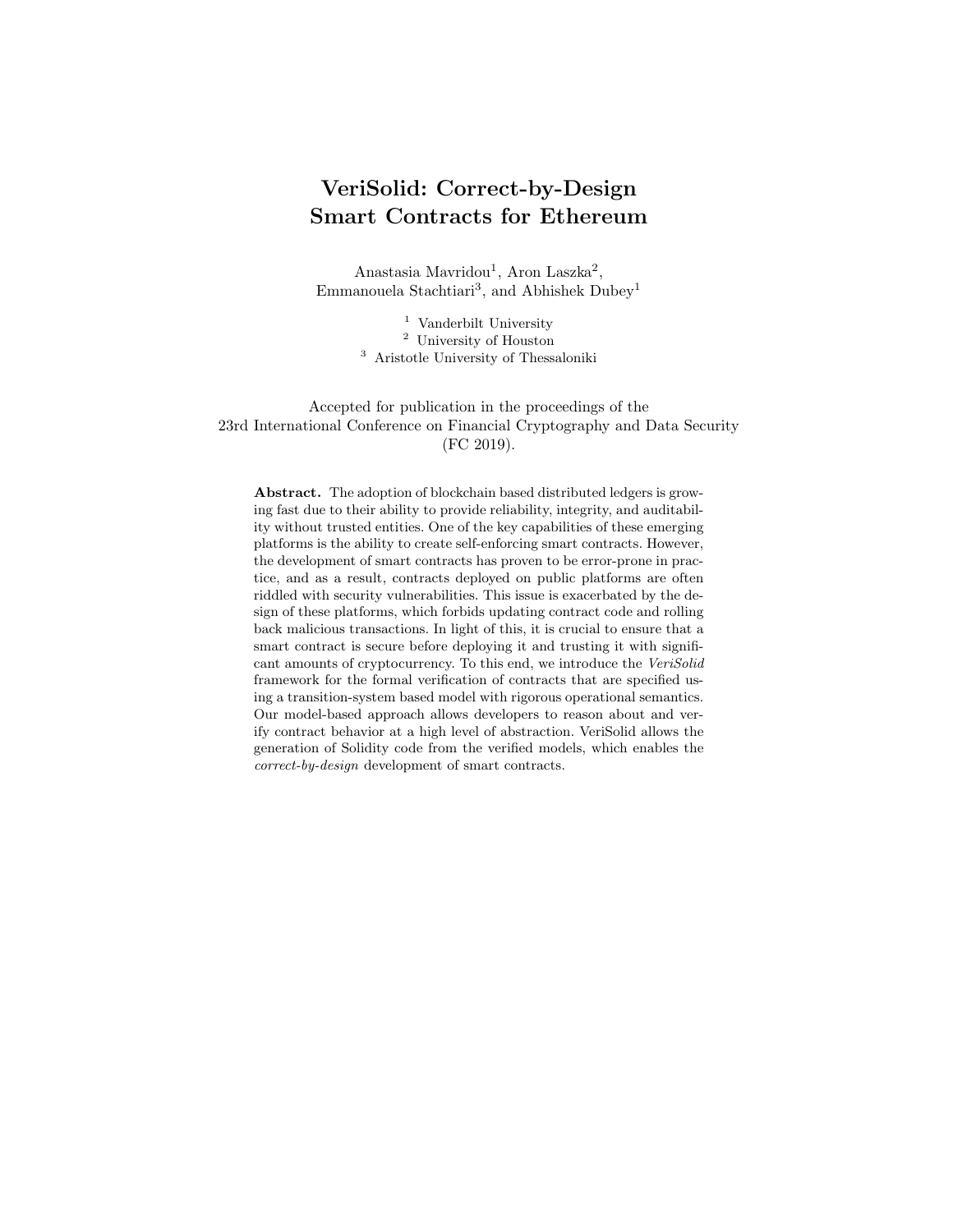

Fig. 12. King of Ether 2.

We defined a set of safety properties for this contract (Table 5 presents a subset of these properties). We were able to find a bug in the action of the finalize transition:

```
// action of finalize transition
if ( solutions . length > 0) {
     Solution storage solution = solutions [ bestSolution ];
for ( uint64 i = 0; i < solution . numTrades ; i ++) {
          Trade memory trade = solution.trades [i];
          emit TradeFinalized ( trade . sellingOfferID ,
          trade . buyingOfferID , trade . power , trade . price );
     }
    solutions . length = 0;
    offers . length = 0;
}
// offers . length = 0; SHOULD HAVE BEEN HERE
cycle += 1;
```
This bug was immediately detected as a violation of our first safety property shown in Table 5.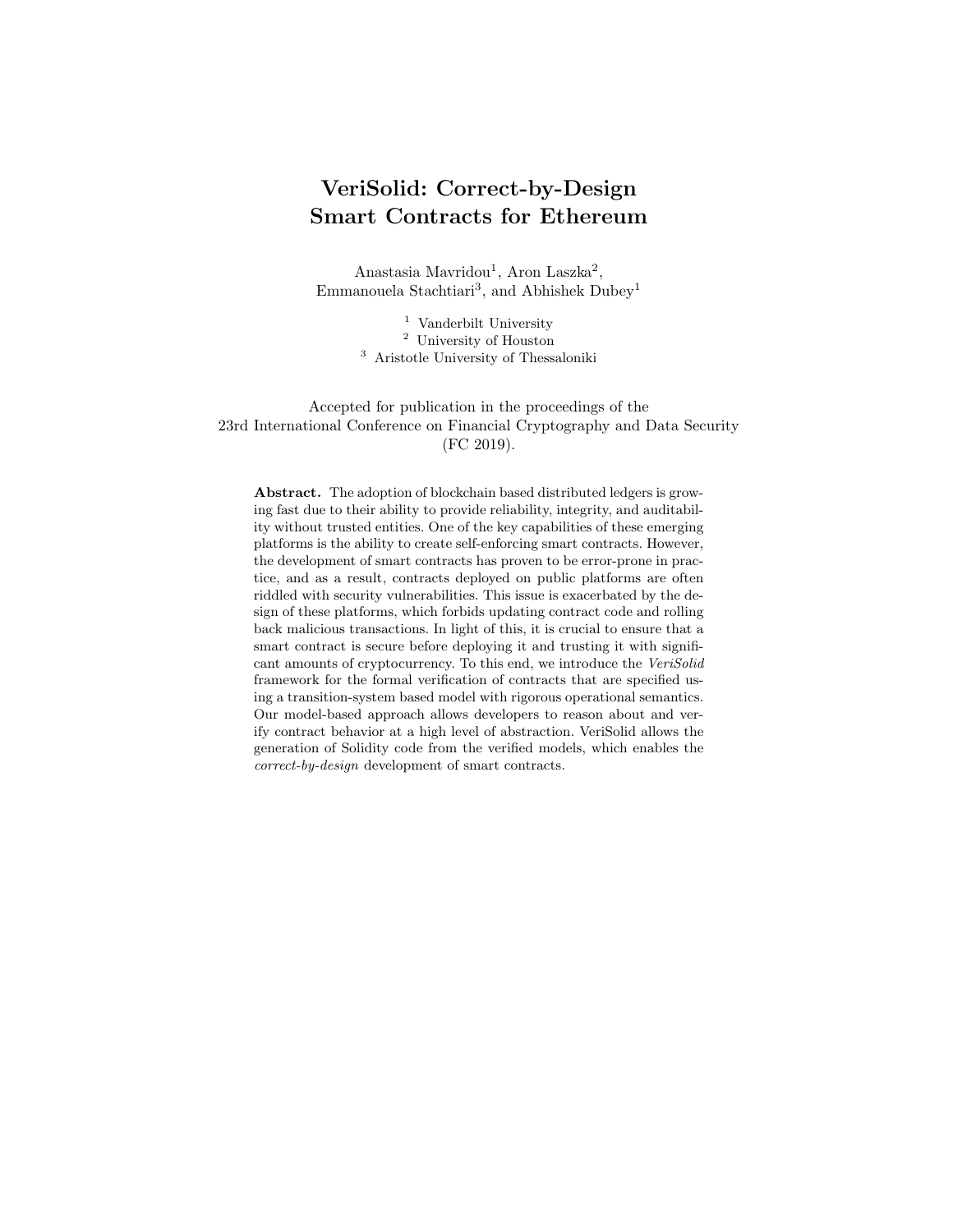Table 5. Analyzed properties and verification results for the Resource Allocation case study.

| Case Study                               | Properties                                                                                                                                                               | Type                       | Result                           |
|------------------------------------------|--------------------------------------------------------------------------------------------------------------------------------------------------------------------------|----------------------------|----------------------------------|
| Resource<br>Allocation<br>states: $3487$ | (i) if close happens, postSellingOffer<br>or postBuyingOffer can happen only af-<br>ter finalize.offers.length=0<br>register.prosumers[msg.sender]=<br>(ii)              | Safety                     | Violated                         |
|                                          | prosumer ID cannot happen after setup<br>(iii) register cannot happen after setup<br>(iv) if final ize happens createSolution<br>or addTrade can happen only after close | Safety<br>Safety<br>Safety | Verified<br>Verified<br>Verified |

# H Extended Related Work

Vulnerability Types: Motivated by the large number of smart-contract vulnerabilities, multiple research efforts investigate and establish taxonomies of common security vulnerabilities. Atzei et al. provide a comprehensive taxonomy of Ethereum smart-contract vulnerabilities, which identifies twelve common types [2]. They show for nine of these types how an adversary can steal assets or inflict damage by exploiting a vulnerability. In another effort, Luu et al. discuss four vulnerability types—which are also identified in [2]—and they propose various techniques for mitigating them [29].

Verification and Vulnerability Discovery Both verification and vulnerability discovery are considered in the literature for identifying smart-contract vulnerabilities. The main advantage of our model-based approach is that it allows developers to specify desired properties with respect to a high-level model instead of, e.g., EVM bytecode, and also provides verification results and counterexamples in a developer-friendly, easy to understand, high-level form. Further, our approach allows verifying whether a contract satisfies all desired security properties instead of detecting certain types of vulnerabilities; hence, it can detect atypical vulnerabilities. Parizi et al. provide a survey and comparison of existing tools for automatic security testing of smart contracts [40].

For example, Hirai performs a formal verification of a smart contract that is used by the Ethereum Name Service [22]. However, this verification proves only one particular property and it involves relatively large amount of manual analysis. In later work, Hirai defines the complete instruction set of the Ethereum Virtual Machine (EVM) in Lem, a language that can be compiled for interactive theorem provers [23]. Using this definition, certain safety properties can be proven for existing contracts. Atzei et al. propose a formal model of Bitcoin transactions, which enables formal reasoning, and they prove well-formedness properties of the Bitcoin blockchain [3]. Bhargavan et al. outline a framework for verifying the safety and correctness of Ethereum contracts [8]. The framework is built on tools for translating Solidity and EVM bytecode contracts into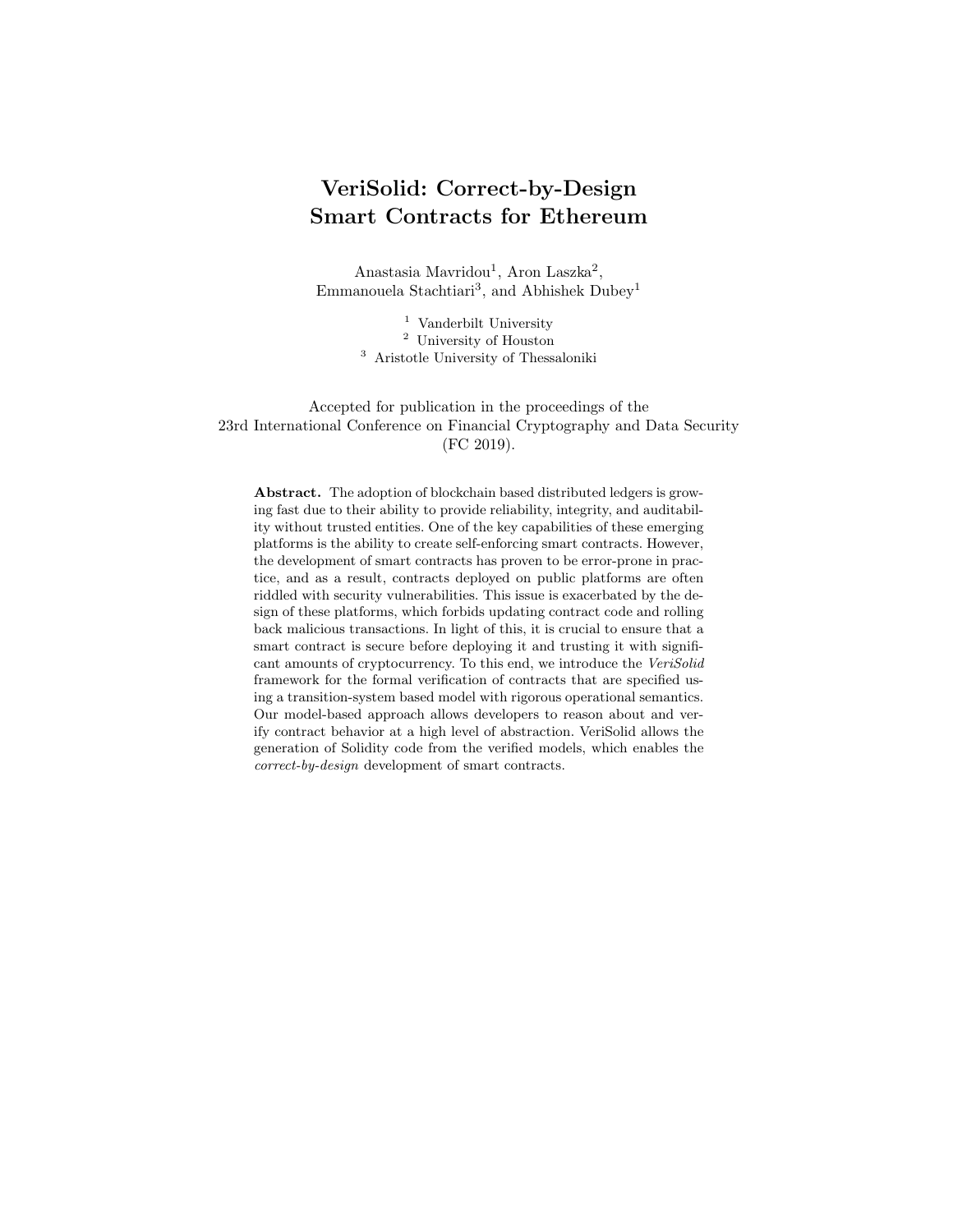F ∗ , a functional programming language aimed at program verification. Using the  $F^*$  representations, the framework can verify the correctness of the Solidityto-bytecode compilation and detect certain vulnerable patterns. Tsankov et al. introduce a security analyzer for Ethereum contracts, called SECURIFY [49]. To analyze a contract, SECURIFY first symbolically encodes the dependence graph of the contract in stratified Datalog [25], and then it uses off-the-shelf Datalog solvers to check the satisfaction of properties, which can be described in a DSL.

Ellul and Pace use techniques from runtime verification to build the ContractLarva tool, which enables extending contracts to detect violations at runtime and to offer monetary reparations in response to a violation [15]. Colombo et al. also argue that dynamic analysis can be used not only to detect errors but also to recover from them, and they discuss how to extend the CONTRACTLARVA tool to this end [14].

Luu et al. provide a tool called OYENTE, which can analyze smart contracts and detect certain typical security vulnerabilities [29]. They also recommend changes to the execution semantics of Ethereum, which would eliminate vulnerabilities of the four types that are discussed in their paper. However, these changes would need to be adopted by all Ethereum clients. Building on OYENTE, Albert et al. introduce the EthIR framework for analyzing Ethereum bytecode [1]. ETHIR can produce a rule-based representation of bytecode, which enables the application of existing analysis to infer properties of the EVM code. Nikolic et al. present the MAIAN tool for detecting three types of vulnerable contracts, called prodigal, suicidal and greedy [37]. MAIAN allows detecting trace vulnerabilities (i.e., vulnerabilities across a sequence of invocations of a contract) by analyzing smart contract bytecode. According to their findings, more than 30 thousand smart contracts deployed on the public Ethereum blockchain suffer from at least one vulnerability. Fröwis and Böhme define a heuristic indicator of control flow immutability to quantify the prevalence of contractual loopholes based on modifying the control flow of Ethereum contracts [18]. Based on an evaluation of all the contracts deployed on Ethereum, they find that two out of five contracts require trust in at least one third party. Brent et al. introduce a security analysis framework for Ethereum smart contracts, called VANDAL, which converts EVM bytecode to semantic relations, which are then analyzed to detect vulnerabilities, which can be described in the Soufflé language  $[10]$ . Mueller presents MYTHRIL, a security analysis tool for Ethereum smart contracts with a symbolic execution backend, which can be used to detect vulnerabilities [35]. Stortz introduces RATTLE, a static analysis framework for EVM bytecode that can recover control flow graph, lift it into SSA / infinite register form, and optimize it, facilitating further analyses [48].

Formal Operational Semantics There are a number of research efforts that focus on defining formal operational semantics for the EVM bytecode and the Solidity language. Hildenbrandt et al. [21] formally define the semantics of EVM instructions in the K-framework [27] and validate them. In the same category falls the work of Grischchenko et al. [19,20], which presents a set of small-step